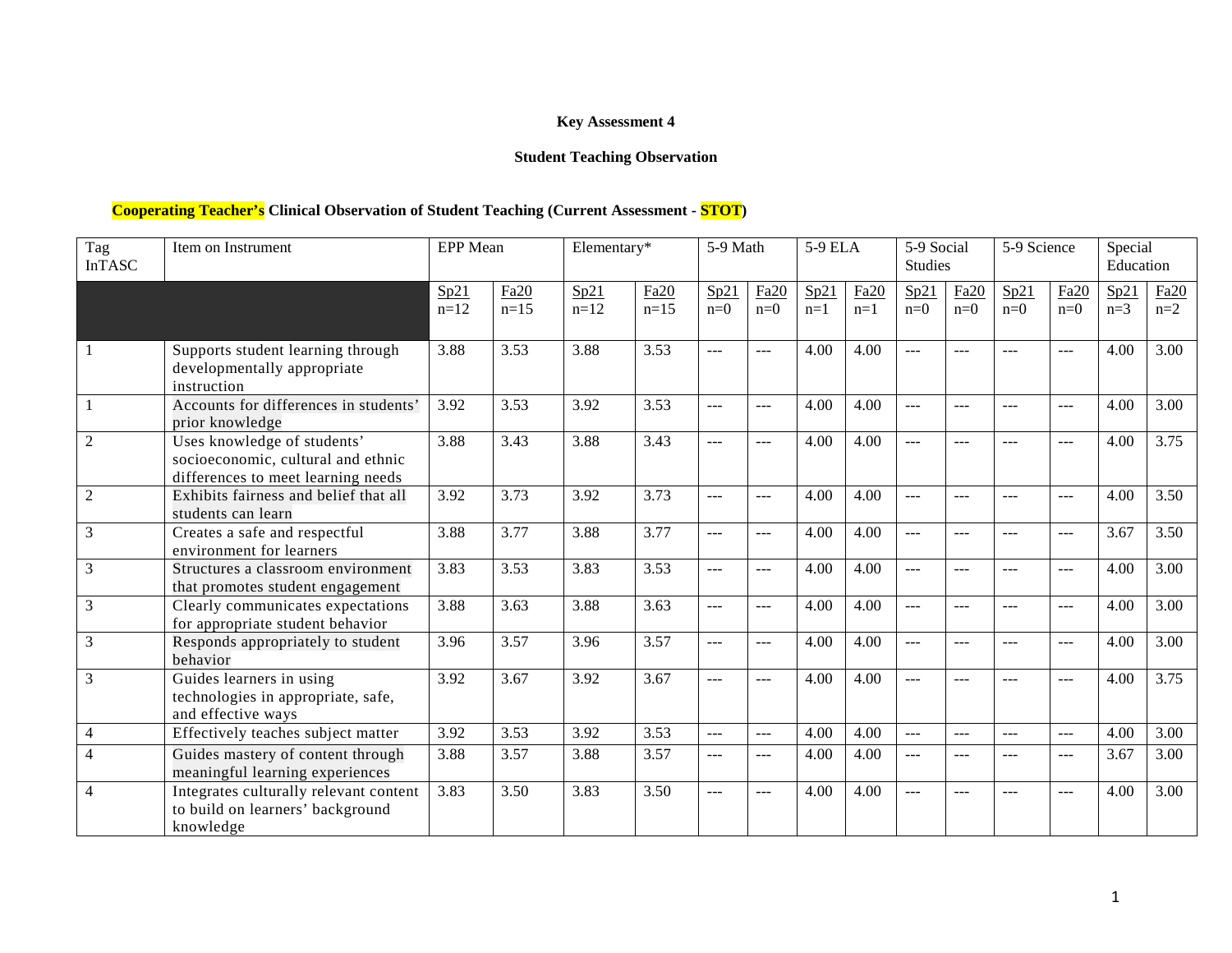| 5              | Connects core content to relevant,<br>real-life experiences and learning<br>tasks                        | 3.83 | 3.50 | 3.83 | 3.50 | $---$          | ---            | 4.00 | 4.00 |                |       |                      | $---$                | 3.83 | 3.00              |
|----------------|----------------------------------------------------------------------------------------------------------|------|------|------|------|----------------|----------------|------|------|----------------|-------|----------------------|----------------------|------|-------------------|
| 5              | Designs activities where students<br>engage with subject matter from a<br>variety of perspectives        | 3.92 | 3.43 | 3.92 | 3.43 | $\sim$         | $---$          | 4.00 | 4.00 | ---            | $ -$  | $---$                | $---$                | 4.00 | 3.00              |
| 5              | Accesses content resources to build<br>global awareness                                                  | 3.79 | 3.60 | 3.79 | 3.60 | $\overline{a}$ | $\overline{a}$ | 4.00 | 4.00 | $\overline{a}$ | ---   | $\overline{a}$       | $\overline{a}$       | 4.00 | 3.00              |
| 5              | Uses relevant content to engage<br>learners in innovative thinking $\&$<br>collaborative problem solving | 3.88 | 3.47 | 3.88 | 3.47 | $\sim$         | $---$          | 4.00 | 4.00 | $---$          | $---$ | $---$                | $---$                | 4.00 | 3.00              |
| 6              | Uses multiple methods of<br>assessment                                                                   | 3.88 | 3.53 | 3.88 | 3.53 | $\overline{a}$ | ---            | 4.00 | 4.00 | ---            | ---   | $\overline{a}$       | $\overline{a}$       | 4.00 | 3.00              |
| 6              | Provides students with meaningful<br>feedback to guide next steps in<br>learning                         | 4.00 | 3.40 | 4.00 | 3.40 | $-$            | ---            | 4.00 | 4.00 | $---$          | ---   | $ -$                 | $-$                  | 4.00 | 3.00              |
| 6              | Uses appropriate data sources to<br>identify student learning needs                                      | 3.92 | 3.47 | 3.92 | 3.47 | $\overline{a}$ | $\overline{a}$ | 4.00 | 4.00 | $\overline{a}$ | шш.,  | $\overline{a}$       | $\overline{a}$       | 4.00 | 3.00              |
| 6              | Engages students in self-assessment<br>strategies                                                        | 3.79 | 3.43 | 3.79 | 3.43 | ---            | ---            | 4.00 | 4.00 | ---            | $---$ | $---$                | $\sim$ $\sim$ $\sim$ | 4.00 | 3.00              |
| $\tau$         | Connects lesson goals with school<br>curriculum and state standards                                      | 3.96 | 3.57 | 3.96 | 3.57 | $\overline{a}$ | $\overline{a}$ | 4.00 | 4.00 | $\overline{a}$ | $---$ | $\sim$ $\sim$ $\sim$ | $---$                | 3.83 | 3.00              |
| $\overline{7}$ | Uses assessment data to inform<br>planning for instruction                                               | 3.88 | 3.43 | 3.88 | 3.43 | $\overline{a}$ | ---            | 4.00 | 4.00 | ---            | ---   | $\overline{a}$       | $\sim$ $\sim$ $\sim$ | 4.00 | 3.00              |
| $\overline{7}$ | Adjusts instructional plans to meet<br>students' needs                                                   | 3.92 | 3.47 | 3.92 | 3.47 | $\overline{a}$ | $---$          | 4.00 | 4.00 | $\overline{a}$ | $---$ | $---$                | $\sim$ $\sim$ $\sim$ | 4.00 | 3.00              |
| $\overline{7}$ | Collaboratively designs instruction                                                                      | 3.92 | 3.60 | 3.92 | 3.60 | $\overline{a}$ | $\overline{a}$ | 4.00 | 4.00 | $\overline{a}$ | $---$ | $---$                | $\sim$ $\sim$ $\sim$ | 4.00 | 3.75              |
| $\overline{8}$ | Varies instructional strategies to<br>engage learners                                                    | 3.92 | 3.57 | 3.92 | 3.57 | $\overline{a}$ | $\overline{a}$ | 4.00 | 4.00 | $\overline{a}$ | $---$ | $---$                | $\sim$ $\sim$ $\sim$ | 4.00 | 3.00              |
| 8              | Uses assessment data to inform<br>planning for instruction                                               | 3.92 | 3.73 | 3.92 | 3.73 | $\overline{a}$ | $\overline{a}$ | 4.00 | 4.00 | $\overline{a}$ | 222   | $---$                | $---$                | 4.00 | 3.50              |
| $\,8\,$        | Differentiates instruction for a<br>variety of learning needs                                            | 3.79 | 3.57 | 3.79 | 3.57 | $ -$           | $\overline{a}$ | 4.00 | 4.00 | $\overline{a}$ | ---   | $\overline{a}$       | $\overline{a}$       | 4.00 | $\overline{3.00}$ |
| $\,8\,$        | Instructional practices reflect<br>effective communication skills                                        | 3.96 | 3.57 | 3.96 | 3.57 | $---$          | $\sim$         | 4.00 | 4.00 | $---$          | $---$ | $---$                | $---$                | 4.00 | 3.00              |
| 9              | Uses feedback to improve teaching<br>effectiveness                                                       | 4.00 | 3.67 | 4.00 | 3.67 | $\frac{1}{2}$  | $\overline{a}$ | 4.00 | 4.00 | $---$          | $---$ | $\frac{1}{2}$        | $---$                | 4.00 | 3.75              |
| 9              | Uses self-reflection to improve<br>teaching effectiveness                                                | 4.00 | 3.60 | 4.00 | 3.60 | $\overline{a}$ | ---            | 4.00 | 4.00 | ---            |       |                      | ---                  | 4.00 | 3.25              |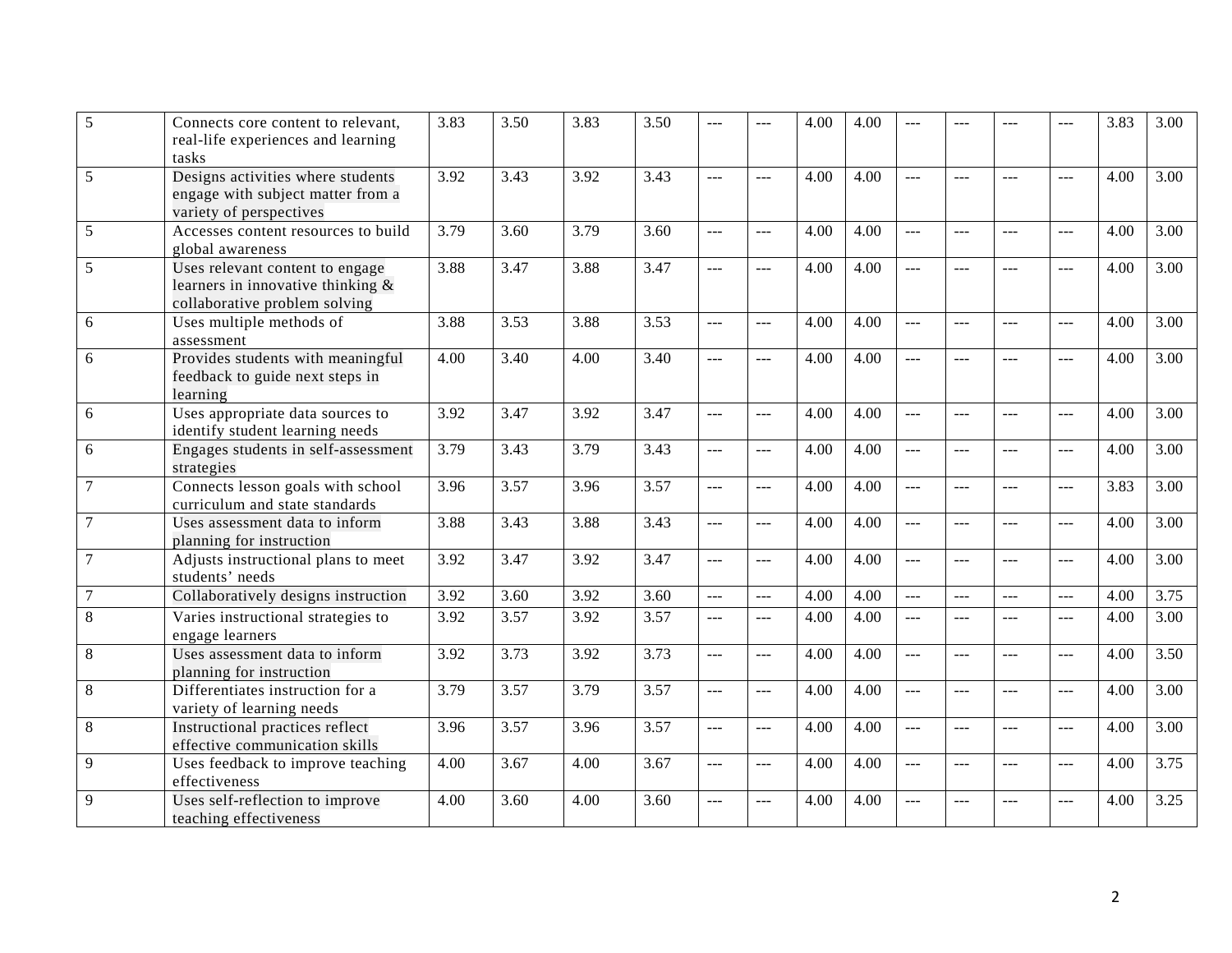|    | Upholds legal responsibilities as a | 3.83 | 4.00 | 3.83 | 4.00 | $- - -$ | $- - -$ | 4.00 | 4.00 | $- - -$ | $- - -$ | $- - -$ | ----    | 4.00 | 3.75 |
|----|-------------------------------------|------|------|------|------|---------|---------|------|------|---------|---------|---------|---------|------|------|
|    | professional educator               |      |      |      |      |         |         |      |      |         |         |         |         |      |      |
|    | Demonstrates commitment to the      | 3.92 | 3.87 | 3.92 | 3.87 | $- - -$ | ---     | 4.00 | 4.00 | $- - -$ | $- - -$ | $- - -$ | $- - -$ | 4.00 | 4.00 |
|    | profession                          |      |      |      |      |         |         |      |      |         |         |         |         |      |      |
| 10 | Collaborates with colleagues to     | 3.92 | 3.77 | 3.92 | 3.77 | $- - -$ | ---     | 4.00 | 4.00 | $- - -$ | ---     | ---     | ---     | 4.00 | 3.75 |
|    | improve student performance         |      |      |      |      |         |         |      |      |         |         |         |         |      |      |
| 10 | Collaborates with                   | 3.75 | 3.60 | 3.75 | 3.60 | $- - -$ | $- - -$ | 4.00 | 4.00 | $---$   | $---$   | $- - -$ | $---$   | 4.00 | 3.25 |
|    | parent/guardian/advocate to improve |      |      |      |      |         |         |      |      |         |         |         |         |      |      |
|    | student performance                 |      |      |      |      |         |         |      |      |         |         |         |         |      |      |

\*Due to changes in WV Policy 5100, candidates in the 5-9 contents and special education are placed in a year-long residency.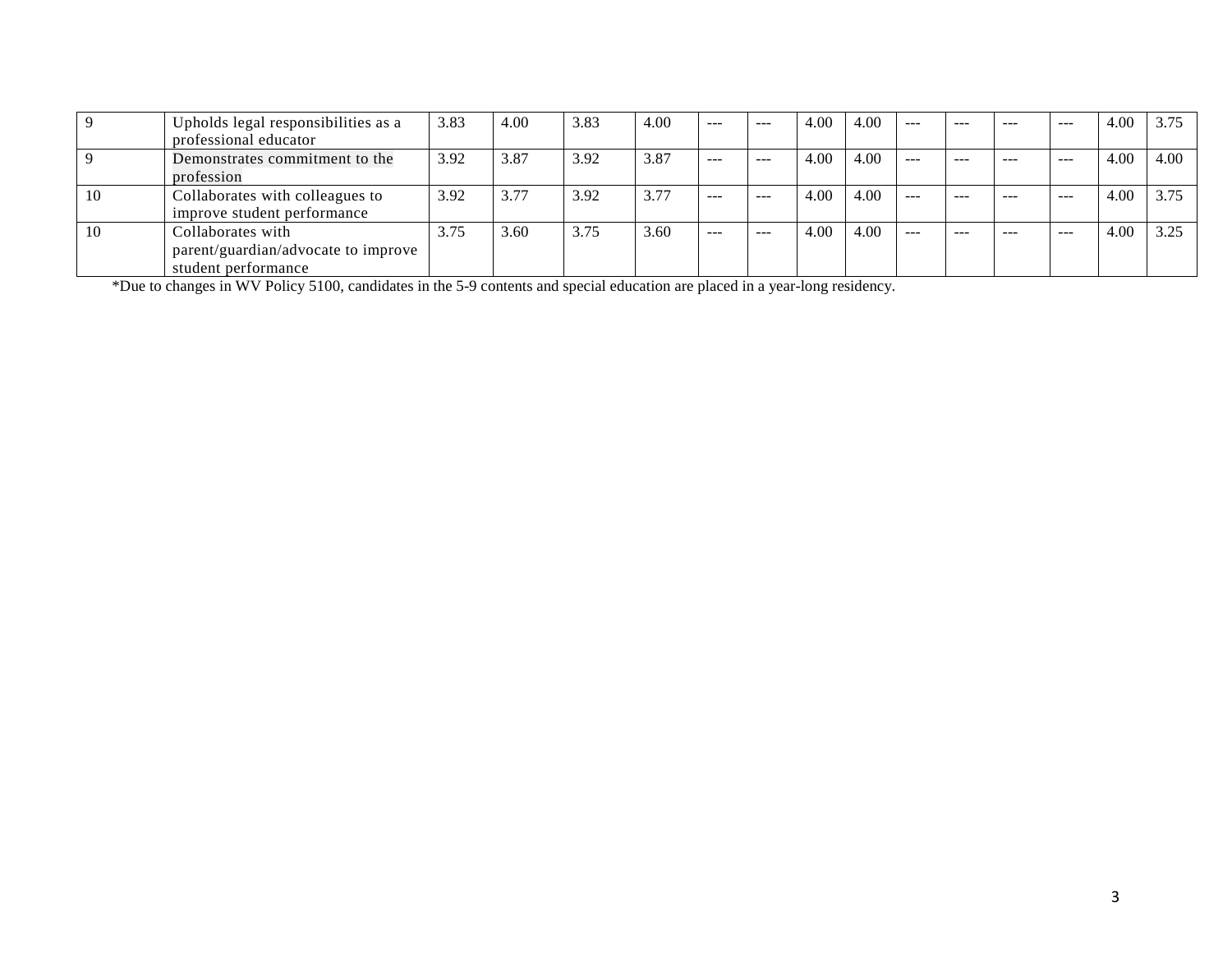# **College Supervisor's Clinical Observation of Student Teaching (Current Assessment - STOT)**

College supervisors were not permitted in the schools during the 20-21 academic year due to the COVID-19 pandemic.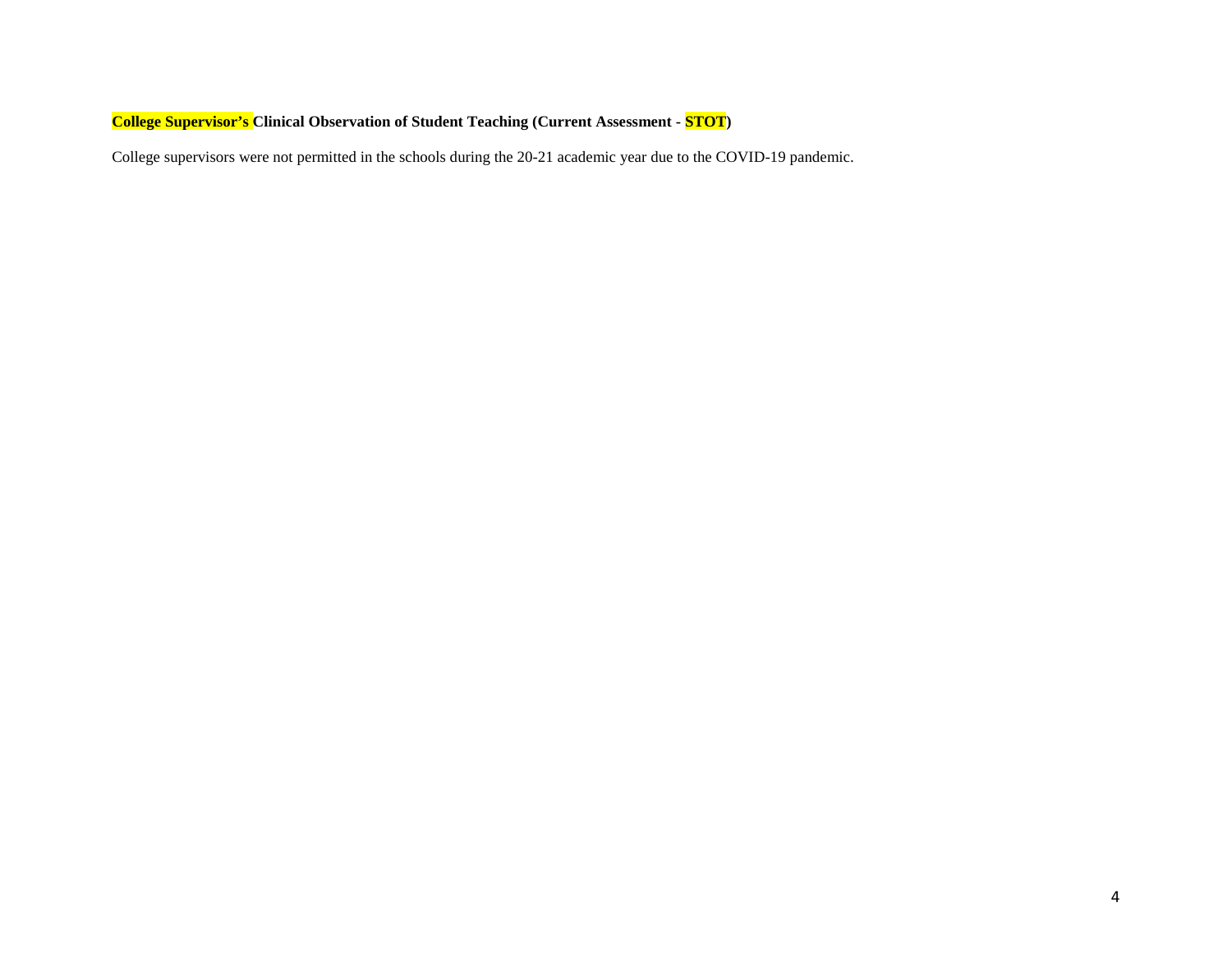# **Cooperating Teacher's Clinical Observation of Student Teaching (Current Assessment - STOT)**

| Tag<br><b>InTASC</b> | Item on Instrument                                                                                      | <b>EPP</b> Mean |               | Elementary     |                | 5-9 Math       |               | 5-9 ELA       |                | $\overline{5}$ -9 Social<br><b>Studies</b> |               | 5-9 Science    |                | Special<br>Education |               |
|----------------------|---------------------------------------------------------------------------------------------------------|-----------------|---------------|----------------|----------------|----------------|---------------|---------------|----------------|--------------------------------------------|---------------|----------------|----------------|----------------------|---------------|
|                      |                                                                                                         | Sp20<br>$n=15$  | Fa19<br>$n=2$ | Sp20<br>$n=15$ | Fa19<br>$n=1*$ | Sp20<br>$n=0$  | Fa19<br>$n=1$ | Sp20<br>$n=0$ | Fa19<br>$n=0$  | Sp20<br>$n=0$                              | Fa19<br>$n=0$ | Sp20<br>$n=0$  | Fa19<br>$n=0$  | Sp20<br>$n=0$        | Fa19<br>$n=0$ |
|                      | Supports student learning through<br>developmentally appropriate instruction                            | 3.40            | 3.75          | 3.40           | 3.67           | $\overline{a}$ | 4.00          | $---$         | $---$          | $\overline{a}$                             | $---$         | $---$          | $\overline{a}$ |                      |               |
|                      | Accounts for differences in students' prior<br>knowledge                                                | 3.47            | 3.63          | 3.47           | 3.50           | $\overline{a}$ | 4.00          | $\frac{1}{2}$ | $---$          | $---$                                      | $- - -$       | $---$          | $---$          | $- - -$              | ---           |
| $\overline{2}$       | Uses knowledge of students'<br>socioeconomic, cultural and ethnic<br>differences to meet learning needs | 3.33            | 3.50          | 3.33           | 3.33           | $---$          | 4.00          | $---$         | $---$          | $---$                                      | $- - -$       | $---$          | $---$          |                      |               |
| $\overline{2}$       | Exhibits fairness and belief that all<br>students can learn                                             | 3.50            | 3.75          | 3.50           | 3.67           | $\frac{1}{2}$  | 4.00          | $---$         | $---$          | $---$                                      | $---$         | $---$          | $---$          | $\frac{1}{2}$        | $ -$          |
| 3                    | Creates a safe and respectful environment<br>for learners                                               | 3.60            | 3.63          | 3.60           | 3.50           | $\overline{a}$ | 4.00          | $---$         | $---$          | $---$                                      | $---$         | $---$          | $---$          | $- - -$              | ---           |
| 3                    | Structures a classroom environment that<br>promotes student engagement                                  | 3.37            | 3.88          | 3.37           | 3.83           | $\overline{a}$ | 4.00          | $---$         | $\frac{1}{2}$  | $---$                                      | $- - -$       | $---$          | $---$          | $- - -$              | ---           |
| 3                    | Clearly communicates expectations for<br>appropriate student behavior                                   | 3.37            | 4.00          | 3.37           | 4.00           | ---            | 4.00          | $---$         | $\frac{1}{2}$  | $---$                                      | $\cdots$      | $\frac{1}{2}$  | $---$          | $---$                | $---$         |
| 3                    | Responds appropriately to student<br>behavior                                                           | 3.37            | 3.75          | 3.37           | 3.67           | $ -$           | 4.00          | $---$         | $\frac{1}{2}$  | $---$                                      | $- - -$       | $---$          | $---$          | $- - -$              | $- - -$       |
| 3                    | Guides learners in using technologies in<br>appropriate, safe, and effective ways                       | 3.40            | 3.63          | 3.40           | 3.50           | $\overline{a}$ | 4.00          | $\frac{1}{2}$ | $\frac{1}{2}$  | $\frac{1}{2}$                              | $---$         | $\frac{1}{2}$  | $---$          | $---$                | ---           |
| $\overline{4}$       | Effectively teaches subject matter                                                                      | 3.47            | 3.75          | 3.47           | 3.67           | $\overline{a}$ | 4.00          | $---$         | $\overline{a}$ | $\frac{1}{2}$                              | $---$         | $\overline{a}$ | ---            | $---$                | $---$         |
| $\overline{4}$       | Guides mastery of content through<br>meaningful learning experiences                                    | 3.40            | 3.63          | 3.40           | 3.50           | $\overline{a}$ | 4.00          | $---$         | $---$          | $---$                                      | $---$         | $---$          | $---$          |                      | $---$         |
| 4                    | Integrates culturally relevant content to<br>build on learners' background knowledge                    | 3.13            | 3.63          | 3.13           | 3.50           | $\overline{a}$ | 4.00          | $\frac{1}{2}$ | $\frac{1}{2}$  | $---$                                      | $---$         | $---$          | $---$          |                      | ---           |
| 5                    | Connects core content to relevant, real-<br>life experiences and learning tasks                         | 3.33            | 3.50          | 3.33           | 3.33           | $\overline{a}$ | 4.00          | $---$         | $---$          | $---$                                      | $- - -$       | $\frac{1}{2}$  | $\frac{1}{2}$  | $- - -$              | $---$         |
| 5                    | Designs activities where students engage<br>with subject matter from a variety of<br>perspectives       | 3.30            | 3.38          | 3.30           | 3.17           | $\overline{a}$ | 4.00          | $---$         | $---$          | $---$                                      | $- - -$       | $---$          | ---            |                      |               |
| 5                    | Accesses content resources to build global<br>awareness                                                 | 3.30            | 3.50          | 3.30           | 3.33           | $---$          | 4.00          | $---$         | ---            | ---                                        |               |                | ---            |                      |               |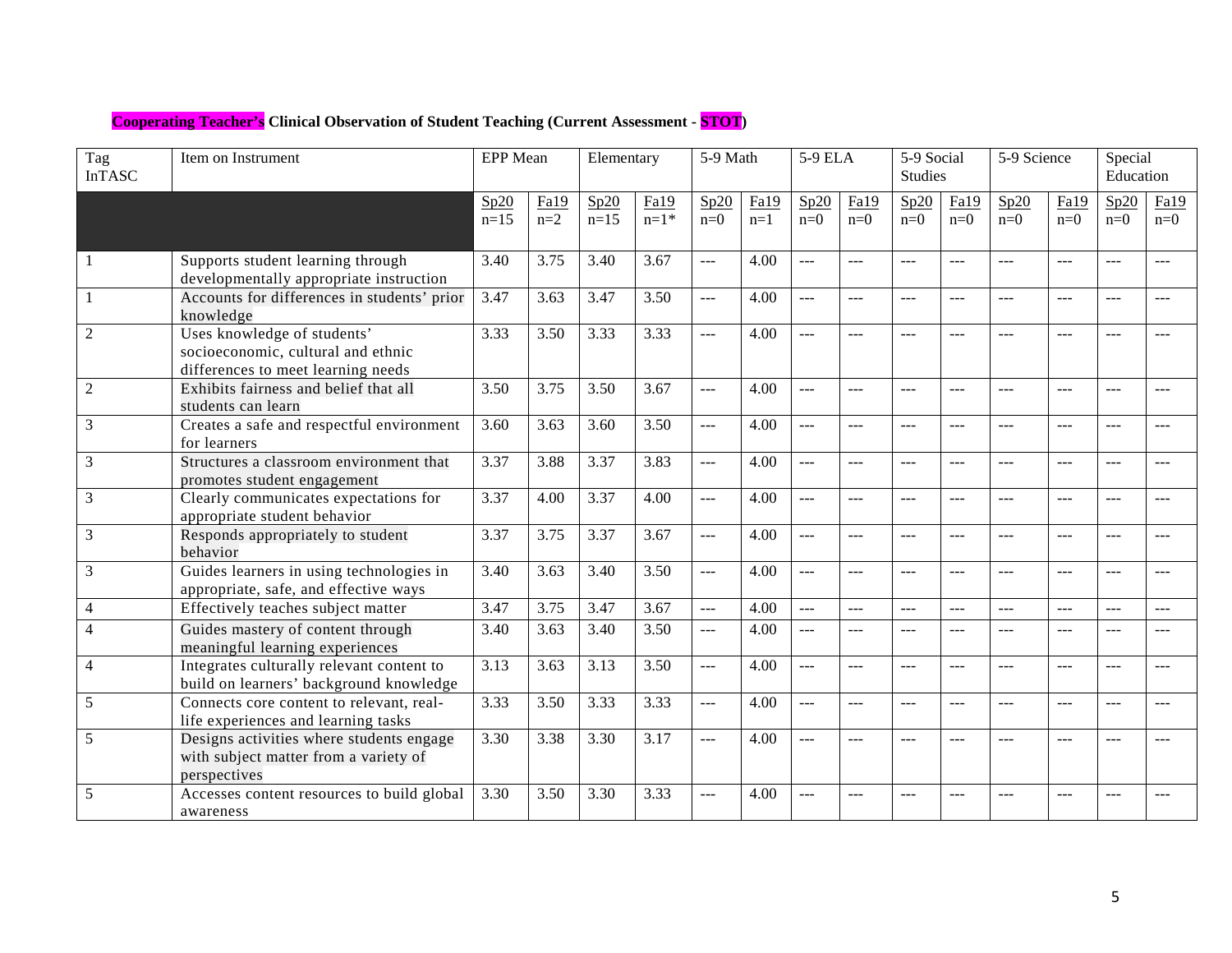| 5  | Uses relevant content to engage learners                                        | 3.23 | 3.38 | 3.23 | 3.17 | ---            | 4.00 |                | ---            |                |                | ---           | ---            |         |       |
|----|---------------------------------------------------------------------------------|------|------|------|------|----------------|------|----------------|----------------|----------------|----------------|---------------|----------------|---------|-------|
|    | in innovative thinking & collaborative                                          |      |      |      |      |                |      |                |                |                |                |               |                |         |       |
|    | problem solving                                                                 |      |      |      |      |                |      |                |                |                |                |               |                |         |       |
| 6  | Uses multiple methods of assessment                                             | 3.00 | 3.50 | 3.00 | 3.33 | $\overline{a}$ | 4.00 | $\sim$         | $\frac{1}{2}$  | $\frac{1}{2}$  | $\sim$         | $\frac{1}{2}$ | $\frac{1}{2}$  | بالأباد | ---   |
| 6  | Provides students with meaningful                                               | 3.17 | 3.50 | 3.17 | 3.33 | $-$            | 4.00 | $\frac{1}{2}$  | $---$          | $-$            | $---$          | $---$         | $---$          | $---$   | $---$ |
|    | feedback to guide next steps in learning                                        |      |      |      |      |                |      |                |                |                |                |               |                |         |       |
| 6  | Uses appropriate data sources to identify<br>student learning needs             | 3.37 | 3.38 | 3.37 | 3.17 | $\overline{a}$ | 4.00 | $\frac{1}{2}$  | $---$          | $---$          | $---$          | $\cdots$      | $\overline{a}$ | $---$   | $---$ |
| 6  | Engages students in self-assessment<br>strategies                               | 3.17 | 3.38 | 3.17 | 3.17 | $ -$           | 4.00 | $-$            | $---$          | $---$          | $---$          | $---$         | $---$          | $---$   | $---$ |
|    | Connects lesson goals with school<br>curriculum and state standards             | 3.43 | 3.50 | 3.43 | 3.33 | $\overline{a}$ | 4.00 | $\overline{a}$ | ---            | ---            | $---$          | ---           | $\overline{a}$ |         |       |
|    | Uses assessment data to inform planning<br>for instruction                      | 3.43 | 3.63 | 3.43 | 3.50 | <b></b>        | 4.00 | $---$          | $---$          | $---$          | $-$            | $---$         | $---$          | $-$ --  | ---   |
|    | Adjusts instructional plans to meet                                             |      | 3.63 |      | 3.50 | шш.<br>———     | 4.00 | $---$          | <u></u>        | ---            | $---$          | <u></u>       | $\overline{a}$ | ---     |       |
|    | students' needs                                                                 | 3.57 |      | 3.57 |      |                |      |                |                |                |                |               |                |         |       |
| 7  | Collaboratively designs instruction                                             | 3.73 | 3.63 | 3.73 | 3.50 | $\frac{1}{2}$  | 4.00 | $\overline{a}$ | $- - -$        | $\overline{a}$ | $\overline{a}$ | $---$         | $- - -$        | $---$   | $---$ |
| 8  | Varies instructional strategies to engage<br>learners                           | 3.43 | 3.50 | 3.43 | 3.33 | $ -$           | 4.00 | $\cdots$       | $---$          | $---$          | $---$          | $---$         | ---            | ---     | $---$ |
| 8  | Uses assessment data to inform planning<br>for instruction                      | 3.37 | 3.50 | 3.37 | 3.33 | $\overline{a}$ | 4.00 | $---$          | $---$          | ---            | $-$            | $---$         | $---$          | $-$ --  | ---   |
| 8  | Differentiates instruction for a variety of<br>learning needs                   | 3.40 | 3.50 | 3.40 | 3.33 | $\overline{a}$ | 4.00 | $\sim$         | $\sim$         | ---            | $---$          | <u></u>       | $\overline{a}$ | ---     |       |
| 8  | Instructional practices reflect effective<br>communication skills               | 3.40 | 3.63 | 3.40 | 3.50 | $\overline{a}$ | 4.00 | $\cdots$       | $\frac{1}{2}$  | $---$          | $---$          | $\cdots$      | $---$          | $---$   | ---   |
| 9  | Uses feedback to improve teaching<br>effectiveness                              | 3.73 | 3.50 | 3.73 | 3.33 | $\overline{a}$ | 4.00 | $-$            | $---$          | $-$            | $---$          | $---$         | $---$          | $-$ --  | ---   |
| 9  | Uses self-reflection to improve teaching<br>effectiveness                       | 3.60 | 3.75 | 3.60 | 3.67 | $\overline{a}$ | 4.00 | $\overline{a}$ | $\overline{a}$ | $\overline{a}$ | $---$          | $---$         | $\overline{a}$ |         | ---   |
| 9  | Upholds legal responsibilities as a<br>professional educator                    | 3.47 | 3.63 | 3.47 | 3.50 | $\overline{a}$ | 4.00 | $---$          | $---$          | $---$          | $---$          | $---$         | $---$          | $---$   | $---$ |
| 9  | Demonstrates commitment to the<br>profession                                    | 3.63 | 3.63 | 3.63 | 3.50 | $\overline{a}$ | 4.00 | $\frac{1}{2}$  | $---$          | $-$            | $---$          | $\cdots$      | $\overline{a}$ | $---$   | $---$ |
| 10 | Collaborates with colleagues to improve<br>student performance                  | 3.53 | 3.63 | 3.53 | 3.50 | $-$            | 4.00 | $\frac{1}{2}$  | $---$          | $---$          | $---$          | $\cdots$      | $---$          | $---$   | $---$ |
| 10 | Collaborates with<br>parent/guardian/advocate to improve<br>student performance | 3.33 | 3.88 | 3.33 | 3.83 | $\overline{a}$ | 4.00 |                | $ -$           |                | $- - -$        | ---           | $---$          |         |       |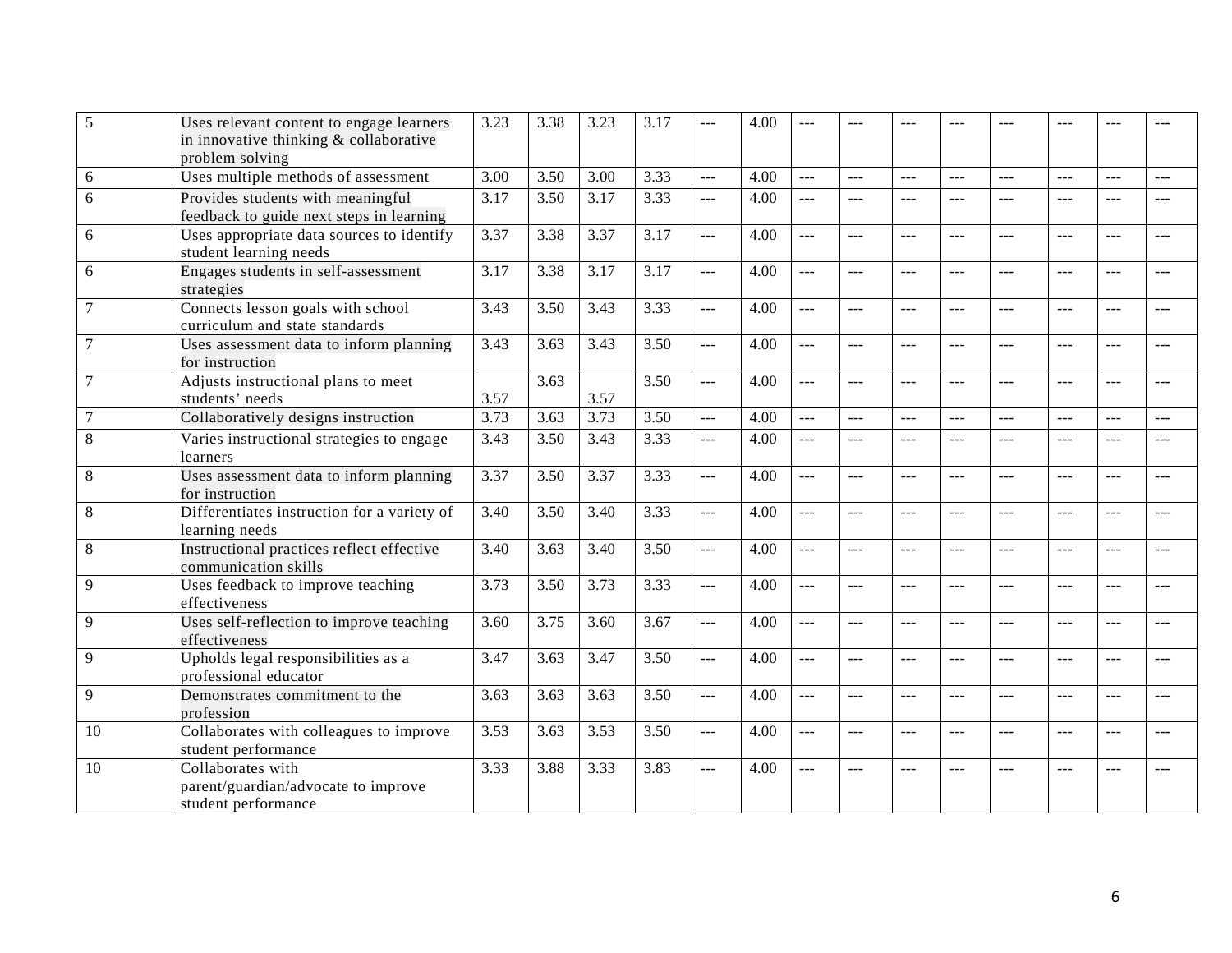\*The candidates in the 5-9 contents and special education do one placement in a 5-9 content or special education classroom and one placement in an elementary classroom. The candidates' scores for the elementary placements are included in the elementary data.

| Tag<br><b>InTASC</b> | Item on Instrument                                                                                      | EPP Mean       |                   | Elementary     |                | 5-9 Math                                    |               | 5-9 ELA        |                | 5-9 Social<br>Studies |               | 5-9 Science   |               | Special<br>Education |               |
|----------------------|---------------------------------------------------------------------------------------------------------|----------------|-------------------|----------------|----------------|---------------------------------------------|---------------|----------------|----------------|-----------------------|---------------|---------------|---------------|----------------------|---------------|
|                      |                                                                                                         | Sp20<br>$n=15$ | Fa19<br>$n=2$     | Sp20<br>$n=15$ | Fa19<br>$n=1*$ | Sp20<br>$n=0$                               | Fa19<br>$n=1$ | Sp20<br>$n=0$  | Fa19<br>$n=0$  | Sp20<br>$n=0$         | Fa19<br>$n=0$ | Sp20<br>$n=0$ | Fa19<br>$n=0$ | Sp20<br>$n=0$        | Fa19<br>$n=0$ |
| 1                    | Supports student learning through<br>developmentally appropriate instruction                            | 3.23           | 3.25              | 3.23           | 3.70           | $\overline{a}$                              | 4.00          | $---$          | $---$          | $---$                 | $---$         | $---$         | $---$         |                      | ---           |
|                      | Accounts for differences in students'<br>prior knowledge                                                | 3.13           | $\overline{3.13}$ | 3.13           | 3.50           | $\frac{1}{2}$                               | 4.00          | $---$          | $---$          | ---                   | $---$         | $---$         | ---           | ---                  | ---           |
| $\overline{2}$       | Uses knowledge of students'<br>socioeconomic, cultural and ethnic<br>differences to meet learning needs | 3.03           | 3.00              | 3.03           | 3.55           | $---$                                       | 4.00          | $---$          | $---$          | $---$                 | ---           | $---$         | $---$         | $- - -$              | $---$         |
| $\overline{c}$       | Exhibits fairness and belief that all<br>students can learn                                             | 3.33           | 3.38              | 3.33           | 3.65           | $\frac{1}{2}$                               | 4.00          | $-$            | $---$          | $---$                 | $---$         | $---$         | $---$         | $---$                | $---$         |
| 3                    | Creates a safe and respectful<br>environment for learners                                               | 3.30           | 3.5               | 3.30           | 3.65           | $\frac{1}{2}$                               | 4.00          | $---$          | $---$          | $---$                 | $---$         | $---$         | ---           |                      | ---           |
| $\mathfrak{Z}$       | Structures a classroom environment that<br>promotes student engagement                                  | 3.20           | 3.38              | 3.20           | 3.60           | $\frac{1}{2}$                               | 4.00          | $\overline{a}$ | $---$          | $\overline{a}$        | $---$         | $---$         | $-$           | $---$                | $---$         |
| 3                    | Clearly communicates expectations for<br>appropriate student behavior                                   | 3.27           | 3.38              | 3.27           | 3.65           | $\frac{1}{2}$                               | 4.00          | $-$            | $---$          | $---$                 | ---           | $---$         | $---$         | ---                  | ---           |
| 3                    | Responds appropriately to student<br>behavior                                                           | 3.13           | 3.38              | 3.13           | 3.65           | $\frac{1}{2}$                               | 4.00          | $-$            | $---$          | $---$                 | ---           | $---$         | $---$         |                      | ---           |
| $\mathfrak{Z}$       | Guides learners in using technologies in<br>appropriate, safe, and effective ways                       | 3.33           | 3.50              | 3.33           | 3.65           | $\overline{a}$                              | 4.00          | $-$            | $---$          | $---$                 | $---$         | $---$         | $---$         | $---$                | $---$         |
| $\overline{4}$       | Effectively teaches subject matter                                                                      | 3.17           | 3.25              | 3.17           | 3.60           | $\overline{a}$                              | 4.00          | $\overline{a}$ | $\overline{a}$ | $\overline{a}$        | ---           | $---$         | $---$         |                      | $---$         |
| $\overline{4}$       | Guides mastery of content through<br>meaningful learning experiences                                    | 3.13           | 3.25              | 3.13           | 3.50           | $\scriptstyle \cdots$ $\scriptstyle \cdots$ | 4.00          | $---$          | $---$          | $---$                 | $---$         | $---$         | $---$         | ---                  | $---$         |
| 4                    | Integrates culturally relevant content to<br>build on learners' background<br>knowledge                 | 3.20           | 3.00              | 3.20           | 3.50           | $---$                                       | 4.00          | $---$          | $---$          | $---$                 | $---$         | $---$         | ---           |                      |               |
| 5                    | Connects core content to relevant, real-<br>life experiences and learning tasks                         | 3.17           | 3.25              | 3.17           | 3.50           | $---$                                       | 4.00          | $---$          | $---$          | $---$                 |               | $---$         | $---$         | $- - -$              | $---$         |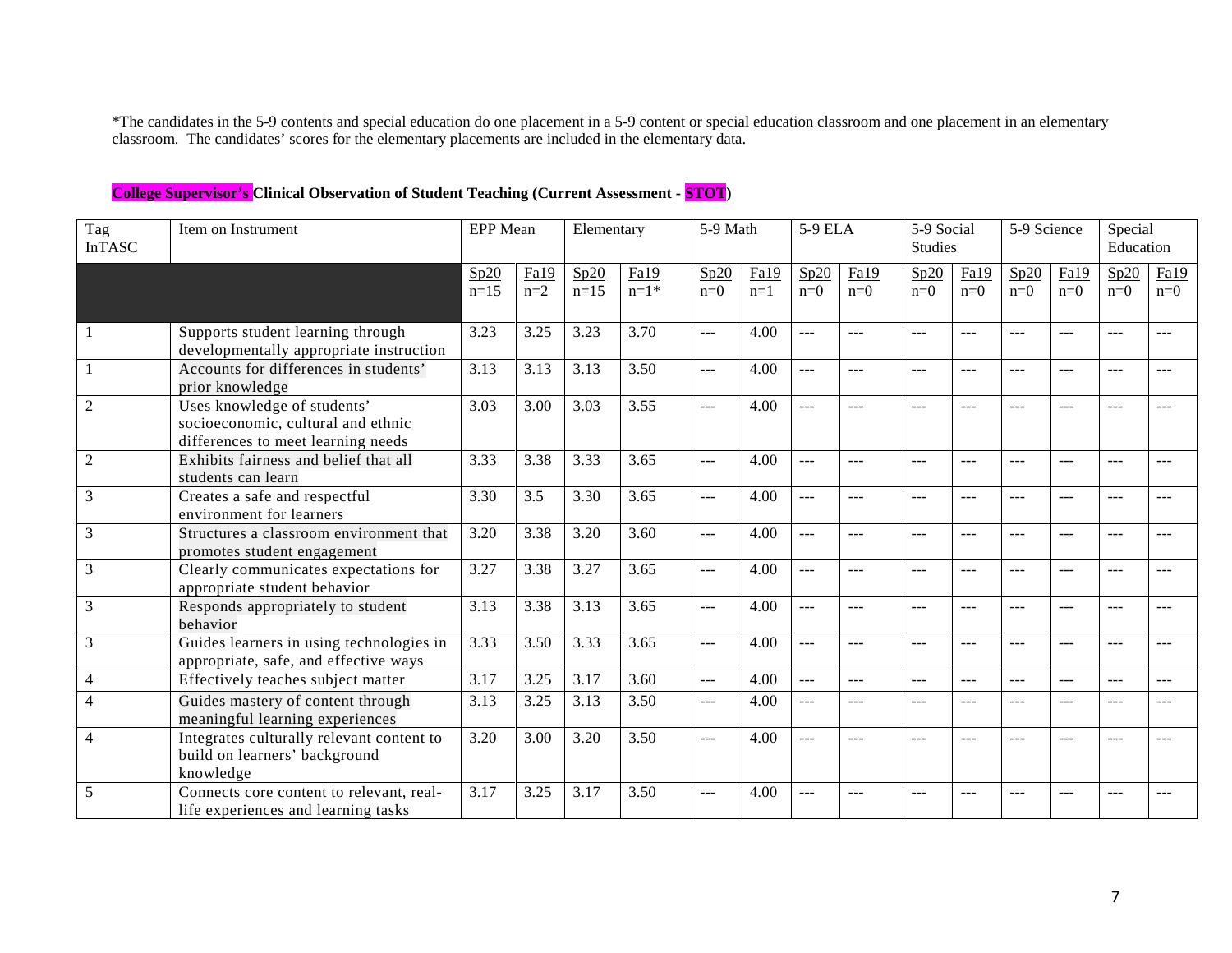| 5              | Designs activities where students engage<br>with subject matter from a variety of                     | 3.13 | 3.00 | 3.13 | 3.50 | $---$          | 4.00 |                      |                |                |                |                |                |               |       |
|----------------|-------------------------------------------------------------------------------------------------------|------|------|------|------|----------------|------|----------------------|----------------|----------------|----------------|----------------|----------------|---------------|-------|
|                | perspectives                                                                                          |      |      |      |      |                |      |                      |                |                |                |                |                |               |       |
| 5              | Accesses content resources to build<br>global awareness                                               | 3.13 | 3.13 | 3.13 | 3.45 | $\overline{a}$ | 4.00 | $---$                | $\sim$         | $\overline{a}$ | $---$          | $ -$           | $---$          | $ -$          | ---   |
| 5              | Uses relevant content to engage learners<br>in innovative thinking & collaborative<br>problem solving | 3.17 | 3.25 | 3.17 | 3.50 | $\overline{a}$ | 4.00 | $---$                |                | $-$            |                | $ -$           | $---$          |               |       |
| 6              | Uses multiple methods of assessment                                                                   | 3.20 | 3.50 | 3.20 | 3.55 | $\overline{a}$ | 4.00 | $---$                | $\frac{1}{2}$  | $-$            | $\sim$         | $---$          | $---$          | $ -$          | $ -$  |
| 6              | Provides students with meaningful<br>feedback to guide next steps in learning                         | 3.17 | 3.50 | 3.17 | 3.50 | $\overline{a}$ | 4.00 | $\frac{1}{2}$        | $\overline{a}$ | $\frac{1}{2}$  | $---$          | $---$          | $\frac{1}{2}$  | $---$         | $---$ |
| 6              | Uses appropriate data sources to identify<br>student learning needs                                   | 3.13 | 3.38 | 3.13 | 3.45 | $\overline{a}$ | 4.00 | $ -$                 | $\overline{a}$ | $-$            | ---            | $---$          | $---$          | ---           | ---   |
| 6              | Engages students in self-assessment<br>strategies                                                     | 3.07 | 3.50 | 3.07 | 3.35 | $\overline{a}$ | 4.00 | $\overline{a}$       | $\overline{a}$ | ---            | ---            | $---$          | $\overline{a}$ | ---           | ---   |
| $\overline{7}$ | Connects lesson goals with school<br>curriculum and state standards                                   | 3.43 | 3.50 | 3.43 | 3.60 | $\overline{a}$ | 4.00 | $---$                | $\sim$         | $---$          | $---$          | $ -$           | $---$          | ---           | ---   |
| $\overline{7}$ | Uses assessment data to inform planning<br>for instruction                                            | 3.50 | 3.50 | 3.17 | 3.50 | $\overline{a}$ | 4.00 | $\sim$               | $\frac{1}{2}$  | $\sim$         | $\sim$         | $---$          | $---$          | $- - -$       | $ -$  |
| $\overline{7}$ | Adjusts instructional plans to meet<br>students' needs                                                | 3.13 | 3.13 | 3.37 | 3.50 | $\overline{a}$ | 4.00 | $\sim$ $\sim$ $\sim$ | $\frac{1}{2}$  | $\frac{1}{2}$  | $\overline{a}$ | $  -$          | $  -$          | $\frac{1}{2}$ | $---$ |
| 7              | Collaboratively designs instruction                                                                   | 3.50 | 3.50 | 3.40 | 3.55 | $\overline{a}$ | 4.00 | $\cdots$             | $---$          | $-$            | $---$          | $---$          | $\frac{1}{2}$  | $- - -$       | $---$ |
| 8              | Varies instructional strategies to engage<br>learners                                                 | 3.38 | 3.38 | 3.23 | 3.55 | $ -$           | 4.00 | $-$                  | $---$          | ---            | ---            | $---$          | $-$            | ---           | ---   |
| 8              | Uses assessment data to inform planning<br>for instruction                                            | 3.38 | 3.38 | 3.37 | 3.60 | $\overline{a}$ | 4.00 | $-$                  | $\sim$         | $\overline{a}$ | ---            | $---$          | $\sim$         | ---           |       |
| 8              | Differentiates instruction for a variety of<br>learning needs                                         | 2.88 | 2.88 | 3.10 | 3.50 | $\overline{a}$ | 4.00 | $\overline{a}$       | $\overline{a}$ | $\frac{1}{2}$  | $\sim$         | $\overline{a}$ | $\overline{a}$ | $---$         | ---   |
| $\,8\,$        | Instructional practices reflect effective<br>communication skills                                     | 3.25 | 3.25 | 3.20 | 3.55 | $\overline{a}$ | 4.00 | $\overline{a}$       | $\overline{a}$ | $\overline{a}$ | $\overline{a}$ | $\frac{1}{2}$  | $  -$          | $---$         | $---$ |
| 9              | Uses feedback to improve teaching<br>effectiveness                                                    | 3.50 | 3.50 | 3.37 | 3.60 | $\overline{a}$ | 4.00 | $\overline{a}$       | $ -$           | $ -$           | $\overline{a}$ | ---            | $\overline{a}$ | $---$         | $---$ |
| 9              | Uses self-reflection to improve teaching<br>effectiveness                                             | 2.75 | 2.75 | 3.30 | 3.55 | $ -$           | 4.00 | ---                  | ---            | $---$          | $---$          | $- - -$        | $\overline{a}$ | ---           | ---   |
| 9              | Upholds legal responsibilities as a<br>professional educator                                          | 3.25 | 3.25 | 3.83 | 3.60 | $\overline{a}$ | 4.00 | $---$                | $\sim$         | $---$          |                |                | $---$          | $- - -$       | $-$   |
| 9              | Demonstrates commitment to the<br>profession                                                          | 3.25 | 3.25 | 3.43 | 3.65 | $\overline{a}$ | 4.00 |                      | $\overline{a}$ | $---$          |                |                | ---            |               |       |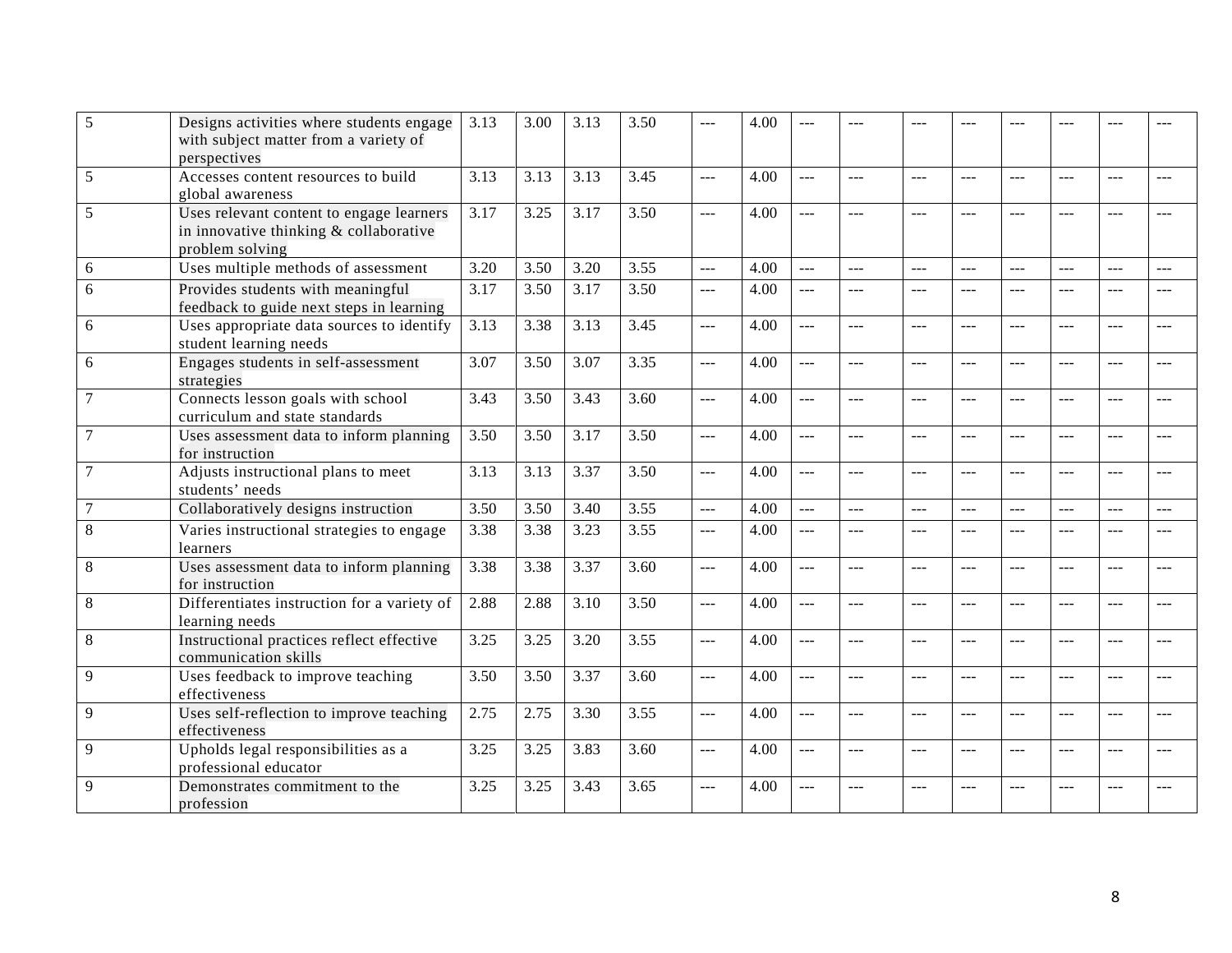| 10 | Collaborates with colleagues to improve | 3.50 | 3.5 <sup>°</sup> | 3.50 | --<br>3.00 | ---     | 4.00 | --- | $- - -$ | $- - -$ | $- - -$ | --- | $- - -$ | $- - -$ | --- |
|----|-----------------------------------------|------|------------------|------|------------|---------|------|-----|---------|---------|---------|-----|---------|---------|-----|
|    | student performance                     |      |                  |      |            |         |      |     |         |         |         |     |         |         |     |
| ΙU | Collaborates with                       | 3.07 | . ۱۰ ت           | 3.07 | 3.50       | $- - -$ | 4.00 | --- | $- - -$ | $- - -$ | $- - -$ | --- | $- - -$ | $- - -$ | --- |
|    | parent/guardian/advocate to improve     |      |                  |      |            |         |      |     |         |         |         |     |         |         |     |
|    | student performance                     |      |                  |      |            |         |      |     |         |         |         |     |         |         |     |

Students in Spring 2020 only completed 1 placement due to the COVID-19 pandemic.

# **Cooperating Teacher's Clinical Observation of Student Teaching (Current Assessment - STOT)**

| Tag<br><b>InTASC</b> | Item on Instrument                                                                                      | <b>EPP</b> Mean |               | Elementary       |               | $\overline{5}$ -9 Math |               | 5-9 ELA       |               | $\overline{5-9}$ Social<br><b>Studies</b> |               | 5-9 Science   |               | Special<br>Education |               |
|----------------------|---------------------------------------------------------------------------------------------------------|-----------------|---------------|------------------|---------------|------------------------|---------------|---------------|---------------|-------------------------------------------|---------------|---------------|---------------|----------------------|---------------|
|                      |                                                                                                         | Sp19<br>$n=5$   | Fa18<br>$n=2$ | Sp19<br>$n = 4*$ | Fa18<br>$n=2$ | Sp19<br>$n=0$          | Fa18<br>$n=0$ | Sp19<br>$n=0$ | Fa18<br>$n=0$ | Sp19<br>$n=0$                             | Fa18<br>$n=0$ | Sp19<br>$n=0$ | Fa18<br>$n=0$ | Sp19<br>$n=1$        | Fa18<br>$n=0$ |
|                      | Supports student learning through<br>developmentally appropriate instruction                            | 3.82            | 3.25          | 3.63             | 3.25          | $\overline{a}$         | ---           | ---           | $---$         |                                           | ---           | ---           | $---$         | 4.00                 | $---$         |
|                      | Accounts for differences in students' prior<br>knowledge                                                | 3.60            | 3.25          | 3.44             | 3.25          | $\overline{a}$         | ---           | $---$         | $\frac{1}{2}$ | ---                                       | $---$         | $---$         | $---$         | 3.75                 | $---$         |
| $\overline{c}$       | Uses knowledge of students'<br>socioeconomic, cultural and ethnic<br>differences to meet learning needs | 3.72            | 3.50          | 3.44             | 3.50          | $\frac{1}{2}$          | $---$         | $---$         | $  -$         | ---                                       | $---$         | $---$         | $---$         | 4.00                 | $---$         |
| $\mathfrak{2}$       | Exhibits fairness and belief that all<br>students can learn                                             | 3.79            | 3.63          | 3.57             | 3.63          | $---$                  | ---           | $- - -$       | $\frac{1}{2}$ | ---                                       | $- - -$       | $---$         | $---$         | 4.00                 |               |
| 3                    | Creates a safe and respectful environment<br>for learners                                               | 3.79            | 3.50          | 3.57             | 3.50          | $\frac{1}{2}$          | ---           | $---$         | $---$         | ---                                       | $---$         | $---$         | $---$         | 4.00                 | $---$         |
| 3                    | Structures a classroom environment that<br>promotes student engagement                                  | 3.79            | 3.13          | 3.57             | 3.13          | $\frac{1}{2}$          | ---           | $---$         | $  -$         | ---                                       | $---$         | $---$         | $\frac{1}{2}$ | 4.00                 | $---$         |
| 3                    | Clearly communicates expectations for<br>appropriate student behavior                                   | 3.79            | 3.38          | 3.57             | 3.38          | $\frac{1}{2}$          | $---$         | $---$         | $---$         | $---$                                     | $- - -$       | $-$ - $-$     | $\frac{1}{2}$ | 4.00                 |               |
| 3                    | Responds appropriately to student<br>behavior                                                           | 3.72            | 3.38          | 3.44             | 3.38          | $---$                  | ---           | ---           | ---           |                                           | ---           |               | ---           | 4.00                 | ---           |
| 3                    | Guides learners in using technologies in<br>appropriate, safe, and effective ways                       | 3.79            | 3.25          | 3.57             | 3.25          | $---$                  | ---           | ---           | $---$         | ---                                       | $- - -$       | ---           | $---$         | 4.00                 |               |
| $\overline{4}$       | Effectively teaches subject matter                                                                      | 3.75            | 3.25          | 3.50             | 3.25          | $\frac{1}{2}$          | ---           | $---$         | $---$         | ---                                       | $---$         | ---           | $---$         | 4.00                 | $---$         |
| 4                    | Guides mastery of content through<br>meaningful learning experiences                                    | 3.69            | 3.13          | 3.38             | 3.13          | $\frac{1}{2}$          | ---           | $---$         | $---$         | ---                                       | $---$         | $---$         | $---$         | 4.00                 | $---$         |
| 4                    | Integrates culturally relevant content to<br>build on learners' background knowledge                    | 3.69            | 3.38          | 3.38             | 3.38          | $\qquad \qquad - -$    | ---           |               | ---           |                                           |               |               | $---$         | 4.00                 |               |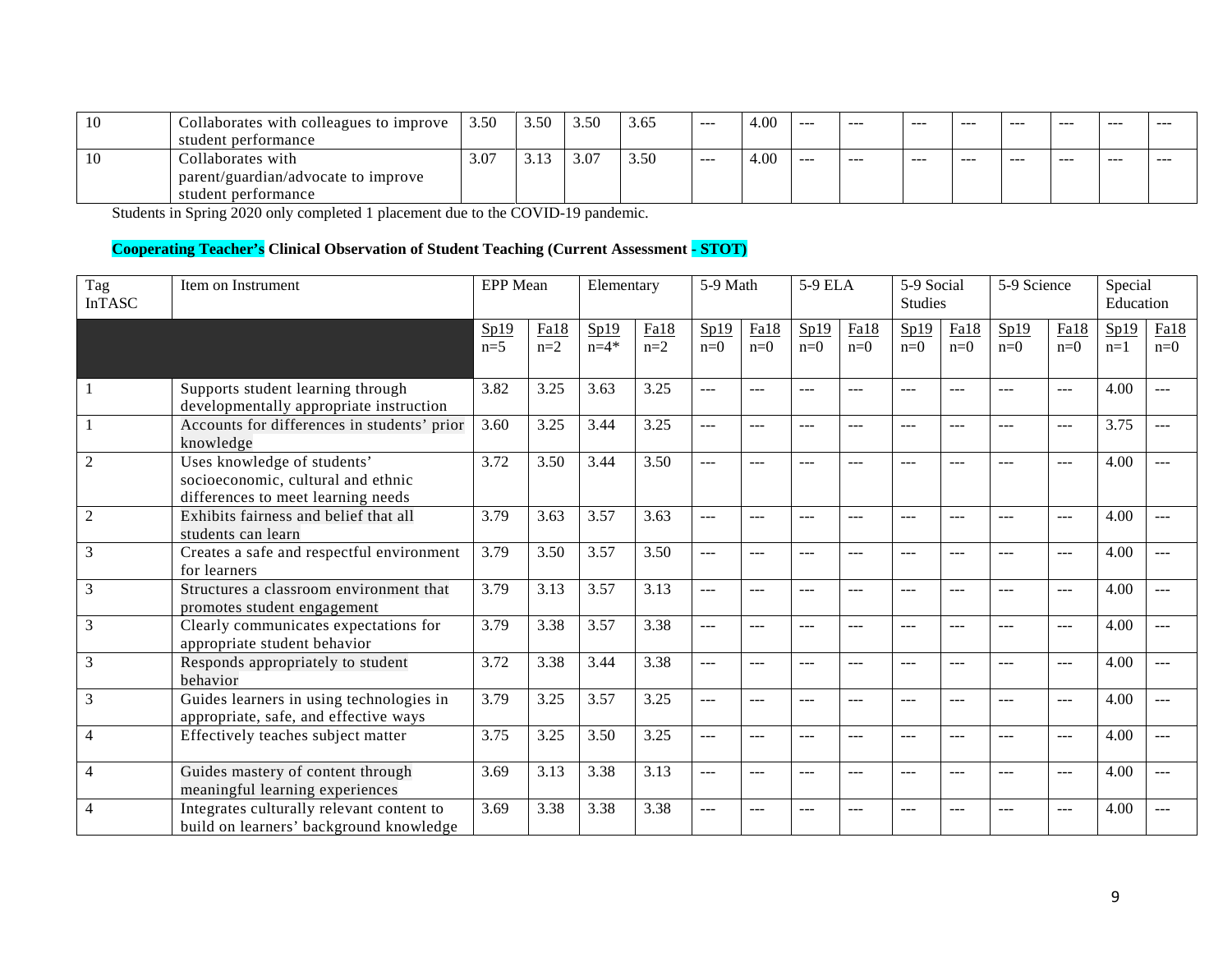| 5                | Connects core content to relevant, real-<br>life experiences and learning tasks                       | 3.69 | 3.25 | 3.38 | 3.25              | ---            |                | ---            | ---            | ---            |               | ---            | $---$          | 4.00 | $- - -$        |
|------------------|-------------------------------------------------------------------------------------------------------|------|------|------|-------------------|----------------|----------------|----------------|----------------|----------------|---------------|----------------|----------------|------|----------------|
| 5                | Designs activities where students engage<br>with subject matter from a variety of<br>perspectives     | 3.69 | 3.25 | 3.38 | 3.25              | $\overline{a}$ | ---            | $---$          | $\overline{a}$ | $---$          | $---$         | $\overline{a}$ | $\overline{a}$ | 4.00 | $\overline{a}$ |
| 5                | Accesses content resources to build global<br>awareness                                               | 3.57 | 3.25 | 3.38 | 3.25              | ---            | $- - -$        | $---$          | $---$          | ---            | $- - -$       | $-$ --         | $ -$           | 3.75 | ---            |
| 5                | Uses relevant content to engage learners<br>in innovative thinking & collaborative<br>problem solving | 3.60 | 3.38 | 3.44 | 3.38              | $\overline{a}$ | $\overline{a}$ | ---            | $---$          | $---$          | $---$         | $\overline{a}$ | $ -$           | 3.75 | $\overline{a}$ |
| 6                | Uses multiple methods of assessment                                                                   | 3.72 | 3.13 | 3.44 | 3.13              | $ -$           | $---$          | ---            | $\frac{1}{2}$  | $---$          | $---$         | $\frac{1}{2}$  | $\cdots$       | 4.00 | $---$          |
| $\boldsymbol{6}$ | Provides students with meaningful<br>feedback to guide next steps in learning                         | 3.69 | 3.38 | 3.38 | 3.38              | $\overline{a}$ | ---            | $ -$           | $---$          | $---$          | $---$         | $\overline{a}$ | $\overline{a}$ | 4.00 | $\overline{a}$ |
| 6                | Uses appropriate data sources to identify<br>student learning needs                                   | 3.65 | 3.38 | 3.30 | 3.38              | $---$          | $---$          | $---$          | <u></u>        | ---            | $---$         | $---$          | $\sim$         | 4.00 | $---$          |
| 6                | Engages students in self-assessment<br>strategies                                                     | 3.60 | 3.13 | 3.19 | 3.13              | $\overline{a}$ | ---            | $\overline{a}$ | $\overline{a}$ | $\sim$         | $- - -$       | $\sim$         | $\overline{a}$ | 4.00 | $---$          |
| 7                | Connects lesson goals with school<br>curriculum and state standards                                   | 3.75 | 3.38 | 3.50 | 3.38              | $\overline{a}$ | $\frac{1}{2}$  | $\frac{1}{2}$  | $\frac{1}{2}$  | $-$            | $---$         | $---$          | $-$            | 4.00 | $---$          |
| 7                | Uses assessment data to inform planning<br>for instruction                                            | 3.69 | 3.38 | 3.38 | 3.38              | $ -$           | ---            | ---            | $\overline{a}$ | $\overline{a}$ | $---$         | $---$          | $\overline{a}$ | 4.00 | $\overline{a}$ |
|                  | Adjusts instructional plans to meet<br>students' needs                                                | 3.69 | 3.38 | 3.38 | 3.38              | $\overline{a}$ | $---$          | $---$          | $\frac{1}{2}$  | $---$          |               | $---$          | $-$            | 4.00 | $---$          |
| 7                | Collaboratively designs instruction                                                                   | 3.72 | 3.38 | 3.44 | 3.38              | $\overline{a}$ | $---$          | $---$          | $---$          | $---$          | $-$ --        | $---$          | $---$          | 4.00 | $---$          |
| 8                | Varies instructional strategies to engage<br>learners                                                 | 3.72 | 3.13 | 3.44 | 3.13              | $\overline{a}$ | $ -$           | $---$          | $- - -$        | $-$ --         | $- - -$       | $-$            | $ -$           | 4.00 | $---$          |
| 8                | Uses assessment data to inform planning<br>for instruction                                            | 3.75 | 3.38 | 3.50 | 3.38              | $\overline{a}$ | ---            | $\overline{a}$ | $\overline{a}$ | $\overline{a}$ | $\frac{1}{2}$ | $\overline{a}$ | $ -$           | 4.00 | $\overline{a}$ |
| 8                | Differentiates instruction for a variety of<br>learning needs                                         | 3.69 | 3.13 | 3.38 | $\overline{3.13}$ | $\overline{a}$ | ---            | $---$          | $\overline{a}$ | $-$            | $---$         | $\overline{a}$ | $\overline{a}$ | 4.00 | $---$          |
| 8                | Instructional practices reflect effective<br>communication skills                                     | 3.72 | 3.38 | 3.44 | 3.38              | $\overline{a}$ | ---            | $\overline{a}$ | $\frac{1}{2}$  | $\sim$         | $\sim$        | $\frac{1}{2}$  | $\overline{a}$ | 4.00 | $\overline{a}$ |
| 9                | Uses feedback to improve teaching<br>effectiveness                                                    | 3.75 | 3.00 | 3.50 | 3.00              | $\overline{a}$ | $---$          | $- - -$        | $---$          | $---$          | $---$         | $---$          | $\sim$         | 4.00 | $\sim$         |
| 9                | Uses self-reflection to improve teaching<br>effectiveness                                             | 3.72 | 3.00 | 3.44 | 3.00              | $\frac{1}{2}$  | $---$          | $\cdots$       | $\frac{1}{2}$  | $-$            | $---$         | $\frac{1}{2}$  | $---$          | 4.00 | $---$          |
| 9                | Upholds legal responsibilities as a<br>professional educator                                          | 3.75 | 3.38 | 3.50 | 3.38              | <u>.</u>       |                |                |                |                |               |                | $---$          | 4.00 |                |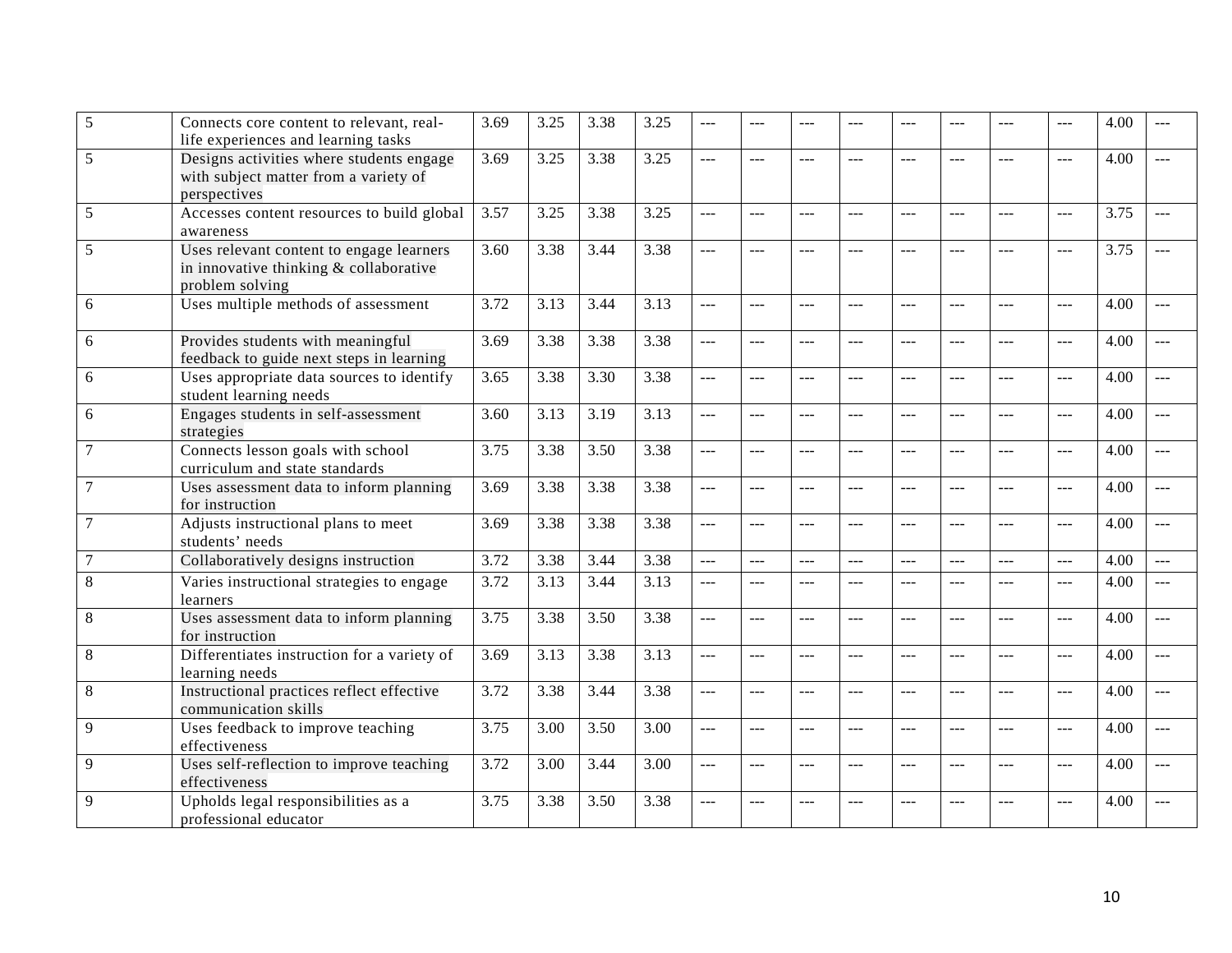|    | Demonstrates commitment to the          | 3.79 |      | 57   | 3.5  | $- - -$ | $- - -$ | $- - -$ | ----    | $- - -$ | $- - -$ | $- - -$ | $- - -$ | 4.00 |  |
|----|-----------------------------------------|------|------|------|------|---------|---------|---------|---------|---------|---------|---------|---------|------|--|
|    | profession                              |      |      |      |      |         |         |         |         |         |         |         |         |      |  |
| 10 | Collaborates with colleagues to improve | 3.79 | 3.63 | 3.57 | 3.63 | $- - -$ | ---     | $- - -$ | $- - -$ | $- - -$ | $- - -$ | $- - -$ | $- - -$ | 4.00 |  |
|    | student performance                     |      |      |      |      |         |         |         |         |         |         |         |         |      |  |
| 10 | Collaborates with                       | 3.69 | ر. ر | 3.38 | 3.5  | $- - -$ | ---     | $- - -$ | $- - -$ | $- - -$ | $- - -$ | $- - -$ | $- - -$ | 4.00 |  |
|    | parent/guardian/advocate to improve     |      |      |      |      |         |         |         |         |         |         |         |         |      |  |
|    | student performance                     |      |      |      |      |         |         |         |         |         |         |         |         |      |  |

\*The candidates in the 5-9 contents and special education do one placement in a 5-9 content or special education classroom and one placement in an elementary classroom. The candidates' scores for the elementary placements are included in the elementary data.

# **College Supervisor's Clinical Observation of Student Teaching (Current Assessment - STOT)**

| Tag<br><b>InTASC</b> | Item on Instrument                                                                                      | EPP Mean      |               | Elementary       |               | 5-9 Math      |               | 5-9 ELA       |               | 5-9 Social<br>Studies |               | 5-9 Science   |               | Special<br>Education |               |
|----------------------|---------------------------------------------------------------------------------------------------------|---------------|---------------|------------------|---------------|---------------|---------------|---------------|---------------|-----------------------|---------------|---------------|---------------|----------------------|---------------|
|                      |                                                                                                         | Sp19<br>$n=5$ | Fa18<br>$n=2$ | Sp19<br>$n = 4*$ | Fa18<br>$n=2$ | Sp19<br>$n=0$ | Fa18<br>$n=0$ | Sp19<br>$n=0$ | Fa18<br>$n=0$ | Sp19<br>$n=0$         | Fa18<br>$n=0$ | Sp19<br>$n=0$ | Fa18<br>$n=0$ | Sp19<br>$n=1$        | Fa18<br>$n=0$ |
|                      | Supports student learning through<br>developmentally appropriate instruction                            | 3.20          | 3.50          | 3.26             | 3.50          | $---$         |               |               | $- - -$       |                       | $- - -$       |               | $---$         | 2.50                 | ---           |
|                      | Accounts for differences in students' prior<br>knowledge                                                | 3.10          | 3.38          | 3.13             | 3.38          | $---$         |               |               | $- - -$       | ---                   | $- - -$       | ---           | $---$         | 1.50                 | ---           |
|                      | Uses knowledge of students'<br>socioeconomic, cultural and ethnic<br>differences to meet learning needs | 3.00          | 3.50          | 3.00             | 3.50          | $---$         |               |               | $---$         |                       | ---           |               | $---$         | 2.50                 |               |
|                      | Exhibits fairness and belief that all<br>students can learn                                             | 3.15          | 3.38          | 3.19             | 3.38          | $---$         | ---           | $- - -$       | $- - -$       | ---                   | ---           | ---           | $---$         | 2.50                 | ---           |
| 3                    | Creates a safe and respectful environment<br>for learners                                               | 3.15          | 3.50          | 3.19             | 3.50          | $---$         |               |               | ---           |                       | $- - -$       |               | $\frac{1}{2}$ | 2.50                 | ---           |
|                      | Structures a classroom environment that<br>promotes student engagement                                  | 3.15          | 3.38          | 3.19             | 3.38          | $---$         | ---           | $- - -$       | $- - -$       | ---                   | $- - -$       | ---           | $---$         | 1.50                 |               |
|                      | Clearly communicates expectations for<br>appropriate student behavior                                   | 3.15          | 3.50          | 3.19             | 3.50          | $---$         |               | $- - -$       | $---$         | ---                   | $---$         | ---           | $\frac{1}{2}$ | 3.50                 | ---           |
| 3                    | Responds appropriately to student<br>behavior                                                           | 3.10          | 3.50          | 3.13             | 3.50          | $---$         |               |               |               |                       |               |               | $---$         | 2.50                 | ---           |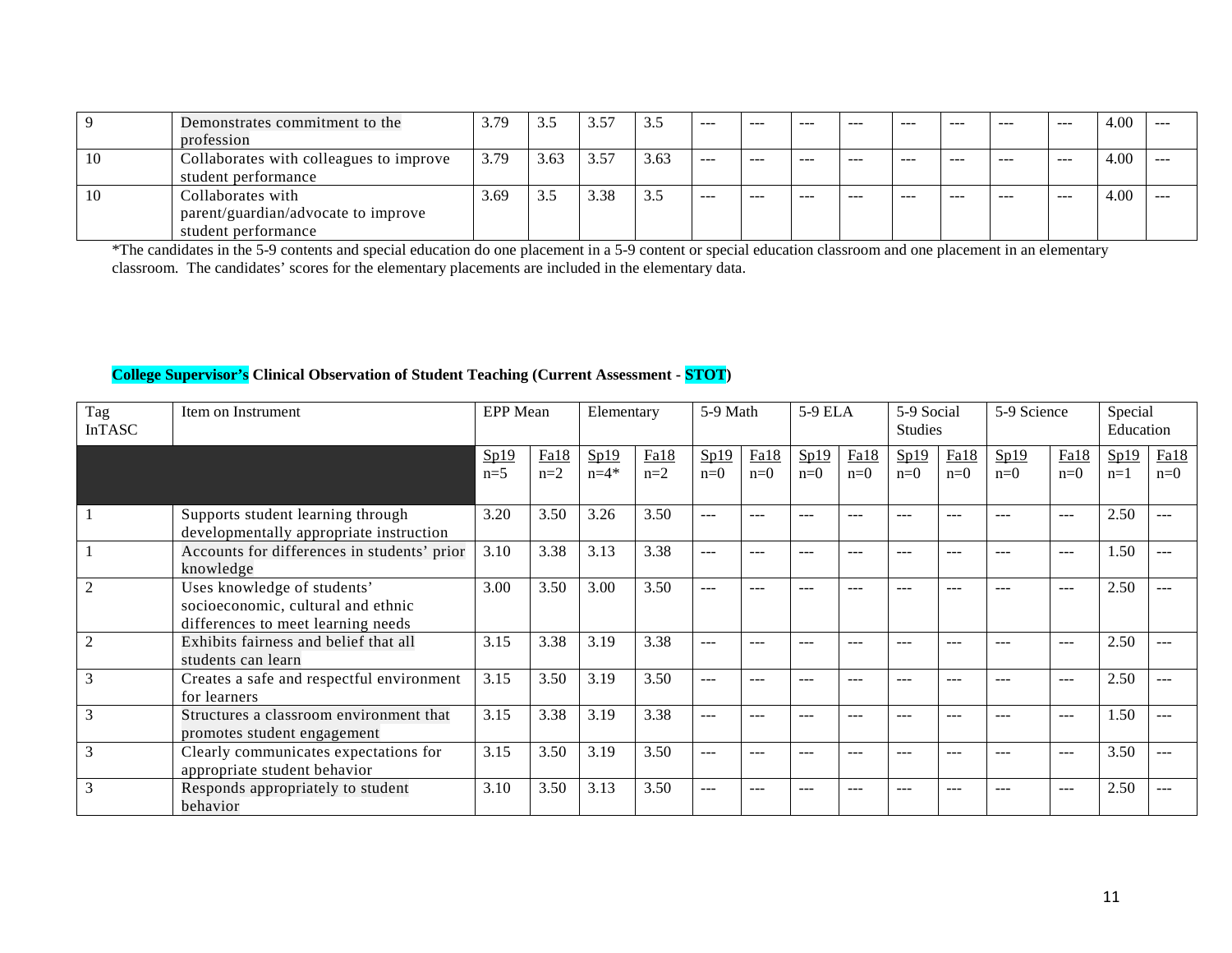| 3              | Guides learners in using technologies in<br>appropriate, safe, and effective ways                     | 3.10 | 3.13 | 3.13 | 3.13              | $---$          |                |                |         |         |                |                | $---$          | 1.00 |        |
|----------------|-------------------------------------------------------------------------------------------------------|------|------|------|-------------------|----------------|----------------|----------------|---------|---------|----------------|----------------|----------------|------|--------|
| $\overline{4}$ | Effectively teaches subject matter                                                                    | 3.10 | 3.38 | 3.13 | 3.38              | ---            | $---$          | $\sim$         | $-$     | $- - -$ | $---$          | $\overline{a}$ | $\overline{a}$ | 2.50 | $---$  |
| $\overline{4}$ | Guides mastery of content through<br>meaningful learning experiences                                  | 2.95 | 3.38 | 2.94 | 3.38              | $---$          | $---$          | $ -$           | $ -$    | $---$   | $---$          | $ -$           | $\frac{1}{2}$  | 1.50 | $---$  |
| $\overline{4}$ | Integrates culturally relevant content to<br>build on learners' background knowledge                  | 2.90 | 3.00 | 2.88 | $\overline{3.00}$ | <u></u>        | $---$          | $---$          | $---$   | $---$   | $---$          | $---$          | $\frac{1}{2}$  | 2.50 | $---$  |
| 5              | Connects core content to relevant, real-<br>life experiences and learning tasks                       | 2.90 | 3.38 | 2.88 | 3.38              | $\overline{a}$ | $---$          | $---$          | $\sim$  | $---$   |                | $\overline{a}$ | $\sim$         | 2.50 | $\sim$ |
| 5              | Designs activities where students engage<br>with subject matter from a variety of<br>perspectives     | 3.00 | 3.13 | 3.01 | 3.13              | $\overline{a}$ | $\frac{1}{2}$  | ---            | ---     | ---     | ---            | $\overline{a}$ | ---            | 1.50 | $---$  |
| 5              | Accesses content resources to build global<br>awareness                                               | 2.90 | 2.88 | 2.88 | 2.88              | $\overline{a}$ | ---            | $\overline{a}$ | ---     | ---     | $---$          | $\frac{1}{2}$  | $\overline{a}$ | 2.50 |        |
| 5              | Uses relevant content to engage learners<br>in innovative thinking & collaborative<br>problem solving | 2.85 | 3.25 | 2.82 | 3.25              | ---            |                |                | ---     |         | $ -$           |                | $-$ --         | 2.50 |        |
| $6\,$          | Uses multiple methods of assessment                                                                   | 2.90 | 3.13 | 2.88 | 3.13              | $\overline{a}$ | $\frac{1}{2}$  | $\sim$         | $\sim$  | $- - -$ |                | $\frac{1}{2}$  | $\frac{1}{2}$  | 2.50 | $\sim$ |
| 6              | Provides students with meaningful<br>feedback to guide next steps in learning                         | 2.95 | 3.13 | 2.94 | 3.13              | $ -$           | ---            | ---            | ---     |         | ---            | ---            | ---            | 2.50 | $---$  |
| 6              | Uses appropriate data sources to identify<br>student learning needs                                   | 2.70 | 2.75 | 2.88 | 2.75              | $\overline{a}$ | $\overline{a}$ | $-$            | $-$     | $---$   | $---$          | $\overline{a}$ | $\overline{a}$ | 1.50 | $---$  |
| 6              | Engages students in self-assessment<br>strategies                                                     | 2.80 | 2.88 | 2.76 | 2.88              | $\overline{a}$ | $---$          | $---$          | $\sim$  | $---$   | $---$          | $---$          | $\overline{a}$ | 1.50 | $\sim$ |
|                | Connects lesson goals with school<br>curriculum and state standards                                   | 3.35 | 3.50 | 3.44 | 3.50              | ---            | $---$          | $---$          | $\sim$  | $\sim$  | $---$          | $\overline{a}$ | $\overline{a}$ | 1.50 | $---$  |
|                | Uses assessment data to inform planning<br>for instruction                                            | 3.05 | 3.50 | 3.07 | 3.50              | $\overline{a}$ | ---            | $-$            | ---     | ---     | ---            | ---            | $ -$           | 1.50 | ---    |
|                | Adjusts instructional plans to meet<br>students' needs                                                | 3.00 | 3.13 | 3.00 | 3.13              | $\overline{a}$ | ---            | $---$          | $-$     | $---$   | $---$          | ---            | $---$          | 1.50 | $---$  |
| $\overline{7}$ | Collaboratively designs instruction                                                                   | 3.10 | 3.50 | 3.13 | 3.50              | ---            | $---$          | $---$          | $---$   | $---$   | $\overline{a}$ | $\frac{1}{2}$  | $\frac{1}{2}$  | 2.50 | $---$  |
| 8              | Varies instructional strategies to engage<br>learners                                                 | 3.00 | 3.25 | 3.00 | 3.25              | $\overline{a}$ | ---            | $---$          | $---$   | $ -$    | $---$          | $ -$           | $-$            | 1.00 | $-$    |
| 8              | Uses assessment data to inform planning<br>for instruction                                            | 3.20 | 3.00 | 3.26 | 3.00              | $\overline{a}$ | $\frac{1}{2}$  | $-$            | $-$     | $---$   | $\overline{a}$ | $\frac{1}{2}$  | $-$            | 1.00 | $---$  |
| $8\,$          | Differentiates instruction for a variety of<br>learning needs                                         | 3.00 | 3.13 | 3.00 | 3.13              | $\overline{a}$ | $\sim$         | $-$ --         | $- - -$ | $- - -$ | $---$          | $ -$           | $\overline{a}$ | 1.50 | $---$  |
| $\,8\,$        | Instructional practices reflect effective<br>communication skills                                     | 3.05 | 3.25 | 3.07 | 3.25              | $\overline{a}$ |                |                |         |         | ---            |                | $- - -$        | 2.50 | $ -$   |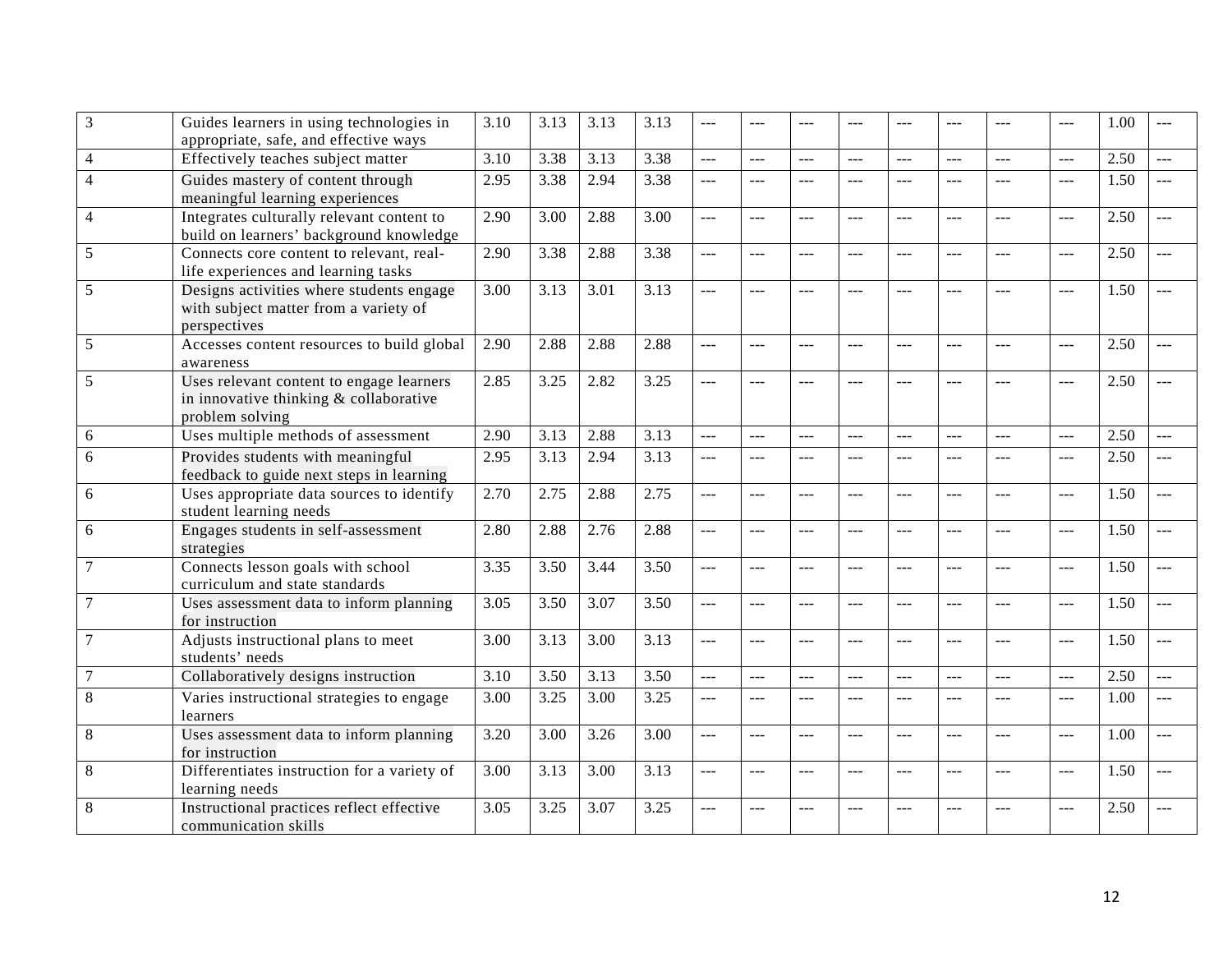|    | Uses feedback to improve teaching<br>effectiveness                              | 3.15 | 3.38 | 3.19 | 3.38 | $- - -$       | ---     | ---      | $- - -$  | ---     | ---     | ---     | $---$         | 2.50 | $- - -$ |
|----|---------------------------------------------------------------------------------|------|------|------|------|---------------|---------|----------|----------|---------|---------|---------|---------------|------|---------|
|    | Uses self-reflection to improve teaching<br>effectiveness                       | 2.95 | 3.13 | 3.19 | 3.13 | $---$         | $- - -$ | $\cdots$ | $\cdots$ | $- - -$ | $- - -$ | $- - -$ | $\frac{1}{2}$ | 1.50 | $---$   |
|    | Upholds legal responsibilities as a<br>professional educator                    | 3.05 | 3.38 | 3.07 | 3.38 | $---$         | $- - -$ | $- - -$  | $- - -$  | ---     | $- - -$ | $- - -$ | $\frac{1}{2}$ | 2.50 | $- - -$ |
|    | Demonstrates commitment to the<br>profession                                    | 3.10 | 3.13 | 3.13 | 3.13 | $- - -$       | ---     | ---      | $- - -$  | ---     | ---     | ---     | $- - -$       | 2.50 | $- - -$ |
| 10 | Collaborates with colleagues to improve<br>student performance                  | 3.40 | 3.88 | 3.51 | 3.88 | $---$         | ---     | ---      | $- - -$  | ---     | ---     | ---     | $- - -$       | 2.50 | $- - -$ |
| 10 | Collaborates with<br>parent/guardian/advocate to improve<br>student performance | 3.10 | 3.13 | 3.19 | 3.13 | $\frac{1}{2}$ | $- - -$ | $- - -$  | $- - -$  | ---     | $- - -$ | ---     | $---$         | 2.50 | $- - -$ |

\*The candidates in the 5-9 content and special education do one placement in a 5-9 content or special education classroom and one placement in an elementary classroom. The candidates' scores for the elementary placements are included in the elementary data.

# **Cooperating Teacher's Clinical Observation of Student Teaching (Current Assessment - STOT)**

*This new instrument was piloted during the 2nd placement of Fall 2017.*

| Tag InTASC | Item on Instrument                          | EPP Mean |       | Elementary |       | 5-9 Math |       | 5-9 ELA |       | 5-9 Social<br>Studies |       | 5-9 Science |               | Special<br>Education |         |
|------------|---------------------------------------------|----------|-------|------------|-------|----------|-------|---------|-------|-----------------------|-------|-------------|---------------|----------------------|---------|
|            |                                             |          |       |            |       |          |       |         |       |                       |       |             |               |                      |         |
|            |                                             | Sp18     | Fa17  | Sp18       | Fa17  | Sp18     | Fa17  | Sp18    | Fa17  | Sp18                  | Fa17  | Sp18        | Fa17          | Sp18                 | Fa17    |
|            |                                             | $n=13$   | $n=7$ | $n=13*$    | $n=7$ | $n=0$    | $n=0$ | $n=0$   | $n=0$ | $n=1$                 | $n=0$ | $n=0$       | $n=0$         | $n=1$                | $n=0$   |
|            |                                             |          |       |            |       |          |       |         |       |                       |       |             |               |                      |         |
|            | Supports student learning through           | 3.52     | 3.42  | 3.52       | 3.42  | $- - -$  | ---   | $- - -$ | $---$ | 3.50                  | ---   | $- - -$     | $\frac{1}{2}$ | 3.50                 | $---$   |
|            | developmentally appropriate instruction     |          |       |            |       |          |       |         |       |                       |       |             |               |                      |         |
|            | Accounts for differences in students' prior | 3.37     | 3.42  | 3.40       | 3.42  | $ -$     | ---   | $- - -$ | ---   | 3.00                  | ---   | $- - -$     | $\cdots$      | 3.00                 | $- - -$ |
|            | knowledge                                   |          |       |            |       |          |       |         |       |                       |       |             |               |                      |         |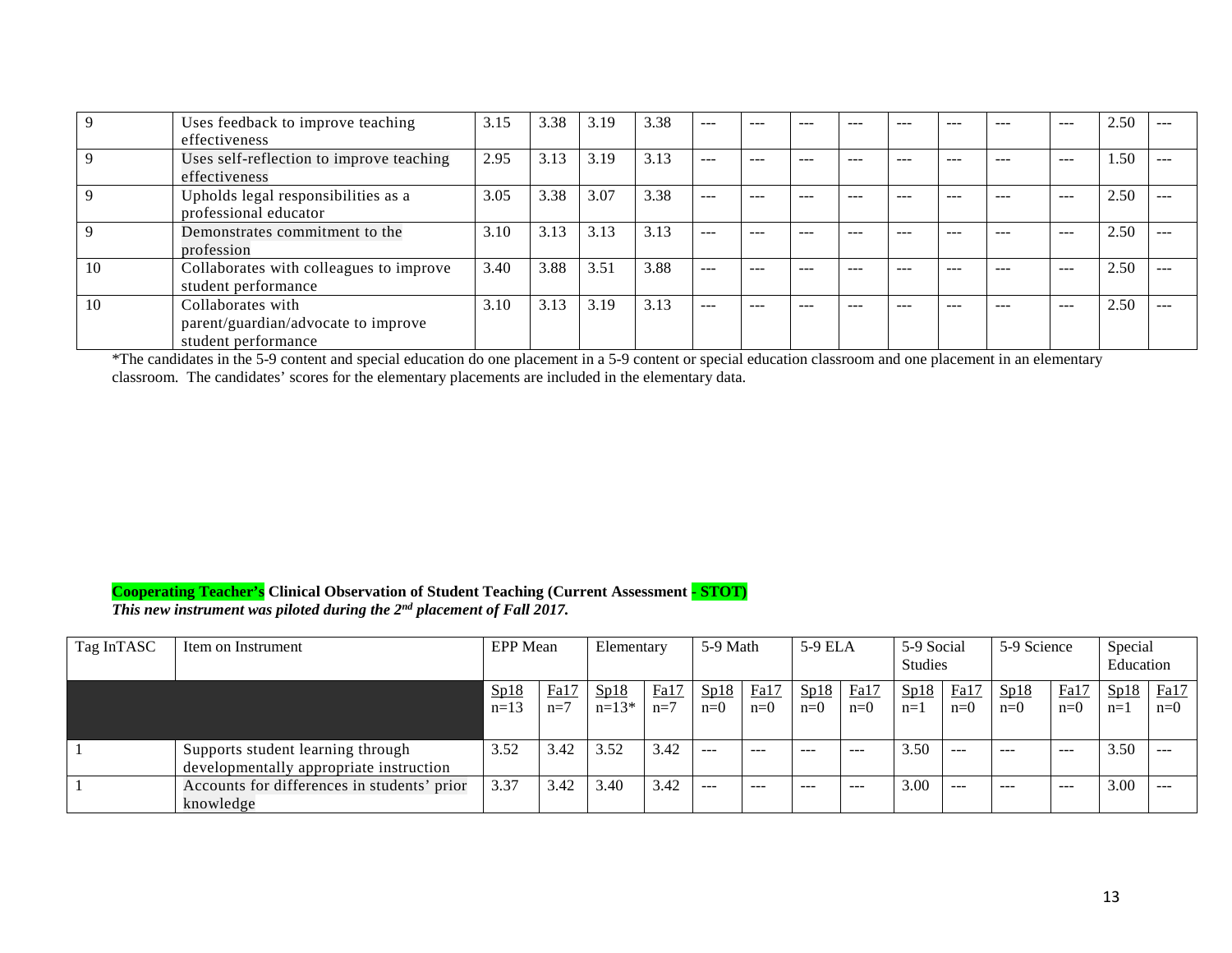| $\sqrt{2}$     | Uses knowledge of students'                  | 3.44 | 3.50 | 3.42 | 3.50 | ---                  |                |                |                | 3.50 |                |                | ---            | 4.00 |                |
|----------------|----------------------------------------------|------|------|------|------|----------------------|----------------|----------------|----------------|------|----------------|----------------|----------------|------|----------------|
|                | socioeconomic, cultural and ethnic           |      |      |      |      |                      |                |                |                |      |                |                |                |      |                |
|                | differences to meet learning needs           |      |      |      |      |                      |                |                |                |      |                |                |                |      |                |
| $\overline{2}$ | Exhibits fairness and belief that all        | 3.63 | 3.67 | 3.63 | 3.67 | $\sim$               | $\frac{1}{2}$  | ---            | $\overline{a}$ | 3.50 | ---            | $\sim$         | $\overline{a}$ | 4.00 | $---$          |
|                | students can learn                           |      |      |      |      |                      |                |                |                |      |                |                |                |      |                |
| 3              | Creates a safe and respectful environment    | 3.62 | 3.67 | 3.67 | 3.67 | $\sim$               | $---$          | $ -$           | $---$          | 2.00 | ---            | $---$          | $---$          | 4.00 | $-$            |
|                | for learners                                 |      |      |      |      |                      |                |                |                |      |                |                |                |      |                |
| 3              | Structures a classroom environment that      | 3.19 | 3.42 | 3.19 | 3.42 | $\sim$ $\sim$        | $---$          | $---$          | ---            | 2.50 | $---$          | $---$          | ---            | 4.00 | $---$          |
|                | promotes student engagement                  |      |      |      |      |                      |                |                |                |      |                |                |                |      |                |
| 3              | Clearly communicates expectations for        | 3.52 | 3.17 | 3.56 | 3.17 | $\overline{a}$       | $---$          | $---$          | $\overline{a}$ | 2.50 | $ -$           | $\sim$         | $\overline{a}$ | 3.50 | $\overline{a}$ |
|                | appropriate student behavior                 |      |      |      |      |                      |                |                |                |      |                |                |                |      |                |
| 3              | Responds appropriately to student behavior   | 3.54 | 3.33 | 3.56 | 3.33 | $\sim$               | $---$          | $\overline{a}$ | $ -$           | 2.50 | $\overline{a}$ | $\overline{a}$ | $\overline{a}$ | 4.00 | $-$            |
| 3              | Guides learners in using technologies in     | 3.48 | 3.58 | 3.50 | 3.58 | $\overline{a}$       | $\overline{a}$ | $\frac{1}{2}$  | $\overline{a}$ | 3.00 | ---            | ---            | ---            | 3.50 | $---$          |
|                | appropriate, safe, and effective ways        |      |      |      |      |                      |                |                |                |      |                |                |                |      |                |
| 4              | Effectively teaches subject matter           | 3.56 | 3.42 | 3.54 | 3.42 | $\overline{a}$       | $---$          | $---$          | ---            | 3.50 | $---$          | $---$          | $---$          | 4.00 | $-$            |
| 4              | Guides mastery of content through            | 3.40 | 3.67 | 3.40 | 3.67 | $  -$                | $---$          | $---$          | $---$          | 3.50 | $---$          | $---$          | $---$          | 3.50 | $---$          |
|                | meaningful learning experiences              |      |      |      |      |                      |                |                |                |      |                |                |                |      |                |
| 4              | Integrates culturally relevant content to    | 3.37 | 3.33 | 3.33 | 3.33 | $\overline{a}$       | $\frac{1}{2}$  | $---$          | $\overline{a}$ | 4.00 | $---$          | $\overline{a}$ | $\overline{a}$ | 3.50 | $-$            |
|                | build on learners' background knowledge      |      |      |      |      |                      |                |                |                |      |                |                |                |      |                |
| 5              | Connects core content to relevant, real-life | 3.52 | 3.42 | 3.48 | 3.42 | $  -$                | $- - -$        | $ -$           | $---$          | 4.00 | $-$            | $---$          | $---$          | 4.00 | $---$          |
|                | experiences and learning tasks               |      |      |      |      |                      |                |                |                |      |                |                |                |      |                |
| 5              | Designs activities where students engage     | 3.44 | 3.58 | 3.40 | 3.58 | $\overline{a}$       | $---$          | $ -$           | $---$          | 4.00 |                | $---$          | $---$          | 4.00 |                |
|                | with subject matter from a variety of        |      |      |      |      |                      |                |                |                |      |                |                |                |      |                |
|                | perspectives                                 |      |      |      |      |                      |                |                |                |      |                |                |                |      |                |
| $\mathfrak{S}$ | Accesses content resources to build global   | 3.29 | 3.33 | 3.25 | 3.33 | $\frac{1}{2}$        | $---$          | $---$          | $\frac{1}{2}$  | 4.00 | $---$          | $---$          | $---$          | 3.50 | $-$ --         |
|                | awareness                                    |      |      |      |      |                      |                |                |                |      |                |                |                |      |                |
| 5              | Uses relevant content to engage learners in  | 3.44 | 3.42 | 3.42 | 3.42 | $\overline{a}$       | $---$          | $---$          | $---$          | 3.50 | ---            | $---$          | $---$          | 4.00 | $---$          |
|                | innovative thinking & collaborative          |      |      |      |      |                      |                |                |                |      |                |                |                |      |                |
|                | problem solving                              |      |      |      |      |                      |                |                |                |      |                |                |                |      |                |
| 6              | Uses multiple methods of assessment          | 3.46 | 3.75 | 3.44 | 3.75 | $\sim$               | $---$          | $\overline{a}$ | $\overline{a}$ | 4.00 | $\frac{1}{2}$  | بالأباد        | ---            | 3.50 | $\sim$         |
| 6              | Provides students with meaningful            | 3.48 | 3.68 | 3.46 | 3.68 | $\frac{1}{2}$        | $---$          | $---$          | $\overline{a}$ | 3.50 | $---$          | $---$          | $---$          | 4.00 | $---$          |
|                | feedback to guide next steps in learning     |      |      |      |      |                      |                |                |                |      |                |                |                |      |                |
| 6              | Uses appropriate data sources to identify    | 3.17 | 3.68 | 3.15 | 3.68 | $\sim$ $\sim$ $\sim$ | $---$          | $---$          | ---            | 3.50 | $---$          | ---            | ---            | 3.50 | $---$          |
|                | student learning needs                       |      |      |      |      |                      |                |                |                |      |                |                |                |      |                |
| 6              | Engages students in self-assessment          | 3.27 | 3.33 | 3.25 | 3.33 | $\sim$               | $\frac{1}{2}$  | ---            | $ -$           | 3.50 | ---            | $---$          | $\overline{a}$ | 3.50 | $-$            |
|                | strategies                                   |      |      |      |      |                      |                |                |                |      |                |                |                |      |                |
| $\overline{7}$ | Connects lesson goals with school            | 3.63 | 3.68 | 3.60 | 3.68 | $---$                | ---            |                | ---            | 4.00 |                |                | ---            | 4.00 | $---$          |
|                | curriculum and state standards               |      |      |      |      |                      |                |                |                |      |                |                |                |      |                |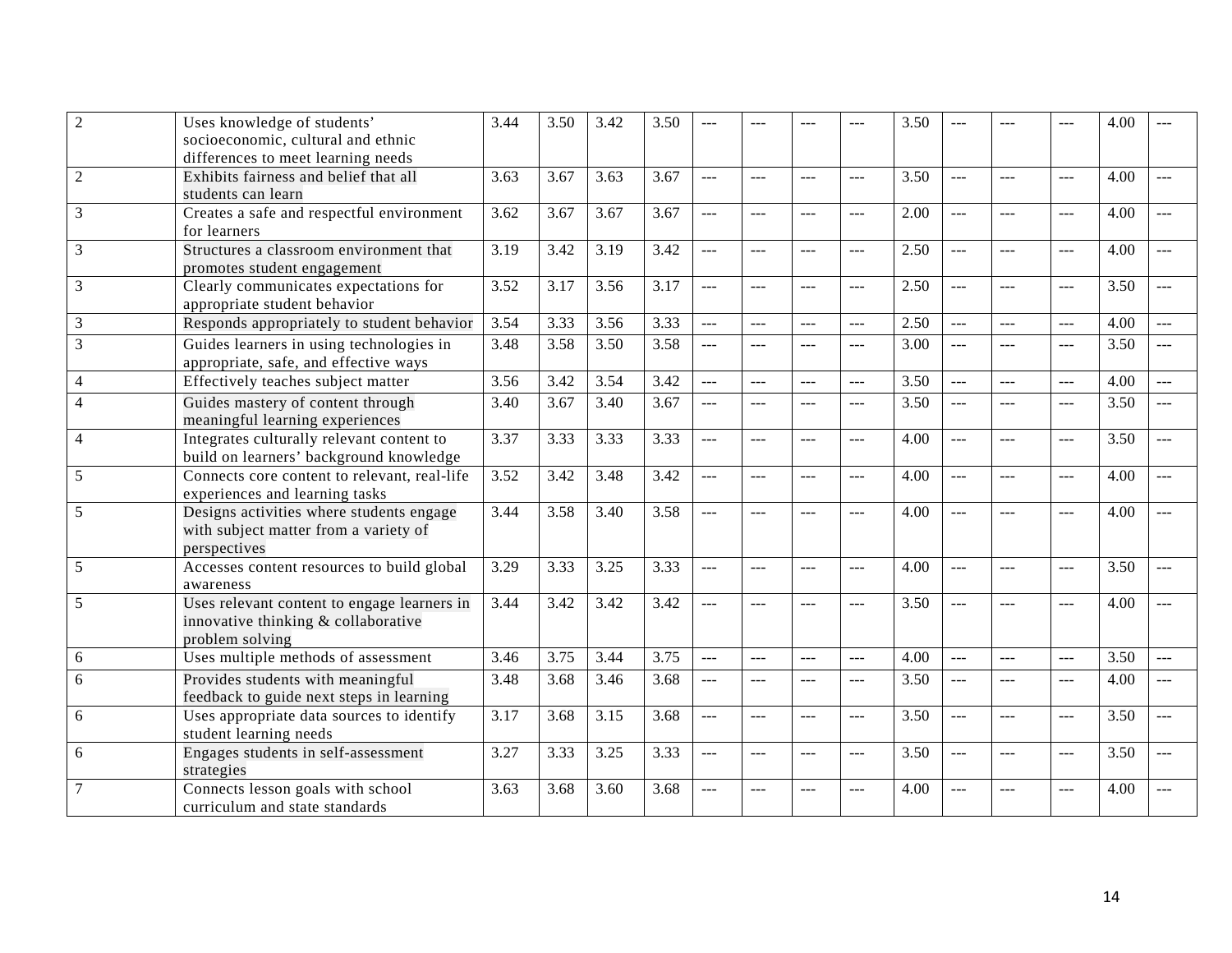|    | Uses assessment data to inform planning<br>for instruction                   | 3.40 | 3.68 | 3.38 | 3.68 |       |               |     |     | 3.50 |         | ---     | $---$ | 4.00 |     |
|----|------------------------------------------------------------------------------|------|------|------|------|-------|---------------|-----|-----|------|---------|---------|-------|------|-----|
|    | Adjusts instructional plans to meet<br>students' needs                       | 3.56 | 3.50 | 3.54 | 3.50 | $---$ | $\frac{1}{2}$ |     | --- | 3.50 | $---$   | ---     | $---$ | 4.00 |     |
|    | Collaboratively designs instruction                                          | 3.58 | 3.50 | 3.60 | 3.50 | $---$ | $\frac{1}{2}$ | --- | --- | 2.50 | $---$   | ---     | $---$ | 4.00 | --- |
|    | Varies instructional strategies to engage<br>learners                        | 3.48 | 3.50 | 3.44 | 3.50 | $---$ |               |     | --- | 4.00 |         |         | $---$ | 4.00 |     |
| 8  | Uses assessment data to inform planning<br>for instruction                   | 3.54 | 3.50 | 3.52 | 3.50 | $ -$  | $---$         | --- | --- | 4.00 | ---     | ---     | $---$ | 3.50 |     |
| 8  | Differentiates instruction for a variety of<br>learning needs                | 3.42 | 3.50 | 3.40 | 3.50 | $---$ | ---           | --- | --- | 4.00 | ---     | ---     | $---$ | 3.50 |     |
| 8  | Instructional practices reflect effective<br>communication skills            | 3.46 | 3.50 | 3.42 | 3.50 | $---$ | ---           | --- | --- | 4.00 | $- - -$ | $- - -$ | $---$ | 4.00 |     |
| 9  | Uses feedback to improve teaching<br>effectiveness                           | 3.50 | 3.58 | 3.98 | 3.58 | $---$ | ---           | --- | --- | 1.50 | $- - -$ | ---     | $---$ | 4.00 |     |
| 9  | Uses self-reflection to improve teaching<br>effectiveness                    | 3.42 | 3.75 | 3.44 | 3.75 | $---$ | ---           | --- | --- | 2.50 | $---$   | ---     | $---$ | 4.00 |     |
| 9  | Upholds legal responsibilities as a<br>professional educator                 | 3.54 | 3.92 | 3.54 | 3.92 | $---$ | $---$         | --- | --- | 3.00 | $---$   | ---     | $---$ | 4.00 |     |
| 9  | Demonstrates commitment to the<br>profession                                 | 3.48 | 3.75 | 3.44 | 3.75 | $---$ | ---           | --- | --- | 4.00 | $---$   | ---     | $---$ | 4.00 |     |
| 10 | Collaborates with colleagues to improve<br>student performance               | 3.63 | 3.68 | 3.65 | 3.68 | $---$ | ---           | --- | --- | 3.00 | $---$   | ---     | $---$ | 4.00 |     |
| 10 | Collaborates with parent/guardian/advocate<br>to improve student performance | 3.23 | 3.68 | 3.21 | 3.68 | $---$ | ---           | --- | --- | 3.00 | $- - -$ | ---     | $---$ | 4.00 | --- |

\*The candidates in the 5-9 contents and special education do one placement in a 5-9 content or special education classroom and one placement in an elementary classroom. The candidates' scores for the elementary placements are included in the elementary data.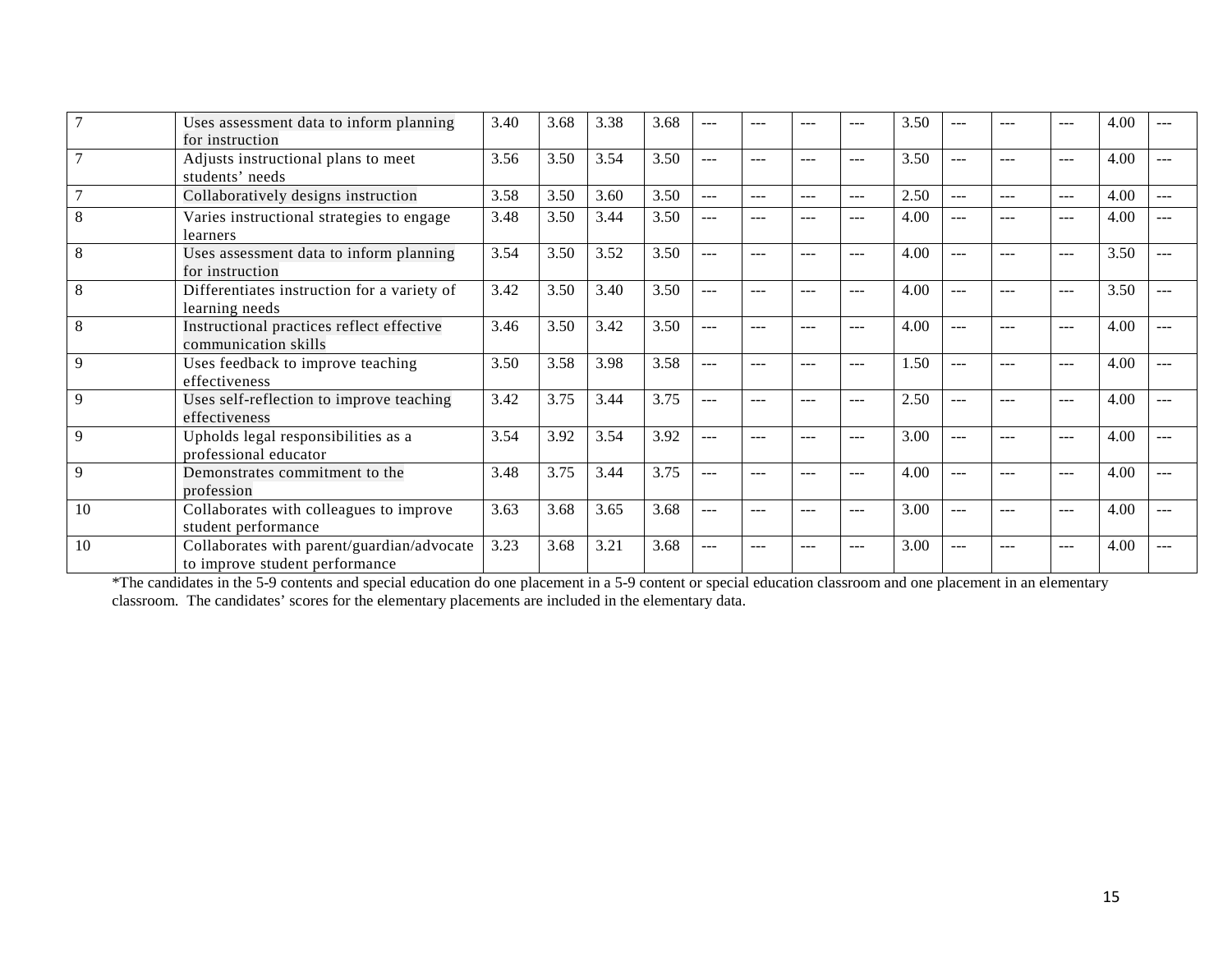| <b>College Supervisor's Clinical Observation of Student Teaching (Current Assessment - STOT)</b> |  |
|--------------------------------------------------------------------------------------------------|--|
|                                                                                                  |  |

| Tag InTASC     | Item on Instrument                                                                                      | <b>EPP</b> Mean |               | Elementary      |                   | 5-9 Math       |                | 5-9 ELA        |                | 5-9 Social<br><b>Studies</b> |                | 5-9 Science    |                                             | Special<br>Education |               |
|----------------|---------------------------------------------------------------------------------------------------------|-----------------|---------------|-----------------|-------------------|----------------|----------------|----------------|----------------|------------------------------|----------------|----------------|---------------------------------------------|----------------------|---------------|
|                |                                                                                                         | Sp18<br>$n=13$  | Fa17<br>$n=7$ | Sp18<br>$n=13*$ | Fa17<br>$n=7$     | Sp18<br>$n=0$  | Fa17<br>$n=0$  | Sp18<br>$n=0$  | Fa17<br>$n=0$  | Sp18<br>$n=1$                | Fa17<br>$n=0$  | Sp18<br>$n=0$  | Fa17<br>$n=0$                               | Sp18<br>$n=1$        | Fa17<br>$n=0$ |
|                | Supports student learning through<br>developmentally appropriate instruction                            | 3.10            | 3.83          | 3.13            | 3.83              | $---$          | $\frac{1}{2}$  | <b></b>        | $---$          | 3.00                         | ---            | $\frac{1}{2}$  | $\scriptstyle \cdots$ $\scriptstyle \cdots$ | 2.50                 | $---$         |
|                | Accounts for differences in students' prior<br>knowledge                                                | 2.92            | 3.83          | 2.98            | 3.83              | $\frac{1}{2}$  | $\overline{a}$ | шш.,           | $\overline{a}$ | 3.00                         | $---$          | $\overline{a}$ | $\sim$ $\sim$ $\sim$                        | 1.50                 |               |
| $\overline{2}$ | Uses knowledge of students'<br>socioeconomic, cultural and ethnic<br>differences to meet learning needs | 2.87            | 4.00          | 2.88            | 4.00              | $\overline{a}$ | $---$          | $---$          | $\overline{a}$ | 3.00                         | $---$          | $\overline{a}$ | $  -$                                       | 2.50                 | $---$         |
| $\overline{c}$ | Exhibits fairness and belief that all<br>students can learn                                             | 2.96            | 4.00          | 2.75            | 4.00              | $---$          | $---$          | $ -$           | $\overline{a}$ | 3.00                         | $---$          | $---$          | $---$                                       | 2.50                 |               |
| 3              | Creates a safe and respectful environment<br>for learners                                               | 3.19            | 4.00          | 3.27            | 4.00              | $---$          | $\frac{1}{2}$  | $---$          | $\overline{a}$ | 2.00                         | $---$          | $---$          | $\frac{1}{2}$                               | 2.50                 |               |
| 3              | Structures a classroom environment that<br>promotes student engagement                                  | 3.25            | 4.00          | 3.38            | 4.00              | $\frac{1}{2}$  | $---$          | $-$            | $---$          | 2.00                         | $---$          | ---            | $---$                                       | 1.50                 |               |
| 3              | Clearly communicates expectations for<br>appropriate student behavior                                   | 3.29            | 4.00          | 3.33            | 4.00              | $\frac{1}{2}$  | ---            |                | $\frac{1}{2}$  | 2.00                         | ---            | ---            | $\overline{a}$                              | 3.50                 |               |
| 3              | Responds appropriately to student behavior                                                              | 3.15            | 4.00          | 3.23            | 4.00              | $\frac{1}{2}$  | $\frac{1}{2}$  | $\overline{a}$ | $\overline{a}$ | 2.00                         | $\overline{a}$ | $---$          | $\scriptstyle \cdots$ $\scriptstyle \cdots$ | 2.50                 | $---$         |
| 3              | Guides learners in using technologies in<br>appropriate, safe, and effective ways                       | 3.12            | 4.00          | 3.19            | 4.00              | ---            | $---$          | $---$          | ---            | 3.50                         | ---            | ---            | $---$                                       | 1.00                 |               |
| 4              | Effectively teaches subject matter                                                                      | 3.25            | 4.00          | 3.27            | $\overline{4.00}$ | $\overline{a}$ | $\overline{a}$ | $\overline{a}$ | $\overline{a}$ | 3.50                         | $\overline{a}$ | $\overline{a}$ | $\sim$ $\sim$ $\sim$                        | 2.50                 | $---$         |
| 4              | Guides mastery of content through<br>meaningful learning experiences                                    | 3.13            | 3.92          | 3.19            | 3.92              | $---$          | $---$          | $---$          | ---            | 3.50                         | ---            | $---$          | $  -$                                       | 1.50                 |               |
| 4              | Integrates culturally relevant content to<br>build on learners' background knowledge                    | 2.96            | 4.00          | 2.94            | 4.00              | $ -$           | $---$          | шш.,           | $\overline{a}$ | 4.00                         | $---$          | $---$          | $\sim$ $\sim$ $\sim$                        | 2.50                 |               |
| 5              | Connects core content to relevant, real-life<br>experiences and learning tasks                          | 3.13            | 4.00          | 3.13            | 4.00              | $\overline{a}$ | $\overline{a}$ | $\overline{a}$ | $\overline{a}$ | 4.00                         | ---            | ---            | $\overline{a}$                              | 2.50                 |               |
| 5              | Designs activities where students engage<br>with subject matter from a variety of<br>perspectives       | 2.92            | 4.00          | 2.94            | 4.00              | $---$          | $---$          | $ -$           | $\sim$         | 4.00                         |                | $---$          | $---$                                       | 1.50                 |               |
| 5              | Accesses content resources to build global<br>awareness                                                 | 3.08            | 4.00          | 3.06            | 4.00              |                | $-$            |                | ---            | 4.00                         |                |                | $---$                                       | 2.50                 |               |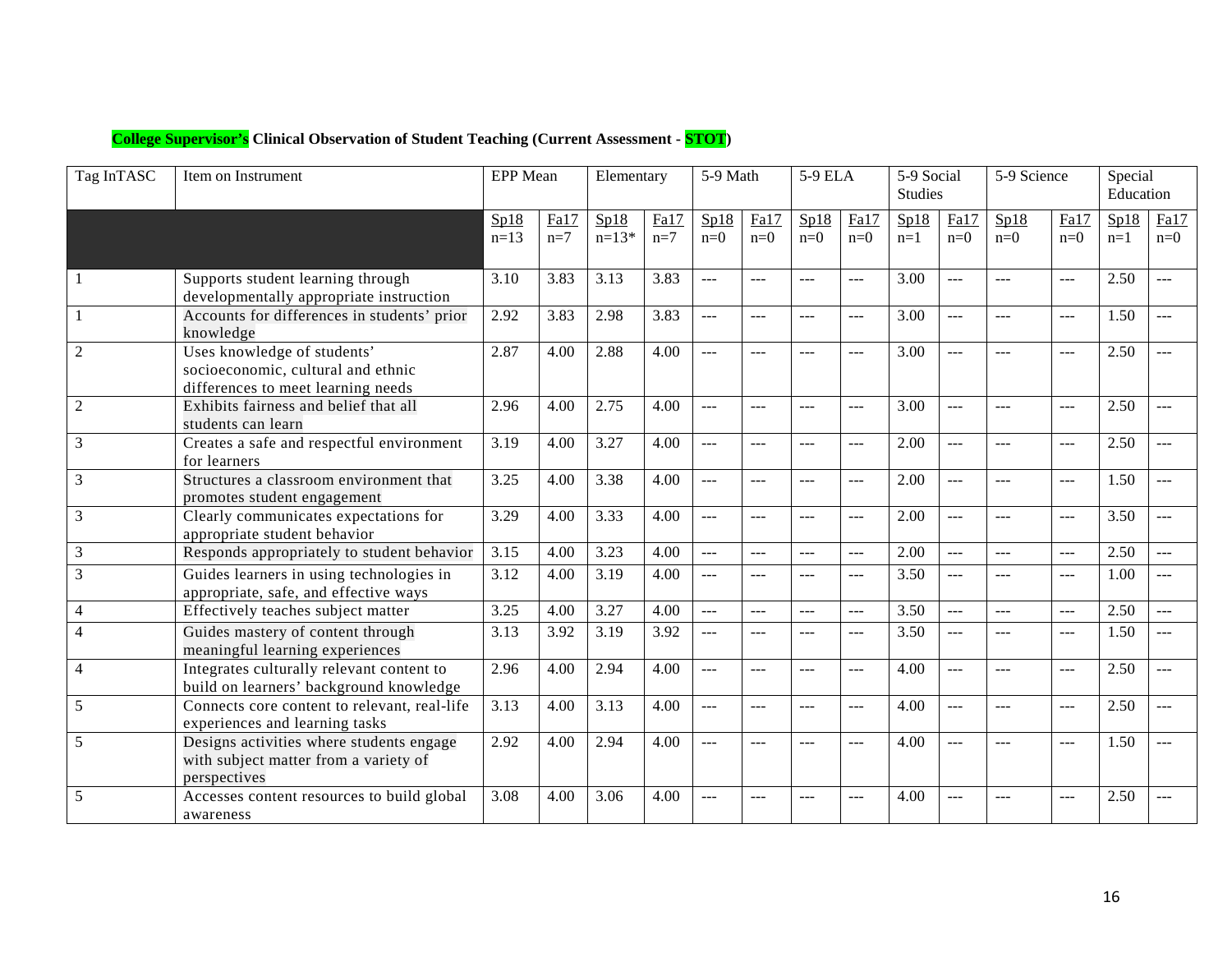| 5              | Uses relevant content to engage learners in<br>innovative thinking & collaborative<br>problem solving | 3.27              | 4.00 | 3.27 | 4.00 | $---$          |                |            | ---            | 4.00 |                | ---            | $---$                | 2.50 |                |
|----------------|-------------------------------------------------------------------------------------------------------|-------------------|------|------|------|----------------|----------------|------------|----------------|------|----------------|----------------|----------------------|------|----------------|
| 6              | Uses multiple methods of assessment                                                                   | 2.92              | 4.00 | 2.90 | 4.00 | $\frac{1}{2}$  | $\overline{a}$ | <u>---</u> | $\overline{a}$ | 4.00 | ---            | ---            | $\overline{a}$       | 2.50 | $---$          |
| 6              | Provides students with meaningful<br>feedback to guide next steps in learning                         | 2.52              | 4.00 | 2.90 | 4.00 | $\overline{a}$ | $-$            | $ -$       | $\frac{1}{2}$  | 3.50 | $---$          | $---$          | $\frac{1}{2}$        | 2.50 | $\overline{a}$ |
| 6              | Uses appropriate data sources to identify<br>student learning needs                                   | 2.67              | 4.00 | 2.69 | 4.00 | $\overline{a}$ | $-$            | $ -$       | $\frac{1}{2}$  | 3.50 | $---$          | $---$          | $\frac{1}{2}$        | 1.50 | $---$          |
| 6              | Engages students in self-assessment<br>strategies                                                     | 2.77              | 4.00 | 2.79 | 4.00 | $\overline{a}$ | $---$          | $ -$       | $\frac{1}{2}$  | 3.50 | $-$            | $---$          | $\frac{1}{2}$        | 1.50 | $---$          |
|                | Connects lesson goals with school<br>curriculum and state standards                                   | 3.15              | 4.00 | 3.19 | 4.00 | $---$          | $---$          | $ -$       | $---$          | 4.00 | $-$            | $---$          | $\frac{1}{2}$        | 1.50 | $---$          |
|                | Uses assessment data to inform planning<br>for instruction                                            | 2.83              | 4.00 | 2.89 | 4.00 | $\sim$         | $\sim$         | $---$      | $---$          | 3.00 | $\sim$         | $\overline{a}$ | $\frac{1}{2}$        | 1.50 | $\sim$         |
| $\overline{7}$ | Adjusts instructional plans to meet<br>students' needs                                                | 2.90              | 4.00 | 3.00 | 4.00 | $\overline{a}$ | $---$          | $---$      | $\frac{1}{2}$  | 3.00 | $-$            | $---$          | $\overline{a}$       | 1.50 | $---$          |
|                | Collaboratively designs instruction                                                                   | 3.21              | 4.00 | 3.27 | 4.00 | $\overline{a}$ | $---$          | $---$      | $\overline{a}$ | 2.50 | $\overline{a}$ | $\overline{a}$ | $\overline{a}$       | 2.50 | $-$            |
| 8              | Varies instructional strategies to engage<br>learners                                                 | 3.06              | 4.00 | 3.10 | 4.00 | $\sim$ $\sim$  | $---$          | $---$      | $\overline{a}$ | 4.00 | $\overline{a}$ | $\overline{a}$ | $\overline{a}$       | 1.00 | $---$          |
| 8              | Uses assessment data to inform planning<br>for instruction                                            | 3.08              | 4.00 | 3.13 | 4.00 | $\overline{a}$ | $---$          | $---$      | $\frac{1}{2}$  | 4.00 | $---$          | $---$          | $  -$                | 1.00 | $---$          |
| 8              | Differentiates instruction for a variety of<br>learning needs                                         | 2.96              | 4.00 | 2.98 | 4.00 | $\frac{1}{2}$  | $\sim$         | $---$      | $---$          | 4.00 | $---$          | $\overline{a}$ | $-$                  | 1.50 | $---$          |
| 8              | Instructional practices reflect effective<br>communication skills                                     | $\overline{3.15}$ | 4.00 | 3.15 | 4.00 | $\sim$         | $---$          | $---$      | $---$          | 4.00 | $---$          | $- - -$        | $-$                  | 2.50 | $\sim$         |
| 9              | Uses feedback to improve teaching<br>effectiveness                                                    | 2.92              | 3.92 | 2.98 | 3.92 | $\overline{a}$ | $\overline{a}$ | $-$        | $\overline{a}$ | 2.00 | $\overline{a}$ | $\frac{1}{2}$  | $  -$                | 2.50 | $---$          |
| 9              | Uses self-reflection to improve teaching<br>effectiveness                                             | 2.94              | 3.92 | 3.02 | 3.92 | $\overline{a}$ | $---$          | $---$      | $\frac{1}{2}$  | 2.50 | $---$          | $---$          | $\frac{1}{2}$        | 1.50 | $---$          |
| 9              | Upholds legal responsibilities as a<br>professional educator                                          | 3.02              | 4.00 | 3.04 | 4.00 | $\overline{a}$ | $\overline{a}$ | $---$      | $\overline{a}$ | 3.00 | $\overline{a}$ | $\overline{a}$ | $  -$                | 2.50 | $---$          |
| 9              | Demonstrates commitment to the<br>profession                                                          | 3.04              | 4.00 | 3.02 | 4.00 | $\overline{a}$ | $---$          | $---$      | $\frac{1}{2}$  | 4.00 | $-$            | ---            | $\sim$ $\sim$ $\sim$ | 2.50 | $---$          |
| 10             | Collaborates with colleagues to improve<br>student performance                                        | 3.21              | 4.00 | 3.25 | 4.00 | $\overline{a}$ | $---$          | $---$      | $\frac{1}{2}$  | 3.00 | $---$          | $---$          | $  -$                | 2.50 | $---$          |
| 10             | Collaborates with parent/guardian/advocate<br>to improve student performance                          | 2.87              | 4.00 | 2.88 | 4.00 | $---$          |                |            | ---            | 3.00 | $-$ --         | $-$ --         | $---$                | 2.50 | ---            |

\*The candidates in the 5-9 content and special education do one placement in a 5-9 content or special education classroom and one placement in an elementary classroom. The candidates' scores for the elementary placements are included in the elementary data.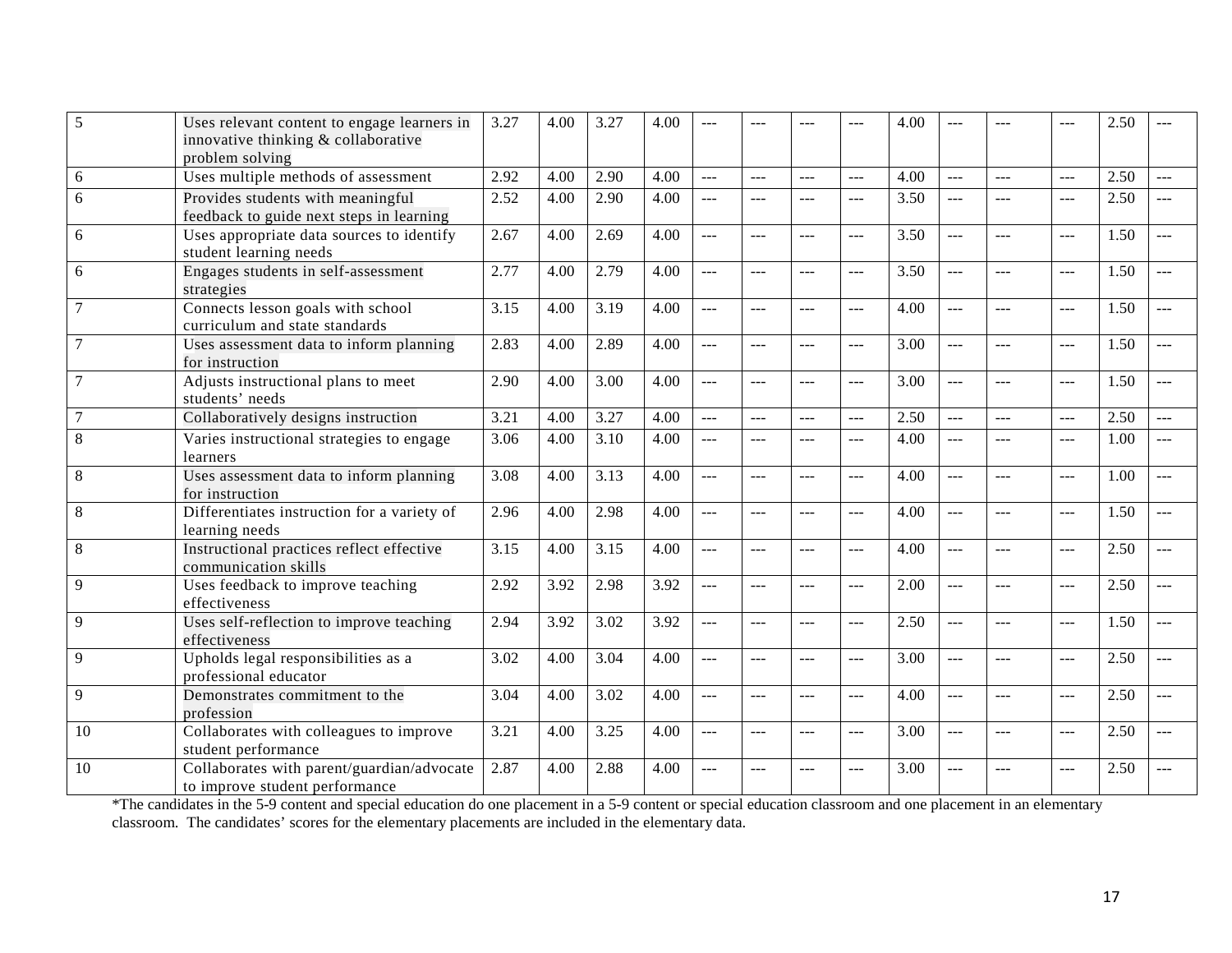# **ND Common Metrics-Student Teacher Observation Tool (STOT)** © 2017 North Dakota Association of Colleges for

Teacher Education

| <b>Teacher Candidate</b> | Semester                   | Weeks | Subject/Grade Taught         |
|--------------------------|----------------------------|-------|------------------------------|
|                          |                            |       |                              |
| School & Town            | <b>Cooperating Teacher</b> |       | <b>University Supervisor</b> |

This assessment is based on the 10 national standards of effective practice for new teachers (InTASC). Standards 1-3 address *The Learner and Learning*. Standards 4-5 address *Content Knowledge*. Standards 6-8 address *Instructional Practice*. Standards 9-10 address *Professional Responsibility*. Under the Family Education & Privacy Act of 1974, the teacher candidate has the right of inspection and review of this document.

**Directions:** For each of the items below, place a rating of 1, 1.5, 2, 2.5, 3, 3.5, or 4 by the number which describes the teacher candidate as a preprofessional. \**An overall average rating will be calculated by the university for each standard.* Thank you for your time and commitment to the profession.

| <b>InTASC Standard 1</b>                                                           | Distinguished (4)                                                                                                                                                                 | (3.5)                                          | Proficient (3)                                                                                                               | (2.5)                                     | Emerging $(2)$                                                                                                        | (1.5)                                                                     | Underdeveloped (1)                                                                                                  | Rating |
|------------------------------------------------------------------------------------|-----------------------------------------------------------------------------------------------------------------------------------------------------------------------------------|------------------------------------------------|------------------------------------------------------------------------------------------------------------------------------|-------------------------------------------|-----------------------------------------------------------------------------------------------------------------------|---------------------------------------------------------------------------|---------------------------------------------------------------------------------------------------------------------|--------|
|                                                                                    | The teacher candidate                                                                                                                                                             |                                                |                                                                                                                              |                                           |                                                                                                                       |                                                                           |                                                                                                                     |        |
| Supports student<br>learning through<br>developmentally<br>appropriate instruction | implements challenging<br>learning experiences that<br>recognize patterns of learning<br>and development across<br>cognitive, linguistic, social,<br>emotional and physical areas | 13<br>부<br>Ξ.<br>addi<br>œ<br>₩<br>ω<br>g<br>ธ | implements<br>developmentally<br>appropriate instruction<br>that accounts for learners'<br>strengths, interests and<br>needs | Ħ<br>್ತ<br>Þ<br>0 <sup>o</sup><br>Ŋ,<br>e | implements grade-level<br>appropriate instruction,<br>but does not account for<br>individual learners'<br>differences | $\ensuremath{\mathbf{W}\text{itth}}$<br>F,<br>ß<br>S<br>ີ<br>نظ<br>S<br>ä | implements instruction that<br>exceeds or does not match a<br>developmentally appropriate<br>level for the students |        |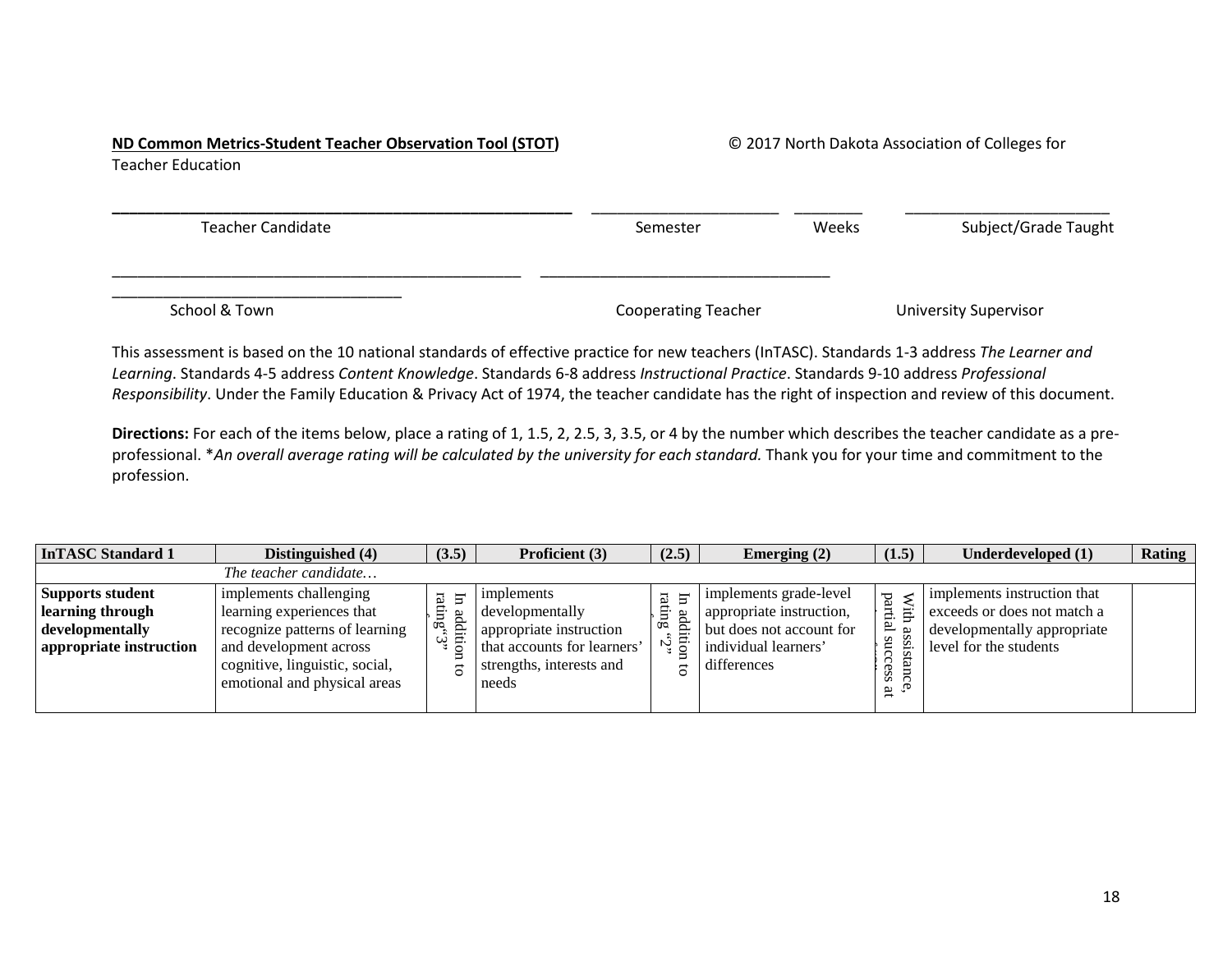| <b>Accounts for differences</b> | accesses student readiness for                                                                                                                                            | accounts for individual                                                                | addresses students' prior  | does not account for           |         |
|---------------------------------|---------------------------------------------------------------------------------------------------------------------------------------------------------------------------|----------------------------------------------------------------------------------------|----------------------------|--------------------------------|---------|
| in students' prior              | learning and expands on                                                                                                                                                   | differences in students'                                                               | knowledge as a class, but  | differences in students' prior |         |
| knowledge                       | individual students' prior                                                                                                                                                | prior knowledge and                                                                    | individual differences are | knowledge                      |         |
|                                 | knowledge                                                                                                                                                                 | readiness for learning                                                                 | not considered             |                                |         |
|                                 |                                                                                                                                                                           |                                                                                        |                            |                                |         |
|                                 |                                                                                                                                                                           |                                                                                        |                            |                                |         |
|                                 |                                                                                                                                                                           |                                                                                        |                            |                                |         |
|                                 |                                                                                                                                                                           |                                                                                        |                            |                                |         |
|                                 |                                                                                                                                                                           | *The overall rating will be calculated as an average of the ratings for this standard. |                            |                                | *Rating |
|                                 | <b>Standard #1: Learner Development</b> . The teacher understands how children learn and develop, recognizing that patterns of learning and development vary individually |                                                                                        |                            |                                |         |
|                                 | within and across the cognitive, linguistic, social, emotional, and physical areas, and designs and implements developmentally appropriate and challenging learning       |                                                                                        |                            |                                |         |
| experiences.                    |                                                                                                                                                                           |                                                                                        |                            |                                |         |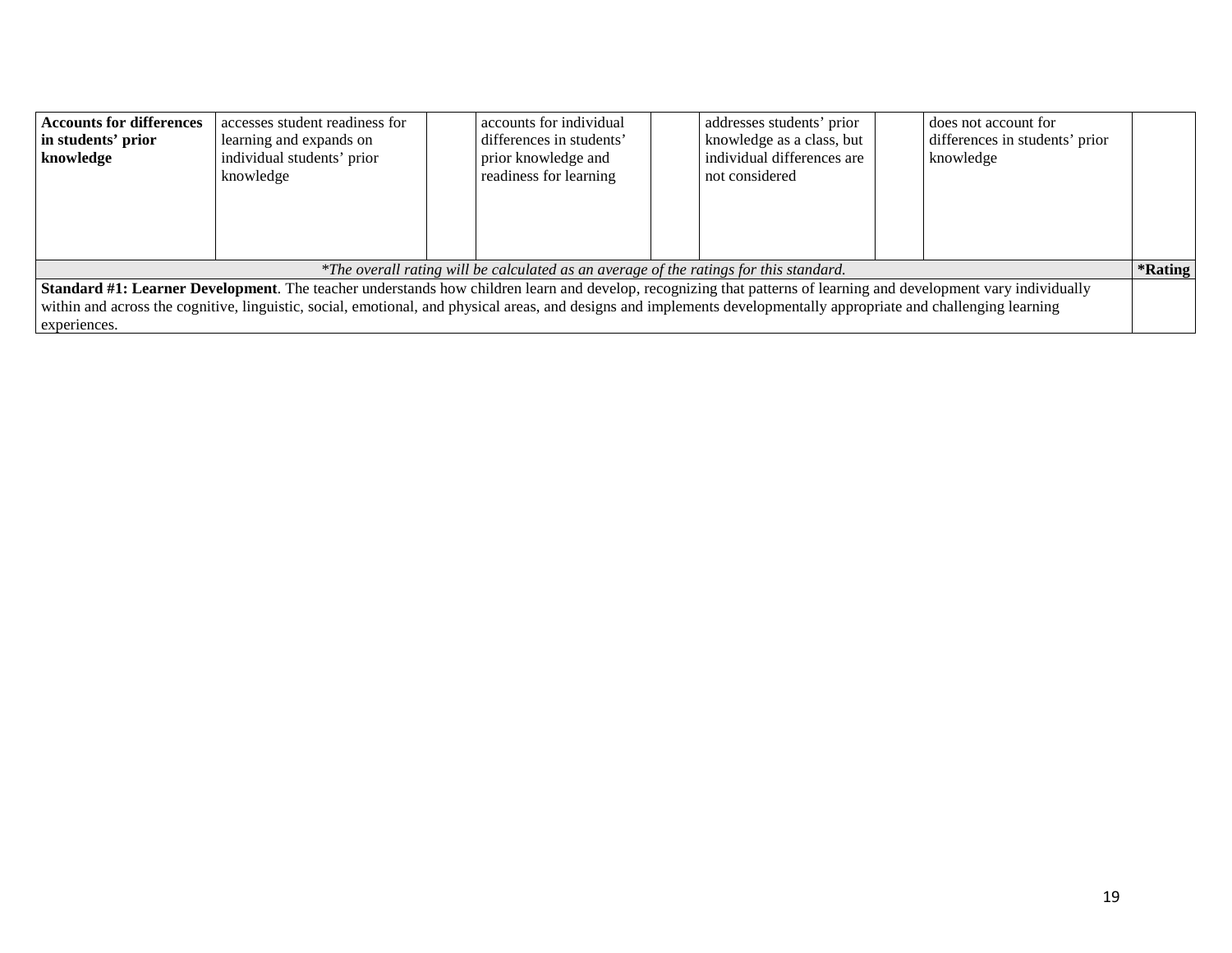| <b>InTASC Standard 2</b>                                                                                      | Distinguished (4)                                                                                                                                                                                                                                                   | (3.5)                                                                                      | Proficient (3)                                                                                                                                                                                                                           | (2.5)                                                                                                    | Emerging $(2)$                                                                                                                                                         | (1.5)                      | Underdeveloped (1)                                                                                                                                                | <b>Rating</b>         |
|---------------------------------------------------------------------------------------------------------------|---------------------------------------------------------------------------------------------------------------------------------------------------------------------------------------------------------------------------------------------------------------------|--------------------------------------------------------------------------------------------|------------------------------------------------------------------------------------------------------------------------------------------------------------------------------------------------------------------------------------------|----------------------------------------------------------------------------------------------------------|------------------------------------------------------------------------------------------------------------------------------------------------------------------------|----------------------------|-------------------------------------------------------------------------------------------------------------------------------------------------------------------|-----------------------|
|                                                                                                               | The teacher candidate                                                                                                                                                                                                                                               |                                                                                            |                                                                                                                                                                                                                                          |                                                                                                          |                                                                                                                                                                        |                            |                                                                                                                                                                   |                       |
| Uses knowledge of<br>students' socioeconomic,<br>cultural and ethnic<br>differences to meet<br>learning needs | anticipates individual learning<br>needs by proactively<br>differentiating instruction<br>using knowledge of learners'<br>socioeconomic, cultural and<br>ethnic backgrounds                                                                                         | success<br>$\Xi$<br>additi<br>ΆĻ<br>$\mathbf{S}$<br>rating<br><b>S</b><br>rati<br>$\Omega$ | demonstrates thorough<br>knowledge that learners are<br>individuals with differences<br>in their backgrounds as well<br>as their approaches to<br>learning and performance                                                               | success<br>In addition<br>$\overline{\mathrm{at}}$<br>$\operatorname*{g}$<br>5<br>rating<br>$\mathbf{G}$ | demonstrates a basic<br>knowledge about learners'<br>backgrounds and how to<br>meet their learning needs                                                               | With<br>assista<br>partial | demonstrates minimal<br>knowledge about learners'<br>backgrounds and how to<br>meet their learning needs                                                          |                       |
| <b>Exhibits fairness and</b><br>belief that all students<br>can learn                                         | exhibits high expectations<br>while designing and<br>implementing instructional<br>strategies to meet the diverse<br>needs of all learners in a fair<br>and respectful manner;<br>consistently provides equitable<br>opportunities to meet the<br>needs of learners | ĻŽ.<br>ಇ<br>Бą                                                                             | exhibits respect and high<br>expectations for each<br>learner; communicates with<br>diverse learners in a fair and<br>respectful manner;<br>consistently provides<br>equitable opportunities to<br>meet the diverse needs of<br>learners | وني،<br>Ć<br>performance,<br>partial                                                                     | communicates with diverse<br>learners in a fair and<br>respectful manner; provides<br>occasionally equitable<br>opportunities to meet the<br>diverse needs of learners | ກແ<br>$\frac{1}{2}$<br>Ŗ   | communicates with diverse<br>learners in an unfair and<br>disrespectful manner;<br>provides inequitable<br>opportunities to meet the<br>diverse needs of learners |                       |
|                                                                                                               |                                                                                                                                                                                                                                                                     |                                                                                            | *The overall rating will be calculated as an average of the ratings for this standard.                                                                                                                                                   |                                                                                                          |                                                                                                                                                                        |                            |                                                                                                                                                                   | <i><b>*Rating</b></i> |
| each learner to meet high standards.                                                                          | Standard #2: Learning Differences. The teacher uses understanding of individual differences and diverse communities to ensure inclusive learning environments that allow                                                                                            |                                                                                            |                                                                                                                                                                                                                                          |                                                                                                          |                                                                                                                                                                        |                            |                                                                                                                                                                   |                       |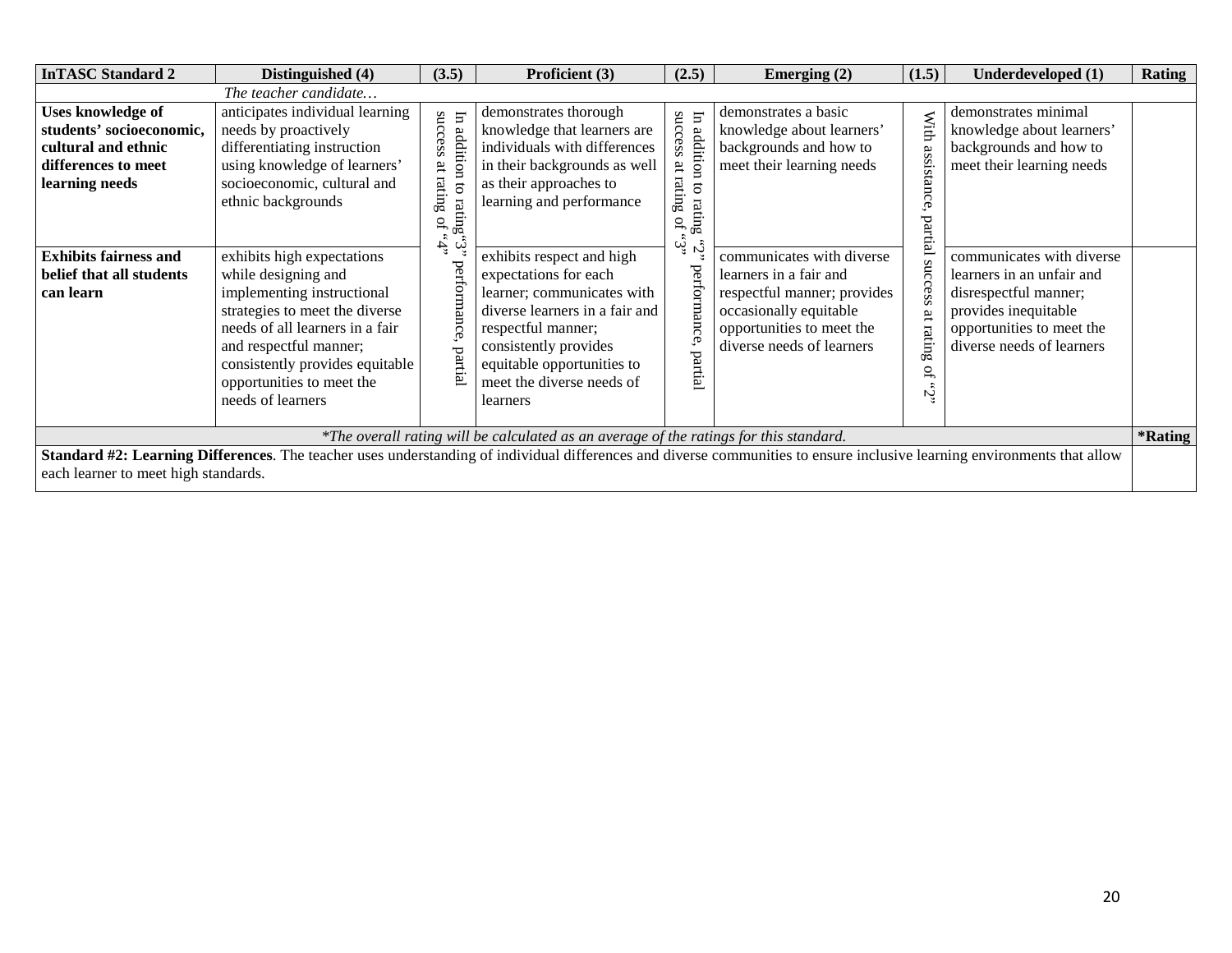| <b>InTASC Standard 3</b>                                                                       | Distinguished (4)                                                                                                                                                                                                                                      | (3.5)                                        | Proficient (3)                                                                                                                                                                                                                                          | (2.5)                                        | Emerging (2)                                                                                                                                                                 | (1.5)                                                  | Underdeveloped (1)                                                                                                                                                                              | Rating  |
|------------------------------------------------------------------------------------------------|--------------------------------------------------------------------------------------------------------------------------------------------------------------------------------------------------------------------------------------------------------|----------------------------------------------|---------------------------------------------------------------------------------------------------------------------------------------------------------------------------------------------------------------------------------------------------------|----------------------------------------------|------------------------------------------------------------------------------------------------------------------------------------------------------------------------------|--------------------------------------------------------|-------------------------------------------------------------------------------------------------------------------------------------------------------------------------------------------------|---------|
|                                                                                                | The teacher candidate                                                                                                                                                                                                                                  |                                              |                                                                                                                                                                                                                                                         |                                              |                                                                                                                                                                              |                                                        |                                                                                                                                                                                                 |         |
| Creates a safe and<br>respectful environment for<br>learners                                   | collaborates with learners to<br>facilitate self-reflection and<br>ownership for ongoing<br>improvement of the<br>classroom community                                                                                                                  | $\overline{5}$<br>addition<br>đ<br>rating"3" | consistently models safety and<br>respect to encourage a positive<br>classroom learning community<br>that is respectful of all<br>learners' differences, including<br>race, culture, gender, sexual<br>orientation, and language<br>develops a learning | $\overline{5}$<br>addition to rating<br>ارح، | models safety and respect to<br>encourage a positive<br>classroom learning<br>community<br>attempts to develop a                                                             | With<br>assistance,                                    | ignores unsafe or<br>disrespectful behaviors<br>contributing to a negative<br>classroom learning<br>community<br>needs assistance in<br>developing a learning                                   |         |
| Structures a classroom<br>environment that<br>promotes student<br>engagement                   | develops a highly engaging<br>learning environment,<br>taking into account student<br>differences and learning<br>needs                                                                                                                                | performance,                                 | environment that is<br>consistently engaging for most<br>students                                                                                                                                                                                       | performance,                                 | learning environment that is<br>engaging for most students                                                                                                                   | partial success<br>$\overline{\mathfrak{n}}$<br>rating | environment that is<br>engaging for most<br>students                                                                                                                                            |         |
| <b>Clearly communicates</b><br>expectations for<br>appropriate student<br>behavior             | communicates standards of<br>conduct that are clear and<br>effective                                                                                                                                                                                   | partial success                              | communicates clear standards<br>of conduct                                                                                                                                                                                                              | partial success                              | communicates standards of<br>conduct that may not be<br>clear                                                                                                                | 읶<br>Ŋ,                                                | has minimal standards of<br>conduct in place                                                                                                                                                    |         |
| <b>Responds appropriately to</b><br>student behavior                                           | teacher candidate monitors<br>student behavior and<br>responds appropriately on a<br>consistent basis                                                                                                                                                  | at rating<br>$n^2$ , $\partial$ <sub>t</sub> | the teacher candidate<br>monitors and responds to<br>student behavior effectively                                                                                                                                                                       | at rating of " $3"$                          | the teacher candidate<br>inconsistently monitors and<br>responds to student<br>behavior                                                                                      |                                                        | the teacher candidate<br>needs assistance with<br>monitoring student<br>behavior or in responding<br>consistently                                                                               |         |
| <b>Guides learners in using</b><br>technologies in<br>appropriate, safe, and<br>effective ways | plans for and uses<br>interactive technologies as a<br>resource to support student<br>learning; anticipates how<br>information may be misused<br>and develops guidelines for<br>learners to use technology<br>appropriately, safely and<br>effectively |                                              | uses interactive technologies<br>as a resource to support<br>student learning; guides<br>learners in using technology<br>appropriately, safely and<br>effectively                                                                                       |                                              | attempts to use interactive<br>technologies as a resource to<br>support student learning;<br>guides learners in using<br>technology appropriately,<br>safely and effectively |                                                        | needs assistance to use<br>interactive technologies as<br>a resource to support<br>student learning; rarely<br>guides learners in using<br>technology appropriately,<br>safely, and effectively |         |
|                                                                                                |                                                                                                                                                                                                                                                        |                                              | *The overall rating will be calculated as an average of the ratings for this standard.                                                                                                                                                                  |                                              |                                                                                                                                                                              |                                                        |                                                                                                                                                                                                 | *Rating |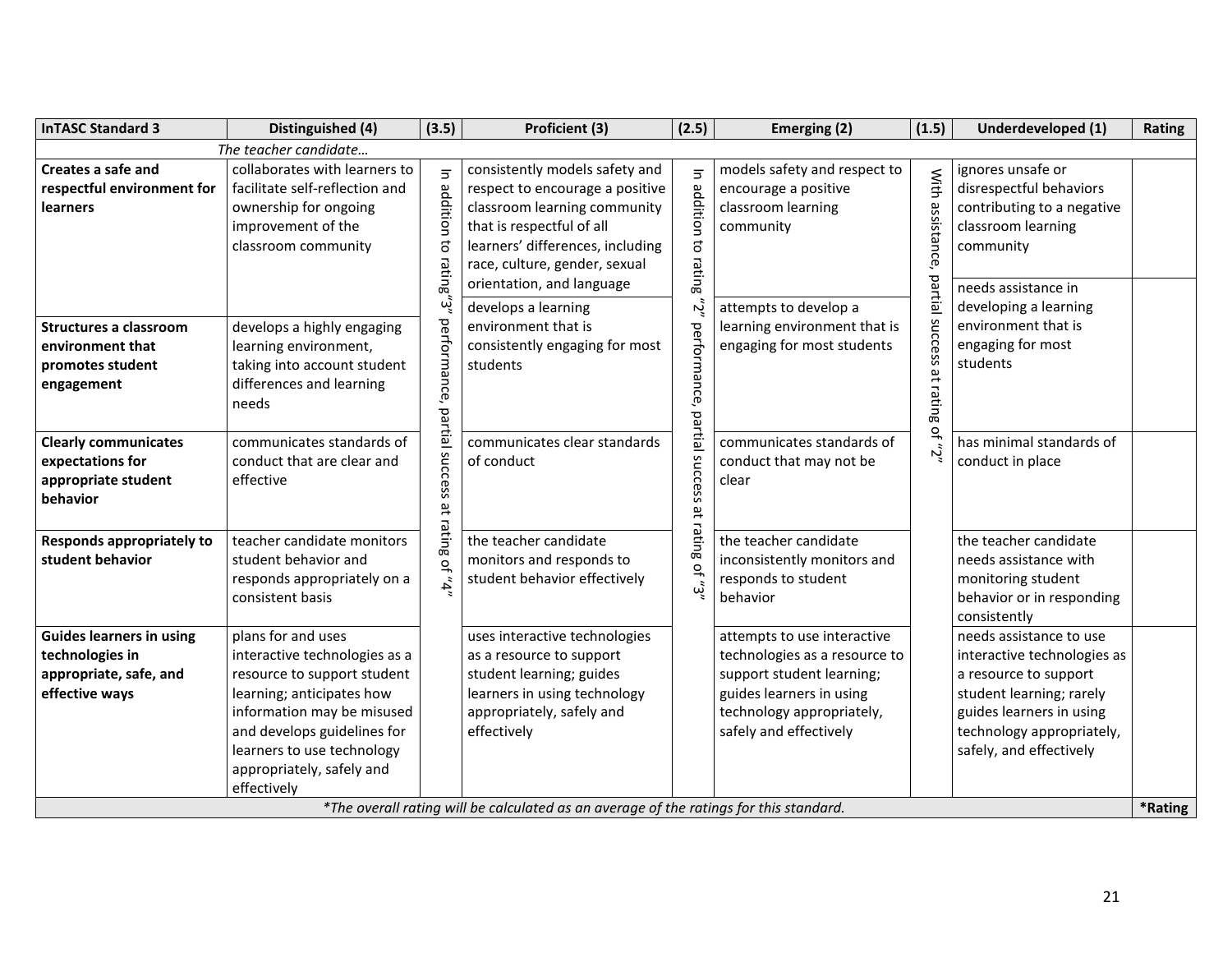**Standard #3: Learning Environments**. The teacher works with learners to create environments that support individual and collaborative learning and that encourage positive social interaction, active engagement in learning, and self-motivation.

| <b>InTASC Standard 4</b>                                                                          | Distinguished (4)                                                                                                                                                                                                                                                                                            | (3.5)                                                                        | Proficient (3)                                                                                                                                                          | (2.5)                                                                                                     | Emerging $(2)$                                                                                                                                                                                     | (1.5)                        | Underdeveloped (1)                                                                                                                                                                                     | <b>Rating</b> |
|---------------------------------------------------------------------------------------------------|--------------------------------------------------------------------------------------------------------------------------------------------------------------------------------------------------------------------------------------------------------------------------------------------------------------|------------------------------------------------------------------------------|-------------------------------------------------------------------------------------------------------------------------------------------------------------------------|-----------------------------------------------------------------------------------------------------------|----------------------------------------------------------------------------------------------------------------------------------------------------------------------------------------------------|------------------------------|--------------------------------------------------------------------------------------------------------------------------------------------------------------------------------------------------------|---------------|
|                                                                                                   | The teacher candidate                                                                                                                                                                                                                                                                                        |                                                                              |                                                                                                                                                                         |                                                                                                           |                                                                                                                                                                                                    |                              |                                                                                                                                                                                                        |               |
| <b>Effectively teaches subject</b><br>matter                                                      | displays mastery of content<br>knowledge and learning<br>progressions that allow<br>flexible adjustments to<br>address learners at their<br>current level of understanding<br>to either remediate or deepen<br>the learners' understanding                                                                   | $``t",$ $\mathop{\rm \mathsf{to}}$ of $``t"$<br>$\Xi$<br>addition<br>rating" | instructional practices<br>indicate understanding of<br>content knowledge and<br>learning progressions;<br>practices are complete<br>and appropriate for the<br>content | $\mathfrak{c}_{\mathfrak{s}}$ $\mathfrak{c}_{\mathfrak{p}}$<br>addition<br>$\overline{c}$<br>rating<br>ۋە | displays basic content<br>knowledge; instructional<br>practices indicate some<br>awareness of learning<br>progressions; practices are<br>incomplete or inaccurate for<br>the content               | With assistance,             | displays minimal content<br>knowledge; instructional<br>practices indicate little<br>awareness of learning<br>progressions, and practices<br>are too often incomplete or<br>inaccurate for the content |               |
| <b>Guides mastery of content</b><br>through meaningful<br>learning experiences                    | creates an interactive<br>environment where learners<br>take the initiative to master<br>content and engage in<br>meaningful learning<br>experiences to master the<br>content                                                                                                                                | تي<br>ن<br>performance,<br>partial                                           | applies appropriate<br>strategies designed to<br>engage learners in<br>meaningful experiences<br>and guide them toward<br>mastery of content                            | performance,<br>partial                                                                                   | attempts to apply appropriate<br>strategies in instructional<br>practice to engage learners in<br>mastery of content                                                                               | partial success<br>at rating | applies inappropriate<br>strategies in instructional<br>practice to engage learners in<br>mastery of content                                                                                           |               |
| <b>Integrates culturally</b><br>relevant content to build<br>on learners' background<br>knowledge | flexibly designs learning<br>experiences that integrate<br>culturally relevant content to<br>build on learners' cultural<br>backgrounds and experiences                                                                                                                                                      | success<br>ã                                                                 | designs learning<br>experiences that integrate<br>culturally relevant content<br>to build on learners'<br>cultural backgrounds and<br>experiences                       | success<br>ăt<br>rating                                                                                   | demonstrates basic<br>knowledge and/or ability to<br>design learning experiences<br>that integrate culturally<br>relevant content to build on<br>learners' cultural<br>backgrounds and experiences | Ŋ                            | demonstrates minimal<br>knowledge of learners'<br>cultural backgrounds and<br>experiences, and there is no<br>plan to design learning<br>experiences that build on<br>learners' cultural backgrounds   |               |
|                                                                                                   | Standard #4: Content Knowledge. The teacher understands the central concepts, tools of inquiry, and structures of the discipline(s) he or she teaches and creates learning<br>experiences that make these aspects of the discipline accessible and meaningful for learners to assure mastery of the content. |                                                                              | *The overall rating will be calculated as an average of the ratings for this standard.                                                                                  |                                                                                                           |                                                                                                                                                                                                    |                              |                                                                                                                                                                                                        | *Rating       |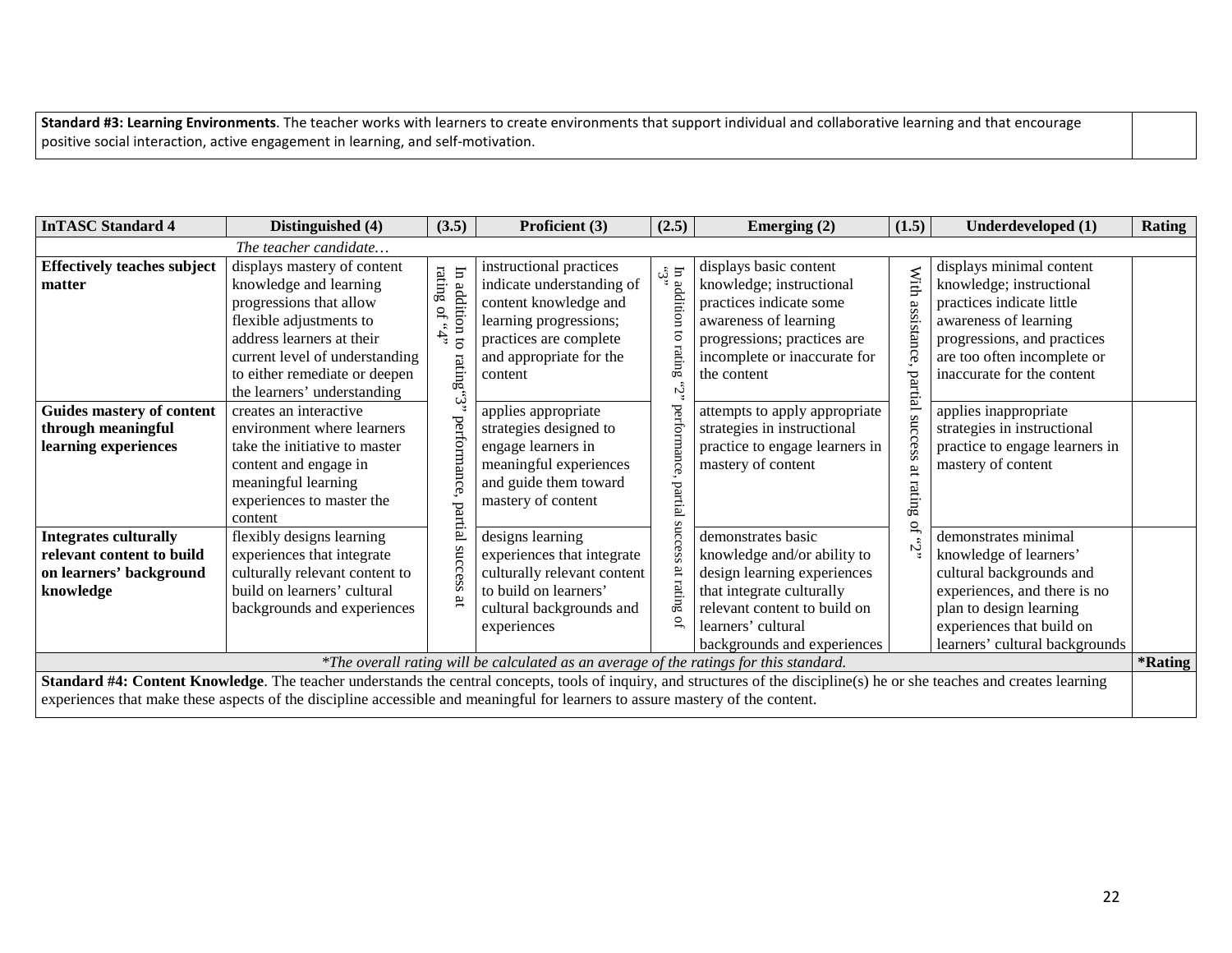| <b>InTASC Standard 5</b>                                                                                                                                                            | Distinguished (4)                                                                                                                                                                                                                                                                                                                                                               | (3.5)                                                                            | Proficient (3)                                                                                                                                                                                                                                                                                        | (2.5)                                                                      | Emerging (2)                                                                                                                                                                                                                                                                            | (1.5)                                                                     | Underdeveloped (1)                                                                                                                                                                                                                                                 | <b>Rating</b> |
|-------------------------------------------------------------------------------------------------------------------------------------------------------------------------------------|---------------------------------------------------------------------------------------------------------------------------------------------------------------------------------------------------------------------------------------------------------------------------------------------------------------------------------------------------------------------------------|----------------------------------------------------------------------------------|-------------------------------------------------------------------------------------------------------------------------------------------------------------------------------------------------------------------------------------------------------------------------------------------------------|----------------------------------------------------------------------------|-----------------------------------------------------------------------------------------------------------------------------------------------------------------------------------------------------------------------------------------------------------------------------------------|---------------------------------------------------------------------------|--------------------------------------------------------------------------------------------------------------------------------------------------------------------------------------------------------------------------------------------------------------------|---------------|
|                                                                                                                                                                                     | The teacher candidate                                                                                                                                                                                                                                                                                                                                                           |                                                                                  |                                                                                                                                                                                                                                                                                                       |                                                                            |                                                                                                                                                                                                                                                                                         |                                                                           |                                                                                                                                                                                                                                                                    |               |
| <b>Connects core content</b><br>to relevant, real-life<br>experiences and<br>learning tasks                                                                                         | designs and facilitates<br>challenging learning<br>experiences related to the<br>students' real-life experiences<br>and relevant core content                                                                                                                                                                                                                                   | $\overline{a}$<br>addition<br>$\overline{c}$                                     | designs instruction related<br>to the students' real-life<br>experiences and relevant<br>core content                                                                                                                                                                                                 | H<br>addition                                                              | designs instruction related to<br>the core content but learning<br>tasks have only superficial<br>relationships to the students'<br>interests or life experiences                                                                                                                       | With assistance.                                                          | designs instruction related<br>to the core content but<br>learning tasks have no<br>relevance to the students'<br>interests or life<br>experiences                                                                                                                 |               |
| <b>Designs activities</b><br>where students engage<br>with subject matter<br>from a variety of<br>perspectives<br><b>Accesses content</b><br>resources to build<br>global awareness | embeds interdisciplinary<br>connections and multiple<br>perspectives into activities,<br>allowing learners to<br>independently relate these<br>connections to key concepts<br>and themes<br>seeks out new and innovative<br>ways to access content<br>resources, including digital and<br>interactive technologies, to<br>build student awareness of<br>local and global issues | ratmg<br>$\ddot{\omega}$<br>performance,<br>partial<br>success<br>$\overline{a}$ | designs activities for<br>learners to engage with<br>subject matter from a<br>variety of perspectives and<br>to develop interdisciplinary<br>connections<br>uses content resources,<br>including digital and<br>interactive technologies, to<br>build student awareness of<br>local and global issues | ratmg<br>Ň<br>performance<br>partial<br>success<br>$\overline{\mathrm{a}}$ | designs activities for learners to<br>engage with subject matter, from<br>a variety of perspectives but no<br>interdisciplinary connections are<br>developed<br>accesses some content resources,<br>including technologies, to build<br>student awareness of local and<br>global issues | partial<br>$\frac{1}{2}$<br>ess<br>ä<br>$\mathcal{L}_{\mathcal{A}}$<br>i, | designs activities related<br>to subject matter but does<br>so from a singular<br>perspective and discipline<br>needs regular guidance to<br>determine where and how<br>to access content<br>resources-to build student<br>awareness of local and<br>global issues |               |
| <b>Uses relevant content</b><br>to engage learners in<br>innovative thinking &<br>collaborative problem<br>solving                                                                  | creates an environment that<br>encourages higher level<br>thinking, innovative ideas and<br>approaches connected to<br>relevant content                                                                                                                                                                                                                                         | rating<br>$\Omega$<br>i,                                                         | engages students in higher<br>level thinking skills such as<br>critical/creative thinking<br>and collaborative problem<br>solving connected to<br>relevant content                                                                                                                                    | rating<br>$\tilde{\sigma}$<br><u>ی</u><br>با                               | engages students in higher level<br>thinking skills such as<br>critical/creative thinking and<br>collaborative problem solving<br>but skills are not connected to<br>relevant content                                                                                                   |                                                                           | instructional strategies do<br>not promote higher level<br>thinking or collaborative<br>problem solving<br>connected to relevant<br>content                                                                                                                        |               |
|                                                                                                                                                                                     |                                                                                                                                                                                                                                                                                                                                                                                 |                                                                                  | *The overall rating will be calculated as an average of the ratings for this standard.                                                                                                                                                                                                                |                                                                            |                                                                                                                                                                                                                                                                                         |                                                                           |                                                                                                                                                                                                                                                                    | *Rating       |
|                                                                                                                                                                                     | collaborative problem solving related to authentic local and global issues.                                                                                                                                                                                                                                                                                                     |                                                                                  |                                                                                                                                                                                                                                                                                                       |                                                                            | Standard #5: Applications of Content. The teacher understands how to connect concepts and use differing perspectives to engage learners in critical/creative thinking and                                                                                                               |                                                                           |                                                                                                                                                                                                                                                                    |               |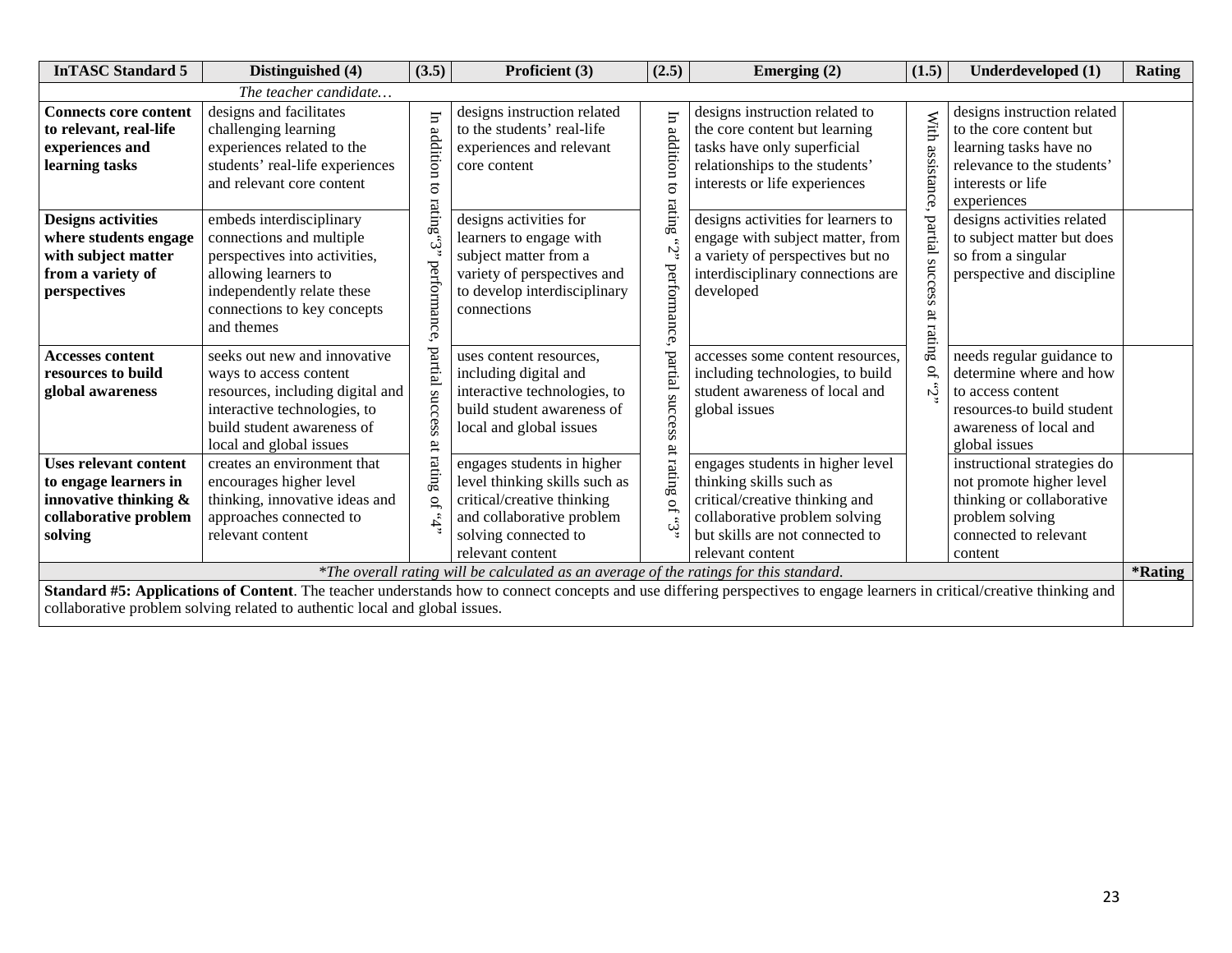| <b>InTASC Standard 6</b>                                                               | Distinguished (4)                                                                                                                                                                                                                      | (3.5)                     | Proficient (3)                                                                                                                                                    | (2.5)                                  | Emerging $(2)$                                                                                                                                                       | (1.5)                        | Underdeveloped (1)                                                                            | Rating                |
|----------------------------------------------------------------------------------------|----------------------------------------------------------------------------------------------------------------------------------------------------------------------------------------------------------------------------------------|---------------------------|-------------------------------------------------------------------------------------------------------------------------------------------------------------------|----------------------------------------|----------------------------------------------------------------------------------------------------------------------------------------------------------------------|------------------------------|-----------------------------------------------------------------------------------------------|-----------------------|
|                                                                                        | The teacher candidate                                                                                                                                                                                                                  |                           |                                                                                                                                                                   |                                        |                                                                                                                                                                      |                              |                                                                                               |                       |
| Uses multiple methods of<br>assessment                                                 | designs and modifies<br>multiple formative and<br>summative assessments<br>that align with learning<br>targets and assessments<br>are differentiated to meet<br>student needs                                                          | In addition to rating     | uses multiple assessments<br>that align with the learning<br>$\mbox{targets}$                                                                                     | In addition to rating                  | uses multiple assessments,<br>but not all are aligned with<br>the learning targets                                                                                   | With<br>assistance,          | uses limited assessment<br>methods and items that<br>are not aligned with<br>learning targets |                       |
| Provides students with<br>meaningful feedback to<br>guide next steps in<br>learning    | provides descriptive<br>success and next-step<br>feedback to individual<br>learners and involves them<br>in self-assessment to<br>improve their own work                                                                               | ئى<br>performance,        | provides effective feedback<br>to learners that aids in the<br>improvement of the quality of<br>their work                                                        | ιŞ.                                    | feedback provided to learners<br>is actionable but does not<br>necessarily improve the quality<br>of the work                                                        | partial success<br>at rating | feedback provided to<br>students is not<br>actionable                                         |                       |
| Uses appropriate data<br>sources to identify student<br>learning needs                 | documents, analyzes, and<br>interprets student<br>assessment data gathered<br>from multiple methods to<br>identify student learning<br>needs, achievement trends,<br>and patterns among<br>groups of learners to<br>inform instruction | partial success at rating | documents, analyzes, and<br>interprets student assessment<br>data gathered using multiple<br>methods to identify student<br>learning needs                        | performance, partial success at rating | uses assessment data to guide<br>planning and identify student<br>learning needs                                                                                     | $\rm{P}$<br>نى.<br>ئ         | uses assessments solely<br>to determine a grade                                               |                       |
| <b>Engages students in self-</b><br>assessment strategies                              | engages learners in<br>understanding and<br>identifying quality work.<br>Infuses opportunities for<br>student reflection, self-<br>assessment, and<br>monitoring of learning<br>goals                                                  | $\overline{a}$<br>i,      | engages learners in<br>understanding and identifying<br>quality work (models,<br>examples, etc.). Provides<br>opportunities for reflection<br>and self-assessment | $\mathsf{S}^{\mathsf{C}}$<br>ني.<br>ت  | engages learners in<br>understanding and identifying<br>quality work                                                                                                 |                              | learners are not<br>engaged in<br>understanding and<br>identifying quality<br>work            |                       |
| *The overall rating will be calculated as an average of the ratings for this standard. |                                                                                                                                                                                                                                        |                           |                                                                                                                                                                   |                                        |                                                                                                                                                                      |                              |                                                                                               | <i><b>*Rating</b></i> |
| guide the teachers' and learner's decision making.                                     |                                                                                                                                                                                                                                        |                           |                                                                                                                                                                   |                                        | Standard #6: Assessment. The teacher understands and uses multiple methods of assessment to engage learners in their own growth, to monitor learner progress, and to |                              |                                                                                               |                       |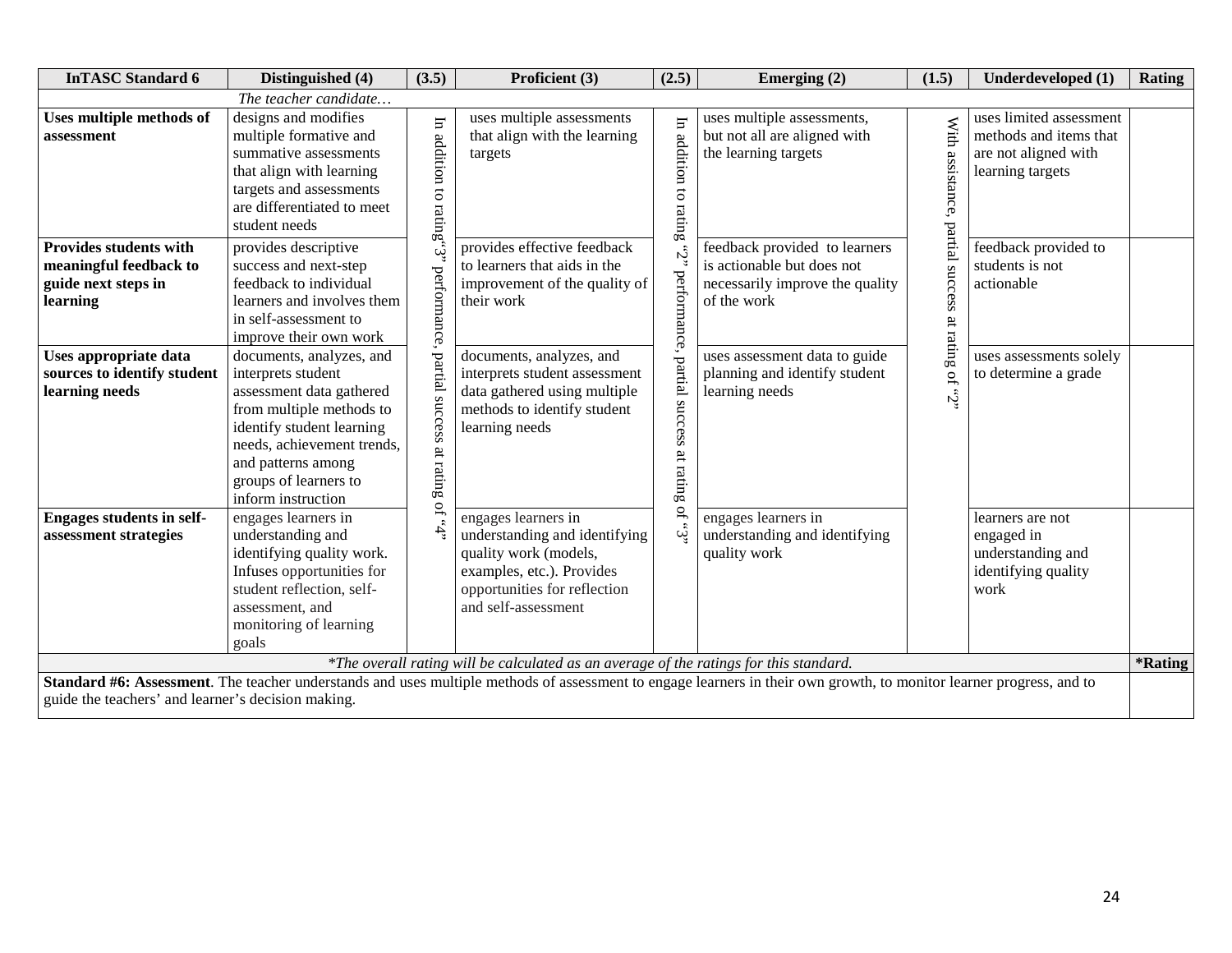| <b>InTASC Standard 7</b>                                                                                                          | Distinguished (4)                                                                                                                                                                                                                                                                                                                                                        | (3.5)                                                               | Proficient (3)                                                                                                                                                                                                                                                                          | (2.5)                                                    | Emerging $(2)$                                                                                                                                                                                                                                           | (1.5)                                                           | Underdeveloped (1)                                                                                                                                                            | Rating |
|-----------------------------------------------------------------------------------------------------------------------------------|--------------------------------------------------------------------------------------------------------------------------------------------------------------------------------------------------------------------------------------------------------------------------------------------------------------------------------------------------------------------------|---------------------------------------------------------------------|-----------------------------------------------------------------------------------------------------------------------------------------------------------------------------------------------------------------------------------------------------------------------------------------|----------------------------------------------------------|----------------------------------------------------------------------------------------------------------------------------------------------------------------------------------------------------------------------------------------------------------|-----------------------------------------------------------------|-------------------------------------------------------------------------------------------------------------------------------------------------------------------------------|--------|
|                                                                                                                                   | The teacher candidate                                                                                                                                                                                                                                                                                                                                                    |                                                                     |                                                                                                                                                                                                                                                                                         |                                                          |                                                                                                                                                                                                                                                          |                                                                 |                                                                                                                                                                               |        |
| <b>Connects lesson goals</b><br>with school curriculum<br>and state standards                                                     | plans demonstrate an<br>understanding of prerequisite<br>relationships between goals<br>and standards and structure<br>and sequence; proactively<br>anticipates misconceptions<br>and prepares to address them                                                                                                                                                           | $\Xi$<br>addition<br>៩<br>rating"3"                                 | plans a variety of learning<br>experiences that are aligned<br>with learning goals and<br>standards in a structure and<br>sequence designed to meet<br>student needs                                                                                                                    | Ē<br>addition<br>$\Xi$<br>rating                         | plans for learning<br>experiences that are aligned<br>with learning goals                                                                                                                                                                                | With<br>assistance<br>partial                                   | lesson plans are not<br>aligned with learning<br>goals                                                                                                                        |        |
| Uses assessment data to<br>inform planning for<br>instruction<br><b>Adjusts instructional</b><br>plans to meet students'<br>needs | assessments are strategically<br>designed to inform planning<br>and to provide multiple forms<br>of evidence for monitoring<br>students' progress relative to<br>learning targets<br>uses information gained from<br>assessment findings and<br>becomes more capable of<br>predicting, and planning ahead<br>to customize instructional plans<br>to meet students' needs | perfo<br>nance,<br>Бą<br>$\bar{\mathbf{e}}$<br>success<br>at rating | uses pre-assessment and<br>formative assessment strategies<br>that align with learning targets<br>and data are used to inform<br>planning<br>uses information gained from<br>assessment findings to<br>customize instructional plans to<br>meet students' needs                         | Ņ<br>perforn<br>mance<br>partial<br>success<br>at rating | pre-assessment and<br>formative assessment<br>strategies are not aligned<br>adequately with learning<br>targets, so data does not<br>effectively inform planning<br>uses assessment findings to<br>modify instructional plans<br>to meet students' needs | snccess<br>$\overline{\mathrm{a}}$<br>$\sinh$<br>$\Omega$<br>Ĉ, | pre-assessment and/or<br>formative assessment<br>data are not utilized to<br>inform planning<br>plans are not adjusted<br>to meet student<br>learning differences or<br>needs |        |
| <b>Collaboratively designs</b><br>instruction                                                                                     | proactively addresses student<br>learning needs through ongoing<br>collaboration with the<br>cooperating teacher, other<br>teachers, and/or specialists                                                                                                                                                                                                                  | .5, 0                                                               | plans with the cooperating<br>teacher and/or specialists to<br>design instruction that<br>addresses and supports<br>individual student learning                                                                                                                                         | $\overline{a}$<br>نى.<br>ئ                               | plans with the cooperating<br>teacher, other teachers, or<br>specialists but is confined to<br>exchanging information                                                                                                                                    |                                                                 | plans instruction<br>individually                                                                                                                                             |        |
| *The overall rating will be calculated as an average of the ratings for this standard.                                            |                                                                                                                                                                                                                                                                                                                                                                          |                                                                     |                                                                                                                                                                                                                                                                                         |                                                          |                                                                                                                                                                                                                                                          |                                                                 |                                                                                                                                                                               |        |
|                                                                                                                                   |                                                                                                                                                                                                                                                                                                                                                                          |                                                                     | Standard #7: Planning for Instruction. The teacher plans instruction that supports every student in meeting rigorous learning goals by drawing upon knowledge of content<br>areas, cross-disciplinary skills, and pedagogy, as well as knowledge of learners and the community context. |                                                          |                                                                                                                                                                                                                                                          |                                                                 |                                                                                                                                                                               |        |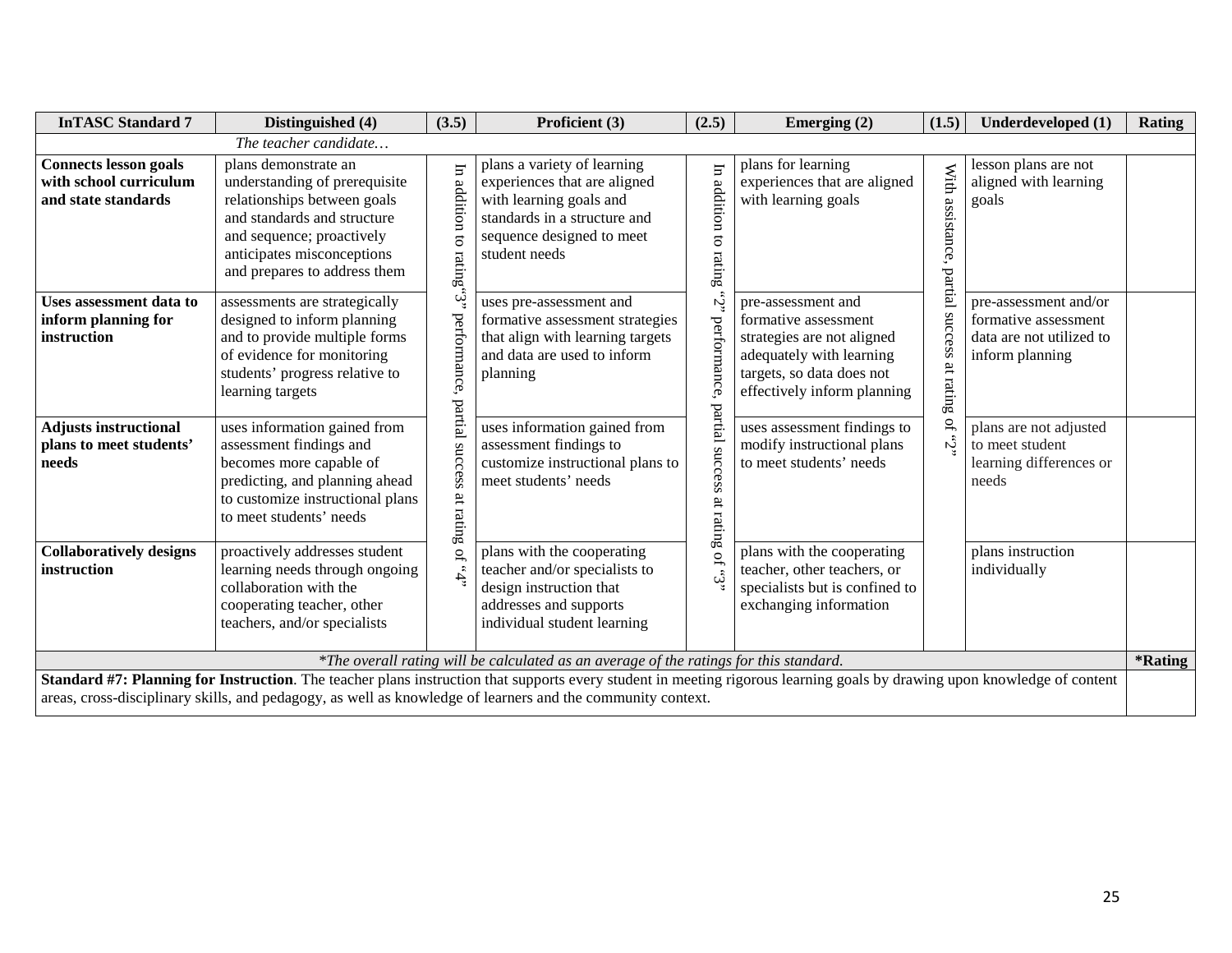| <b>InTASC Standard 8</b>                                                                                              | Distinguished (4)                                                                                                                                                                                                                                                                                                | (3.5)                                                              | Proficient (3)                                                                                                                                                                                                                                          | (2.5)                                               | Emerging (2)                                                                                                                                                                                                                                                   | (1.5)                                  | Underdeveloped (1)                                                                                                                                                                                                       | Rating  |
|-----------------------------------------------------------------------------------------------------------------------|------------------------------------------------------------------------------------------------------------------------------------------------------------------------------------------------------------------------------------------------------------------------------------------------------------------|--------------------------------------------------------------------|---------------------------------------------------------------------------------------------------------------------------------------------------------------------------------------------------------------------------------------------------------|-----------------------------------------------------|----------------------------------------------------------------------------------------------------------------------------------------------------------------------------------------------------------------------------------------------------------------|----------------------------------------|--------------------------------------------------------------------------------------------------------------------------------------------------------------------------------------------------------------------------|---------|
|                                                                                                                       | The teacher candidate                                                                                                                                                                                                                                                                                            |                                                                    |                                                                                                                                                                                                                                                         |                                                     |                                                                                                                                                                                                                                                                |                                        |                                                                                                                                                                                                                          |         |
| <b>Varies instructional</b><br>strategies to engage<br>learners<br><b>Uses technology</b><br>appropriately to enhance | integrates a variety of<br>instructional approaches for all<br>members of the classroom;<br>considers learners' needs,<br>interests, and goals in<br>determining instructional<br>strategies to engage students<br>as both learners and teachers<br>engages learners in evaluation<br>and selection of media and | $\overline{5}$<br>addition<br>$\overline{\mathtt{c}}$<br>rating"3" | varies role between<br>instructor, facilitator, guide,<br>and audience; considers<br>learners' needs, interests, and<br>goals in determining<br>instructional strategies to<br>engage learners<br>uses technology effectively to<br>enhance instruction | $\overline{z}$<br>addition<br>đ<br>rating<br>ふ      | uses a variety of<br>instructional approaches<br>but approaches are not<br>matched to learner needs,<br>interests, and goals<br>uses limited instructional<br>strategies that involve                                                                          | With<br>assistance, partial<br>success | utilizes only one<br>instructional approach<br>identifies instructional<br>strategies without                                                                                                                            |         |
| instruction<br><b>Differentiates instruction</b><br>for a variety of learning<br>needs                                | technology resources; uses<br>technology appropriately to<br>engage learners and enhance<br>instruction<br>differentiates instruction in the<br>areas of content, process,<br>product, or learning environment<br>in the best interests of the<br>students                                                       | performance, partial success at rating of "4"                      | varies instruction for<br>individuals or small groups to<br>create learning experiences<br>that are well matched to<br>student needs                                                                                                                    | performance,<br>ρg<br>rtial success<br>$\bf \omega$ | technology<br>varies teaching of<br>individual or small group<br>learning experiences, but<br>variations are not well-<br>matched to student needs                                                                                                             | at rating<br>بہ                        | involving technology<br>teaches individual or small<br>group learning<br>experiences without<br>differentiating instruction                                                                                              |         |
| <b>Instructional practices</b><br>reflect effective<br>communication skills                                           | articulates thoughts and ideas<br>effectively using oral, written and<br>nonverbal communication skills<br>in a variety of forms and contexts<br>to inform, instruct, and motivate<br>during instruction; uses multiple<br>media and technologies; listens<br>respectfully to decipher meaning                   |                                                                    | listens and respectfully<br>articulates thoughts and ideas<br>using technology as well as<br>oral, written and nonverbal<br>communication to connect<br>with students during<br>instruction                                                             | rating<br>$\overline{O}$<br>نى                      | articulates thoughts and<br>ideas using oral, written<br>and nonverbal<br>communication skills but<br>over-relies on the same<br>forms of communication<br>during instruction; uses<br>technology for<br>communication in some<br>instances; listens to others |                                        | makes frequent errors<br>during instruction when<br>articulating thoughts and<br>ideas using oral, written,<br>and nonverbal<br>communication skills; does<br>not use technology for<br>communication; seldom<br>listens |         |
|                                                                                                                       |                                                                                                                                                                                                                                                                                                                  |                                                                    | *The overall rating will be calculated as an average of the ratings for this standard.                                                                                                                                                                  |                                                     |                                                                                                                                                                                                                                                                |                                        |                                                                                                                                                                                                                          | *Rating |
|                                                                                                                       | Standard #8: Instructional Strategies. The teacher understands and uses a variety of instructional strategies to encourage learners to develop deep understanding of<br>content areas and their connections, and to build skills to apply knowledge in meaningful ways.                                          |                                                                    |                                                                                                                                                                                                                                                         |                                                     |                                                                                                                                                                                                                                                                |                                        |                                                                                                                                                                                                                          |         |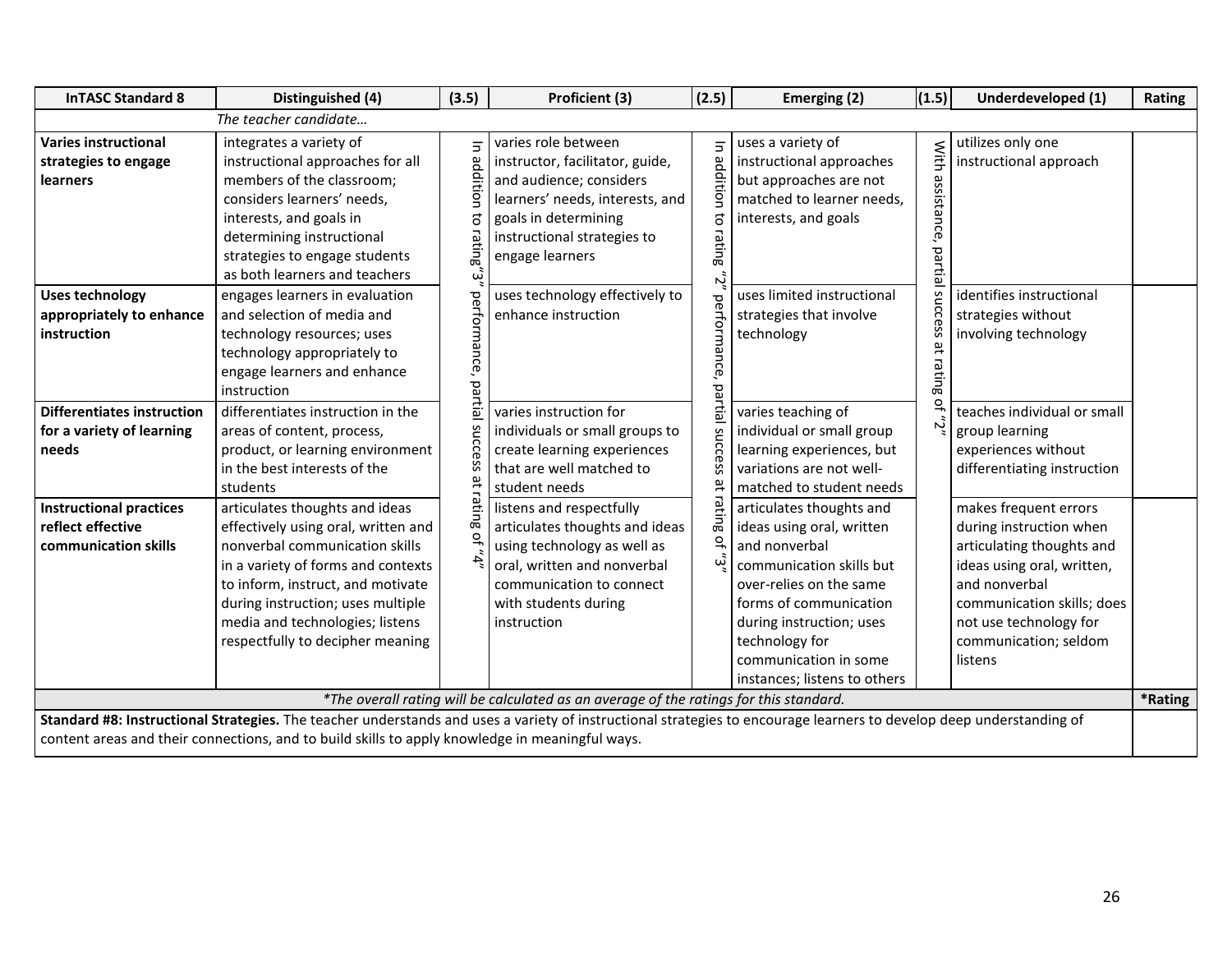| <b>InTASC Standard 9</b>                                                                                                                                                                                                                                                                                                                                                                                                                                                      | Distinguished (4)                                                                                                                                                                                                        | (3.5)                         | Proficient (3)                                                                                                                                                                            | (2.5)                                          | Emerging $(2)$                                                                                                                                                                                | (1.5)                                                     | Underdeveloped (1)                                                                                                                                                                                      | Rating                |
|-------------------------------------------------------------------------------------------------------------------------------------------------------------------------------------------------------------------------------------------------------------------------------------------------------------------------------------------------------------------------------------------------------------------------------------------------------------------------------|--------------------------------------------------------------------------------------------------------------------------------------------------------------------------------------------------------------------------|-------------------------------|-------------------------------------------------------------------------------------------------------------------------------------------------------------------------------------------|------------------------------------------------|-----------------------------------------------------------------------------------------------------------------------------------------------------------------------------------------------|-----------------------------------------------------------|---------------------------------------------------------------------------------------------------------------------------------------------------------------------------------------------------------|-----------------------|
|                                                                                                                                                                                                                                                                                                                                                                                                                                                                               | The teacher candidate                                                                                                                                                                                                    |                               |                                                                                                                                                                                           |                                                |                                                                                                                                                                                               |                                                           |                                                                                                                                                                                                         |                       |
| <b>Uses feedback to</b><br>improve teaching<br>effectiveness                                                                                                                                                                                                                                                                                                                                                                                                                  | seeks multiple sources of<br>feedback and takes<br>responsibility for ongoing<br>professional learning to address<br>identified needs and areas of<br>professional interest                                              | In addition<br>"S"ing"3"      | accepts and reflects upon<br>feedback from colleagues to<br>evaluate and improve<br>teaching effectiveness                                                                                | F<br>addition<br>$\overline{\sigma}$<br>rating | accepts feedback to improve<br>teaching effectiveness                                                                                                                                         | With<br>assistance                                        | resists feedback to<br>improve teaching<br>effectiveness                                                                                                                                                |                       |
| <b>Uses self-reflection to</b><br>improve teaching<br>effectiveness                                                                                                                                                                                                                                                                                                                                                                                                           | reflects on thoughtful and<br>specific indicators of<br>effectiveness in the lesson. The<br>lessons learned tend to improve<br>future planning, adaptations,<br>and instructional practice                               | performance, partial          | reflects on the lesson and<br>accurately assesses the<br>effectiveness of instructional<br>activities used and identifies<br>specific ways in which a<br>lesson might be improved         | <b>be</b><br>part                              | reflects on the lesson and<br>has a general sense of<br>whether or not instructional<br>practices were effective and<br>identifies general<br>modifications for future<br>instruction         | partial<br>ns<br>iccess<br>ă                              | reflects on the lesson, but<br>draws incorrect<br>conclusions about its<br>effectiveness and/or<br>identifies no areas for<br>improvement                                                               |                       |
| <b>Upholds legal</b><br>responsibilities as a<br>professional educator                                                                                                                                                                                                                                                                                                                                                                                                        | demonstrates an understanding<br>of the larger context of public<br>education policy by staying<br>appraised of changing laws and<br>ethical standards, through<br>literature, professional<br>development or activities | success<br>ള<br>rating of "4" | acts in accordance with<br>ethical codes of conduct and<br>professional standards;<br>complies with laws and<br>policies related to learners'<br>rights and teachers'<br>responsibilities | rating<br>$\xi,$ $\ni$                         | acts in accordance with<br>ethical codes of conduct and<br>professional standards but<br>demonstrates limited<br>understanding of federal,<br>state, and district regulations<br>and policies | $\mathop{\mathrm{ratin}}\nolimits$<br>$\mathbf{G}$<br>نى: | does not act in accordance<br>with ethical codes of<br>conduct and professional<br>standards and<br>demonstrates inadequate<br>knowledge of federal,<br>state, and district<br>regulations and policies |                       |
| <b>Demonstrates</b><br>commitment to the<br>profession                                                                                                                                                                                                                                                                                                                                                                                                                        | takes a role in promoting<br>activities related to professional<br>inquiry, contributes to events<br>that positively impact school<br>life; contributes to the district<br>and community                                 |                               | participates in activities<br>related to professional<br>inquiry, and volunteers to<br>participate in school events<br>and school district and<br>community projects                      |                                                | participates in activities<br>related to professional<br>inquiry, and when asked,<br>participates in school<br>activities, as well as district<br>and community projects                      |                                                           | purposefully avoids<br>contributing to activities<br>promoting professional<br>inquiry, and/or avoids<br>involvement in school<br>activities and district and<br>community projects                     | <i><b>*Rating</b></i> |
| *The overall rating will be calculated as an average of the ratings for this standard.<br>Standard #9: Professional Learning and Ethical Practice. The teacher engages in ongoing professional learning and uses evidence to continually evaluate his/her<br>practice, particularly the effects of his/her choices and actions on others (learners, families, and other professionals, and the learning community), and adapts practice to<br>meet the needs of each learner. |                                                                                                                                                                                                                          |                               |                                                                                                                                                                                           |                                                |                                                                                                                                                                                               |                                                           |                                                                                                                                                                                                         |                       |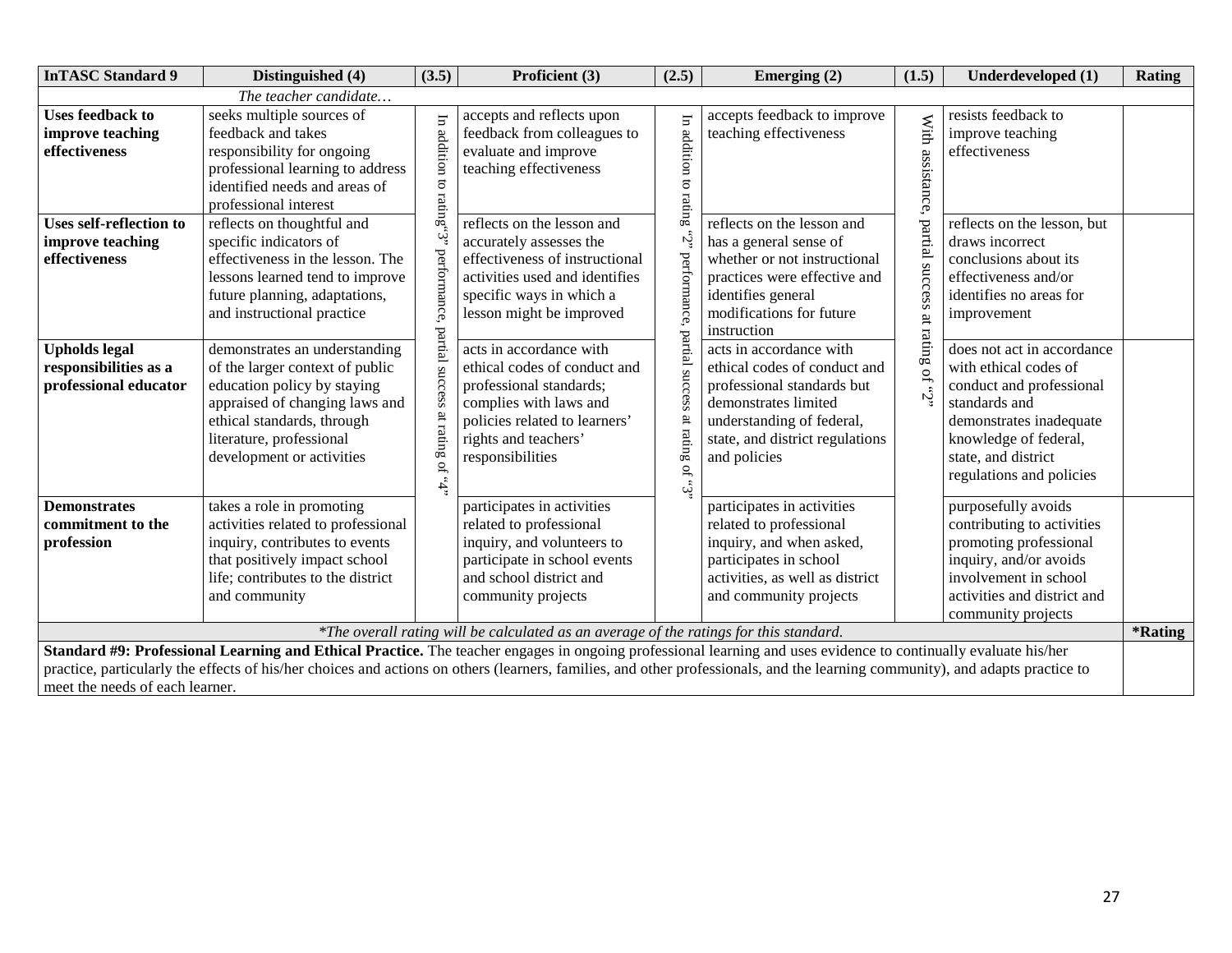| <b>InTASC Standard 10</b>                                                                 | Distinguished (4)                                                                                                                                                                                                                 | (3.5)                                                                         | Proficient (3)                                                                                                                                                                                                                                                                                                              | (2.5)                                                                                  | Emerging $(2)$                                                                                                                                                                                                                               | (1.5)                                             | Underdeveloped (1)                                                                                                                                                                    | <b>Rating</b>         |
|-------------------------------------------------------------------------------------------|-----------------------------------------------------------------------------------------------------------------------------------------------------------------------------------------------------------------------------------|-------------------------------------------------------------------------------|-----------------------------------------------------------------------------------------------------------------------------------------------------------------------------------------------------------------------------------------------------------------------------------------------------------------------------|----------------------------------------------------------------------------------------|----------------------------------------------------------------------------------------------------------------------------------------------------------------------------------------------------------------------------------------------|---------------------------------------------------|---------------------------------------------------------------------------------------------------------------------------------------------------------------------------------------|-----------------------|
|                                                                                           | The teacher candidate                                                                                                                                                                                                             |                                                                               |                                                                                                                                                                                                                                                                                                                             |                                                                                        |                                                                                                                                                                                                                                              |                                                   |                                                                                                                                                                                       |                       |
| <b>Collaborates with</b><br>colleagues to improve<br>student performance                  | initiates supportive and<br>collaborative<br>relationships with<br>teachers, administration,<br>support staff, and<br>specialists that benefit<br>the teacher and student<br>performance                                          | In addit<br>success<br>$\mathop{\rm gmin}\nolimits$<br>rating<br>ng of<br>«٦, | develops supportive and<br>collaborative relationships<br>with colleagues that improve<br>student performance                                                                                                                                                                                                               | success at rating<br>$\Xi$<br>additi<br>ē<br>$\epsilon$<br>rating<br>ng of<br>ર્ખ, ખું | develops cordial<br>relationships with<br>colleagues; attempts to<br>improve student<br>performance                                                                                                                                          | نې.<br>.<br>With<br>assistanc<br>Œ<br>$rac{1}{2}$ | develops relationships with<br>colleagues that are characterized<br>by negativity or combativeness                                                                                    |                       |
| <b>Collaborates with</b><br>parent/guardian/advocate<br>to improve student<br>performance | guides the students in<br>development of materials<br>to collaborate with their<br>families about<br>instructional programs,<br>and all of the teacher's<br>communications are<br>highly sensitive to<br>families' cultural norms | perfo<br>$_{\rm part}$                                                        | collaborates to make<br>information about<br>instructional programs<br>available, and<br>communications are<br>appropriate to families'<br>cultural norms                                                                                                                                                                   | pertormance<br>partia                                                                  | maintains a school-required<br>grade book but does little<br>else to inform or<br>collaborate with families<br>about student progress,<br>and/or some of the<br>teacher's communications<br>are inappropriate to<br>families' cultural norms | ncces<br>ض<br>ă<br>rating<br>P)                   | makes little or no information<br>regarding the instructional<br>program available to parents,<br>limited collaboration, and/or<br>there is culturally inappropriate<br>communication |                       |
|                                                                                           |                                                                                                                                                                                                                                   |                                                                               | *The overall rating will be calculated as an average of the ratings for this standard.                                                                                                                                                                                                                                      |                                                                                        |                                                                                                                                                                                                                                              |                                                   |                                                                                                                                                                                       | <i><b>*Rating</b></i> |
|                                                                                           |                                                                                                                                                                                                                                   |                                                                               | <b>Standard #10: Leadership and Collaboration.</b> The teacher seeks appropriate leadership roles and opportunities to take responsibility for student learning, to collaborate<br>with learners, families, colleagues, other professionals, and community members to ensure learner growth, and to advance the profession. |                                                                                        |                                                                                                                                                                                                                                              |                                                   |                                                                                                                                                                                       |                       |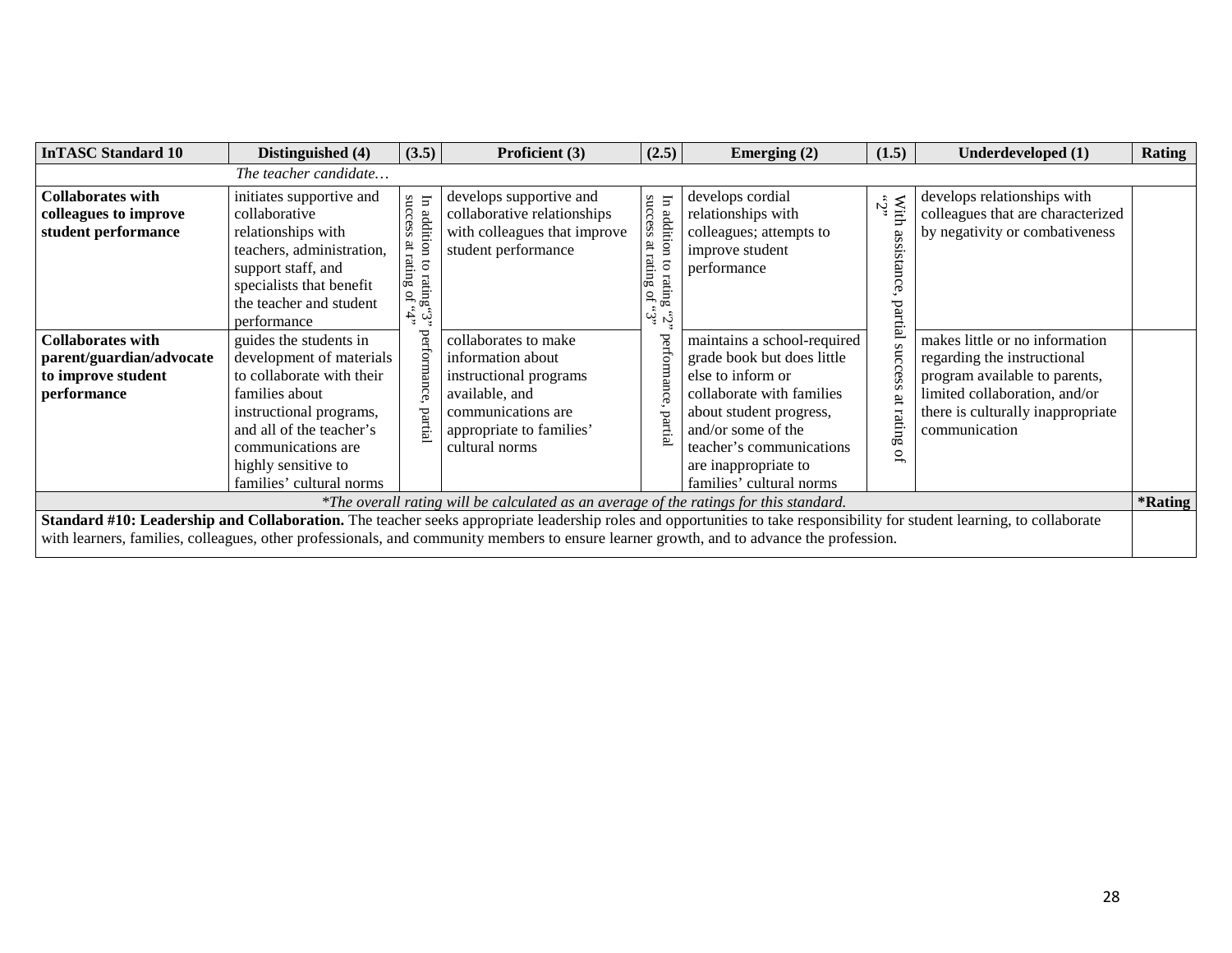| <b>Constructs, InTASC Standards, and Tagged Alignment of Items</b> |                                                |           |  |  |  |  |  |
|--------------------------------------------------------------------|------------------------------------------------|-----------|--|--|--|--|--|
| Construct/ Areas of Knowledge                                      | InTASC Standard                                | Item #    |  |  |  |  |  |
| The Learner and Learning                                           | #1: Learner Development                        | $1 - 2$   |  |  |  |  |  |
| The Learner and Learning                                           | #2: Learning Differences                       | $3 - 4$   |  |  |  |  |  |
| The Learner and Learning                                           | #3: Learning Environments                      | $5-9$     |  |  |  |  |  |
| <b>Content Knowledge</b>                                           | #4: Content Knowledge                          | $10 - 12$ |  |  |  |  |  |
| <b>Content Knowledge</b>                                           | #5: Application of Content Knowledge           | $13 - 16$ |  |  |  |  |  |
| <b>Instructional Practice</b>                                      | #6: Assessment                                 | $17 - 20$ |  |  |  |  |  |
| <b>Instructional Practice</b>                                      | #7: Planning for Instruction                   | $21 - 24$ |  |  |  |  |  |
| <b>Instructional Practice</b>                                      | #8: Instructional Strategies                   | $25 - 28$ |  |  |  |  |  |
| <b>Professional Responsibility</b>                                 | #9: Professional Learning and Ethical Practice | 29-32     |  |  |  |  |  |
| <b>Professional Responsibility</b>                                 | #10: Leadership and Collaboration              | 33-34     |  |  |  |  |  |